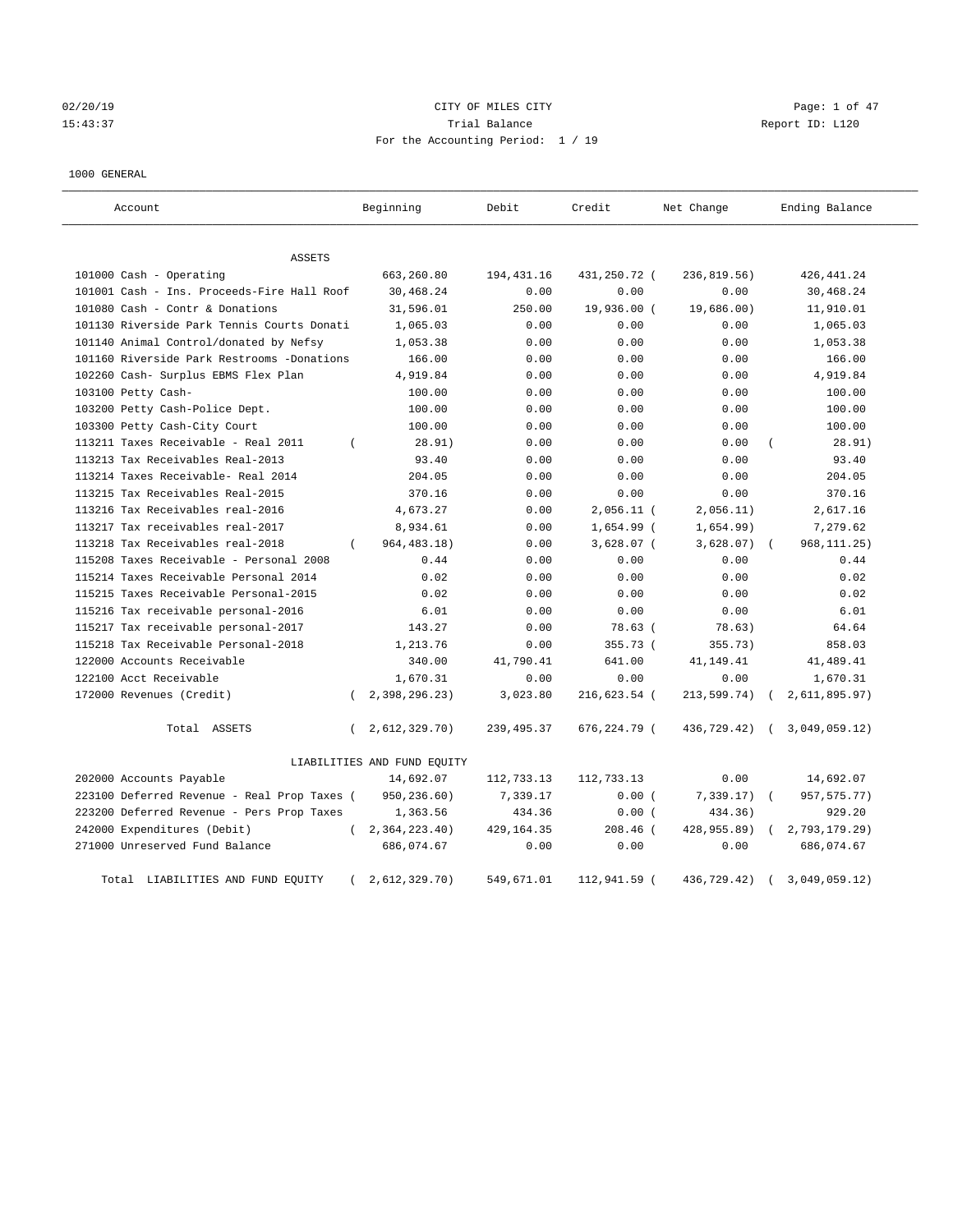## 02/20/19 CITY OF MILES CITY Page: 2 of 47 15:43:37 Trial Balance Report ID: L120 For the Accounting Period: 1 / 19

#### 2220 LIBRARY

| Account                                    | Beginning                   | Debit       | Credit      | Net Change       | Ending Balance |
|--------------------------------------------|-----------------------------|-------------|-------------|------------------|----------------|
|                                            |                             |             |             |                  |                |
| ASSETS                                     |                             |             |             |                  |                |
| 101000 Cash - Operating                    | 19,013.61                   | 25, 293.95  | 26,466.07 ( | 1,172.12)        | 17,841.49      |
| 101021 Cash-One Time Endowments            | 3,500.00                    | 0.00        | 0.00        | 0.00             | 3,500.00       |
| 101032 Cash- Library Board of Trustees Mul | 80,502.06                   | 0.00        | 0.00        | 0.00             | 80,502.06      |
| 103000 Petty Cash                          | 75.00                       | 0.00        | 0.00        | 0.00             | 75.00          |
| 172000 Revenues (Credit)                   | 156,470.82)                 | 0.00        | 25,293.95 ( | $25, 293.95$ ) ( | 181,764.77)    |
| Total ASSETS                               | 53,380.15)                  | 25, 293.95  | 51,760.02 ( | $26,466.07$ (    | 79,846.22)     |
|                                            | LIABILITIES AND FUND EQUITY |             |             |                  |                |
| 202000 Accounts Payable                    | 0.00                        | 1,867.64    | 1,867.64    | 0.00             | 0.00           |
| 242000 Expenditures (Debit)                | 172,766.26)                 | 26,466.07   | 0.00(       | $26,466.07$ (    | 199,232.33)    |
| 271000 Unreserved Fund Balance             | 119,386.11                  | 0.00        | 0.00        | 0.00             | 119,386.11     |
| LIABILITIES AND FUND EQUITY<br>Total       | 53,380.15)                  | 28, 333. 71 | 1,867.64 (  | $26, 466, 07)$ ( | 79,846.22)     |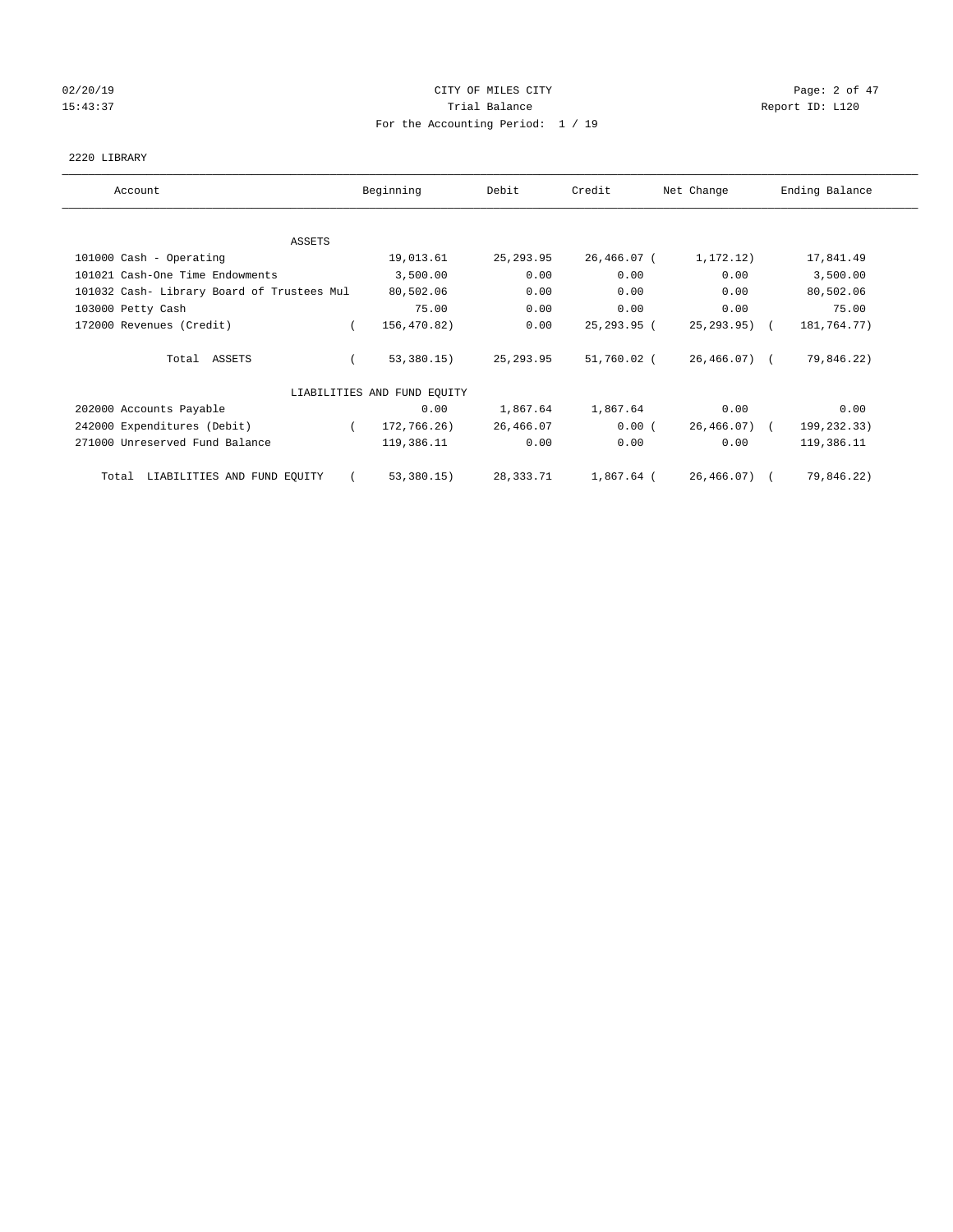## 02/20/19 CITY OF MILES CITY Page: 3 of 47 15:43:37 Trial Balance Report ID: L120 For the Accounting Period: 1 / 19

#### 2260 EMERGENCY DISASTER

| Account                                     | Beginning                   | Debit | Credit    | Net Change  | Ending Balance |
|---------------------------------------------|-----------------------------|-------|-----------|-------------|----------------|
|                                             |                             |       |           |             |                |
| ASSETS                                      |                             |       |           |             |                |
| 101000 Cash - Operating                     | 10,147.61                   | 45.12 | 0.00      | 45.12       | 10,192.73      |
| 113211 Taxes Receivable - Real 2011         | 3.46                        | 0.00  | 0.00      | 0.00        | 3.46           |
| 113218 Tax Receivables real-2018            | 10, 133.08)                 | 0.00  | $38.11$ ( | $38.11)$ (  | 10, 171.19)    |
| 172000 Revenues (Credit)                    | 10,147.61)                  | 0.00  | $45.12$ ( | $45.12$ ) ( | 10, 192, 73)   |
| Total ASSETS                                | 10, 129.62)                 | 45.12 | 83.23(    | 38.11)      | 10,167.73)     |
|                                             | LIABILITIES AND FUND EQUITY |       |           |             |                |
| 223100 Deferred Revenue - Real Prop Taxes ( | 10, 129.62)                 | 38.11 | 0.00(     | $38.11)$ (  | 10,167.73)     |
| LIABILITIES AND FUND EQUITY<br>Total        | 10, 129.62)                 | 38.11 | 0.00(     | 38.11)      | 10,167.73)     |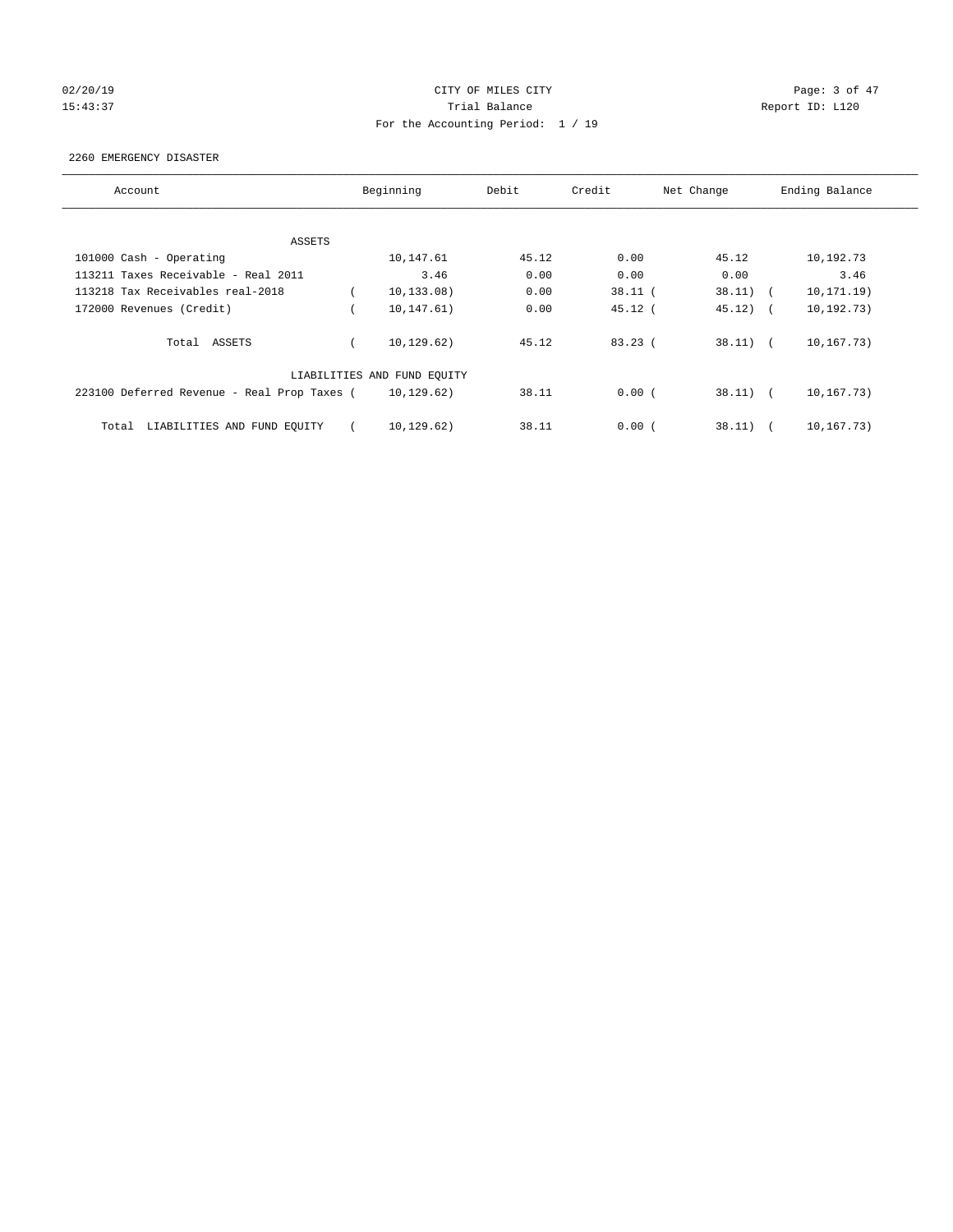# 02/20/19 CITY OF MILES CITY CHARGES CITY CONTROL Page: 4 of 47 15:43:37 Trial Balance Report ID: L120 For the Accounting Period: 1 / 19

#### 2270 Health

| Account                              | Beginning                   | Debit | Credit | Net Change | Ending Balance |
|--------------------------------------|-----------------------------|-------|--------|------------|----------------|
|                                      |                             |       |        |            |                |
| ASSETS                               |                             |       |        |            |                |
| 101000 Cash - Operating              | 23,770.63                   | 0.00  | 0.00   | 0.00       | 23,770.63      |
| 172000 Revenues (Credit)             | 13,700.00)                  | 0.00  | 0.00   | 0.00       | 13,700.00)     |
| Total<br>ASSETS                      | 10,070.63                   | 0.00  | 0.00   | 0.00       | 10,070.63      |
|                                      | LIABILITIES AND FUND EQUITY |       |        |            |                |
| 271000 Unreserved Fund Balance       | 10,070.63                   | 0.00  | 0.00   | 0.00       | 10,070.63      |
| LIABILITIES AND FUND EQUITY<br>Total | 10,070.63                   | 0.00  | 0.00   | 0.00       | 10,070.63      |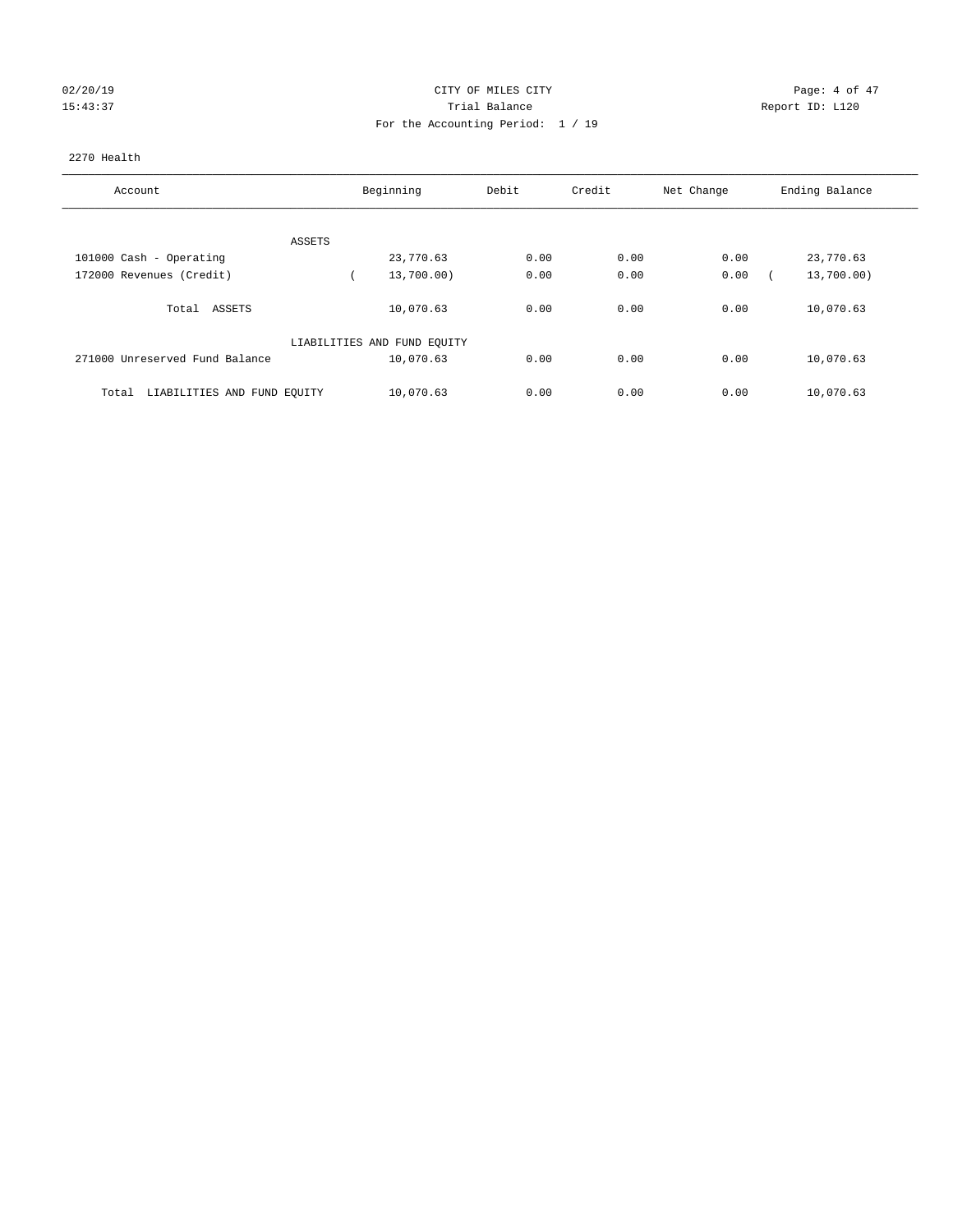## 02/20/19 CITY OF MILES CITY Page: 5 of 47 15:43:37 Trial Balance Report ID: L120 For the Accounting Period: 1 / 19

#### 2310 TIFD-Downtown

| Account                                   | Beginning                   | Debit    | Credit       | Net Change   | Ending Balance |
|-------------------------------------------|-----------------------------|----------|--------------|--------------|----------------|
| ASSETS                                    |                             |          |              |              |                |
| 101000 Cash - Operating                   | 37,044.35                   | 292.43   | $1,629.05$ ( | 1,336.62)    | 35,707.73      |
| 113170 Deferred revenue                   | 592.81                      | 0.00     | 0.00         | 0.00         | 592.81         |
| 115180 Deferred revenue-audit             | 121.85                      | 0.00     | 0.00         | 0.00         | 121.85         |
| 172000 Revenues (Credit)                  | 34,239.84)                  | 0.00     | 292.43(      | $292.43$ (   | 34,532.27)     |
| Total ASSETS                              | 3,519.17                    | 292.43   | 1,921.48 (   | 1,629.05)    | 1,890.12       |
|                                           | LIABILITIES AND FUND EQUITY |          |              |              |                |
| 202000 Accounts Payable                   | 0.00                        | 146.71   | 146.71       | 0.00         | 0.00           |
| 223100 Deferred Revenue - Real Prop Taxes | 592.81                      | 0.00     | 0.00         | 0.00         | 592.81         |
| 223200 Deferred Revenue - Pers Prop Taxes | 121.85                      | 0.00     | 0.00         | 0.00         | 121.85         |
| 242000 Expenditures (Debit)               | 14,497.79)                  | 1,629.05 | 0.00(        | $1,629.05$ ( | 16, 126.84)    |
| 271000 Unreserved Fund Balance            | 17,302.30                   | 0.00     | 0.00         | 0.00         | 17,302.30      |
| LIABILITIES AND FUND EQUITY<br>Total      | 3,519.17                    | 1,775.76 | 146.71 (     | 1,629.05)    | 1,890.12       |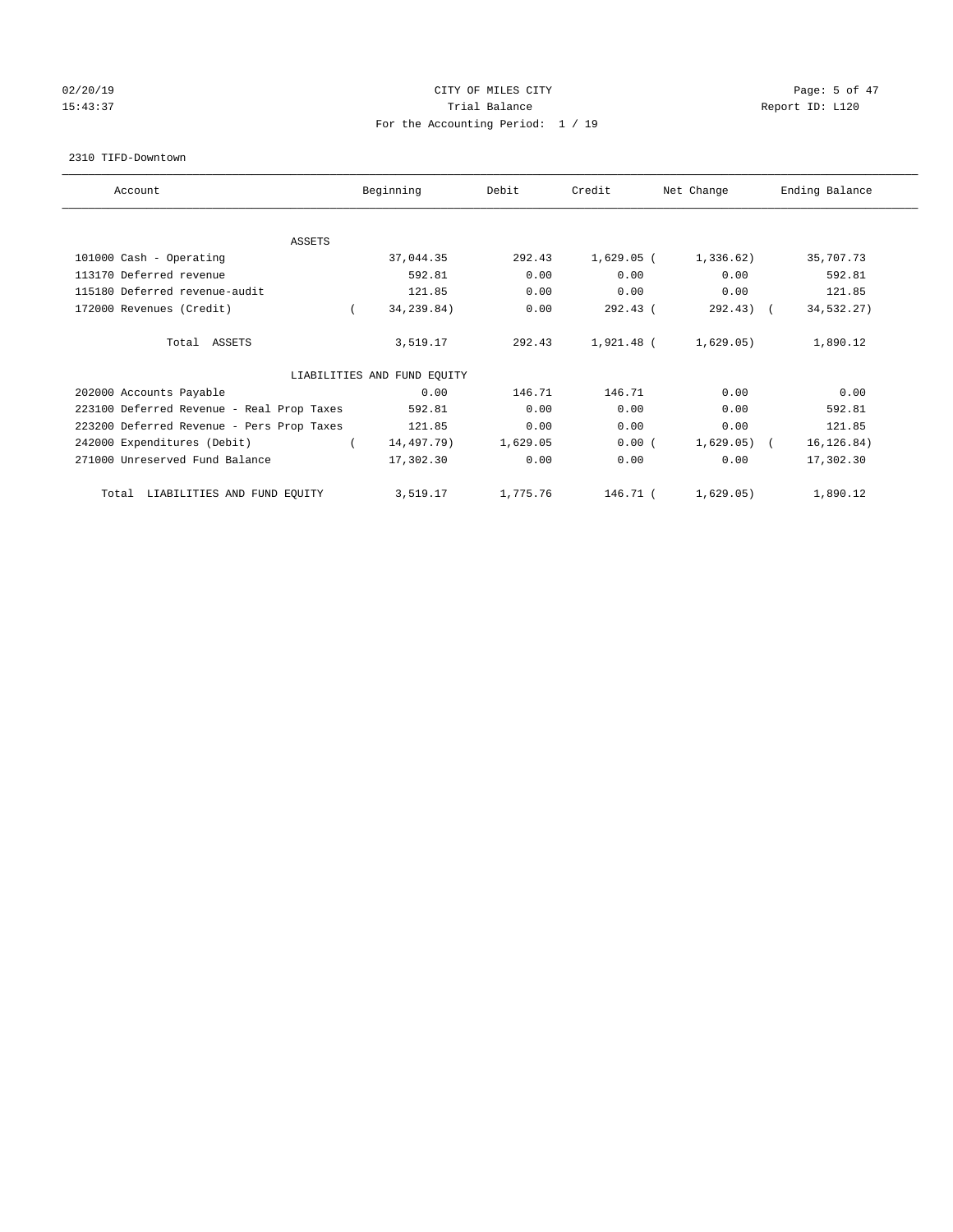# 02/20/19 CITY OF MILES CITY Page: 6 of 47 15:43:37 Trial Balance Report ID: L120 For the Accounting Period: 1 / 19

## 2350 Local Government/Study Commission

| Account                                   | Beginning                   | Debit | Credit | Net Change | Ending Balance |
|-------------------------------------------|-----------------------------|-------|--------|------------|----------------|
|                                           |                             |       |        |            |                |
| ASSETS                                    |                             |       |        |            |                |
| 113214 Taxes Receivable- Real 2014        | 0.97                        | 0.00  | 0.00   | 0.00       | 0.97           |
| 113215 Tax Receivables Real-2015          | 2.09                        | 0.00  | 0.00   | 0.00       | 2.09           |
| 115215 Taxes Receivable Personal-2015     | 0.01)                       | 0.00  | 0.00   | 0.00       | 0.01)          |
| 115216 Tax receivable personal-2016       | 0.02                        | 0.00  | 0.00   | 0.00       | 0.02           |
| Total ASSETS                              | 3.07                        | 0.00  | 0.00   | 0.00       | 3.07           |
|                                           | LIABILITIES AND FUND EQUITY |       |        |            |                |
| 223100 Deferred Revenue - Real Prop Taxes | 3.06                        | 0.00  | 0.00   | 0.00       | 3.06           |
| 223200 Deferred Revenue - Pers Prop Taxes | 0.01                        | 0.00  | 0.00   | 0.00       | 0.01           |
| LIABILITIES AND FUND EQUITY<br>Total      | 3.07                        | 0.00  | 0.00   | 0.00       | 3.07           |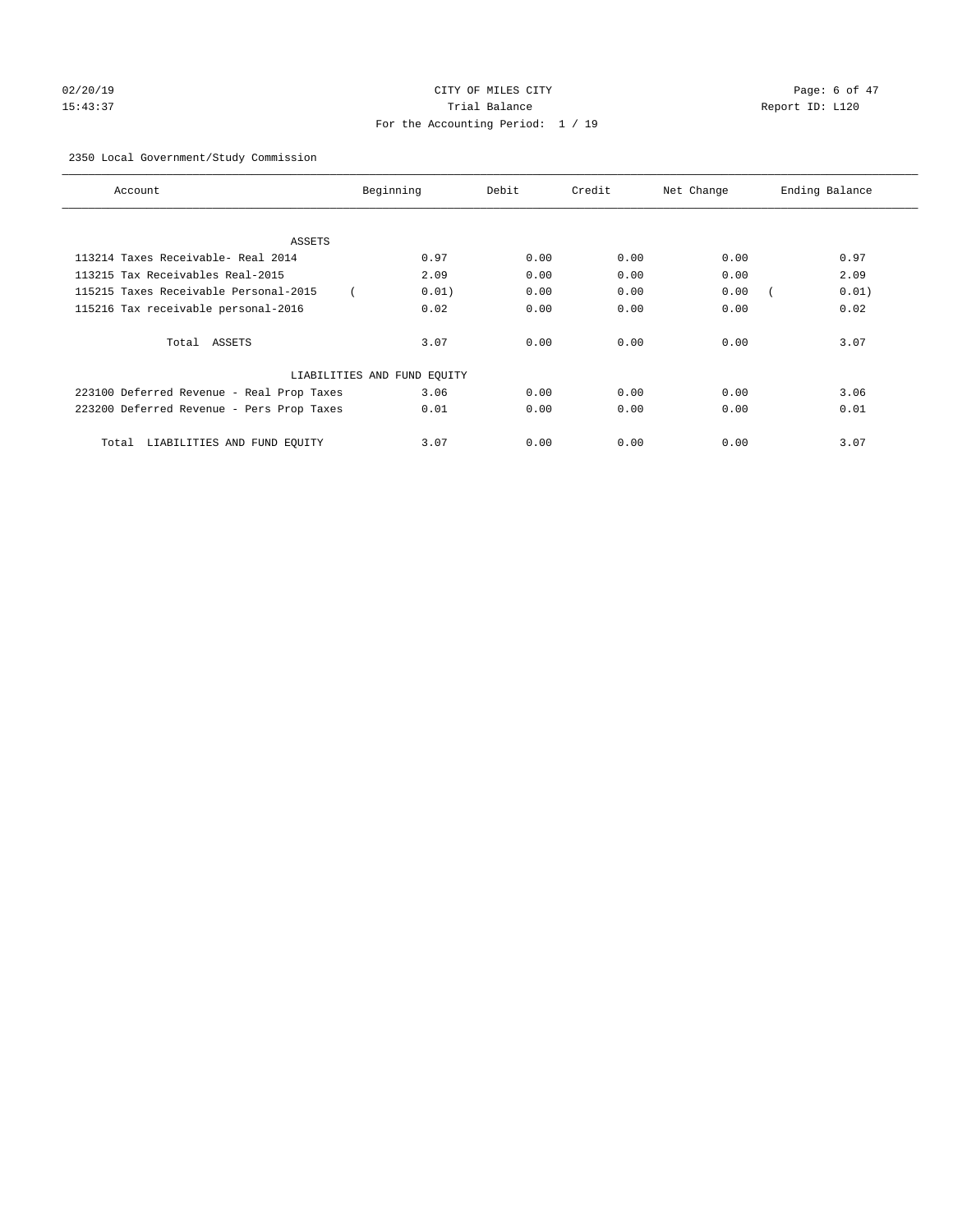# 02/20/19 CITY OF MILES CITY CHARGES CITY CONTROL Page: 7 of 47 15:43:37 Trial Balance Report ID: L120 For the Accounting Period: 1 / 19

2372 Permissive Medical Levy

| Account                                     | Beginning                   | Debit  | Credit     | Net Change  | Ending Balance |
|---------------------------------------------|-----------------------------|--------|------------|-------------|----------------|
| ASSETS                                      |                             |        |            |             |                |
| 101000 Cash - Operating                     | 0.00                        | 959.70 | 0.00       | 959.70      | 959.70         |
| 113211 Taxes Receivable - Real 2011         | 5.80)                       | 0.00   | 0.00       | 0.00        | 5.80)          |
| 113213 Tax Receivables Real-2013            | 9.28                        | 0.00   | 0.00       | 0.00        | 9.28           |
| 113214 Taxes Receivable- Real 2014          | 22.40                       | 0.00   | 0.00       | 0.00        | 22.40          |
| 113215 Tax Receivables Real-2015            | 40.67                       | 0.00   | 0.00       | 0.00        | 40.67          |
| 113216 Tax Receivables real-2016            | 531.04                      | 0.00   | $233.64$ ( | 233.64)     | 297.40         |
| 113217 Tax receivables real-2017            | 1,046.71                    | 0.00   | 193.89 (   | 193.89)     | 852.82         |
| 113218 Tax Receivables real-2018            | 121,491.64)                 | 0.00   | $457.01$ ( | 457.01)     | 121,948.65)    |
| 115214 Taxes Receivable Personal 2014       | 0.01)                       | 0.00   | 0.00       | 0.00        | 0.01)          |
| 115215 Taxes Receivable Personal-2015       | 0.01)                       | 0.00   | 0.00       | 0.00        | 0.01)          |
| 115216 Tax receivable personal-2016         | 0.64                        | 0.00   | 0.00       | 0.00        | 0.64           |
| 115217 Tax receivable personal-2017         | 16.25                       | 0.00   | 8.93(      | 8.93)       | 7.32           |
| 115218 Tax Receivable Personal-2018         | 142.20                      | 0.00   | $41.68$ (  | 41.68)      | 100.52         |
| 172000 Revenues (Credit)                    | 124, 202.82)                | 0.00   | 959.70 (   | 959.70) (   | 125, 162.52)   |
| Total ASSETS                                | 243,891.09)                 | 959.70 | 1,894.85 ( | $935.15)$ ( | 244,826.24)    |
|                                             | LIABILITIES AND FUND EQUITY |        |            |             |                |
| 223100 Deferred Revenue - Real Prop Taxes ( | 119,847.37)                 | 884.54 | 0.00(      | 884.54) (   | 120,731.91)    |
| 223200 Deferred Revenue - Pers Prop Taxes   | 156.47                      | 50.61  | 0.00(      | 50.61)      | 105.86         |
| 242000 Expenditures (Debit)                 | 124, 202.82)                | 0.00   | 0.00       | 0.00        | 124, 202.82)   |
| 271000 Unreserved Fund Balance              | 2.63                        | 0.00   | 0.00       | 0.00        | 2.63           |
| Total LIABILITIES AND FUND EQUITY           | 243,891.09)                 | 935.15 | 0.00(      | $935.15)$ ( | 244,826.24)    |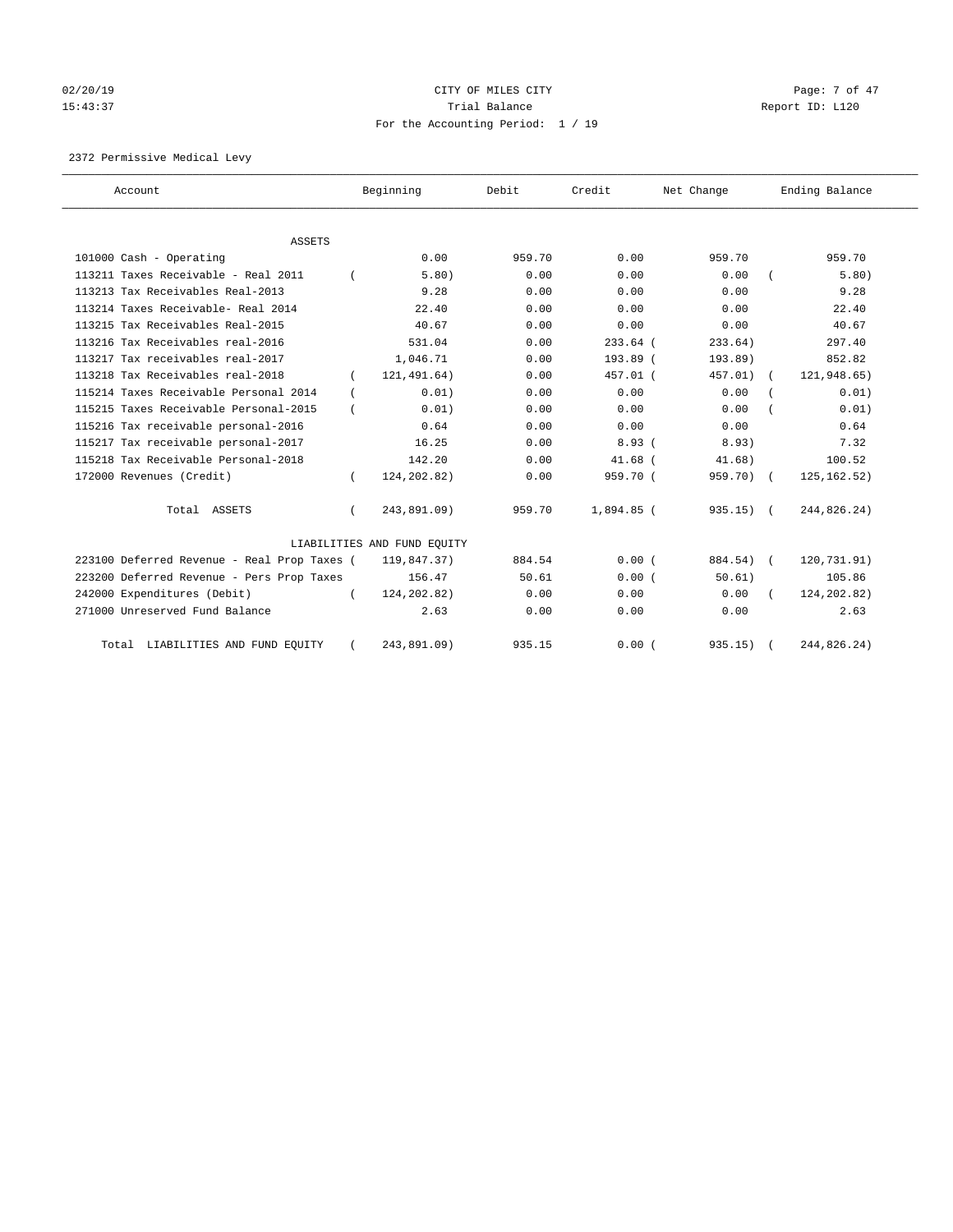## 02/20/19 CITY OF MILES CITY Page: 8 of 47 15:43:37 Trial Balance Report ID: L120 For the Accounting Period: 1 / 19

2390 DRUG FORFEITURE

| Account                  | Beginning | Debit    | Credit       | Net Change | Ending Balance |
|--------------------------|-----------|----------|--------------|------------|----------------|
| ASSETS                   |           |          |              |            |                |
| 101000 Cash - Operating  | 0.00      | 1,600.00 | 0.00         | 1,600.00   | 1,600.00       |
| 172000 Revenues (Credit) | 0.00      | 0.00     | $1,600.00$ ( | 1,600.00)  | 1,600.00)      |
| Total ASSETS             | 0.00      | 1,600.00 | 1,600.00     | 0.00       | 0.00           |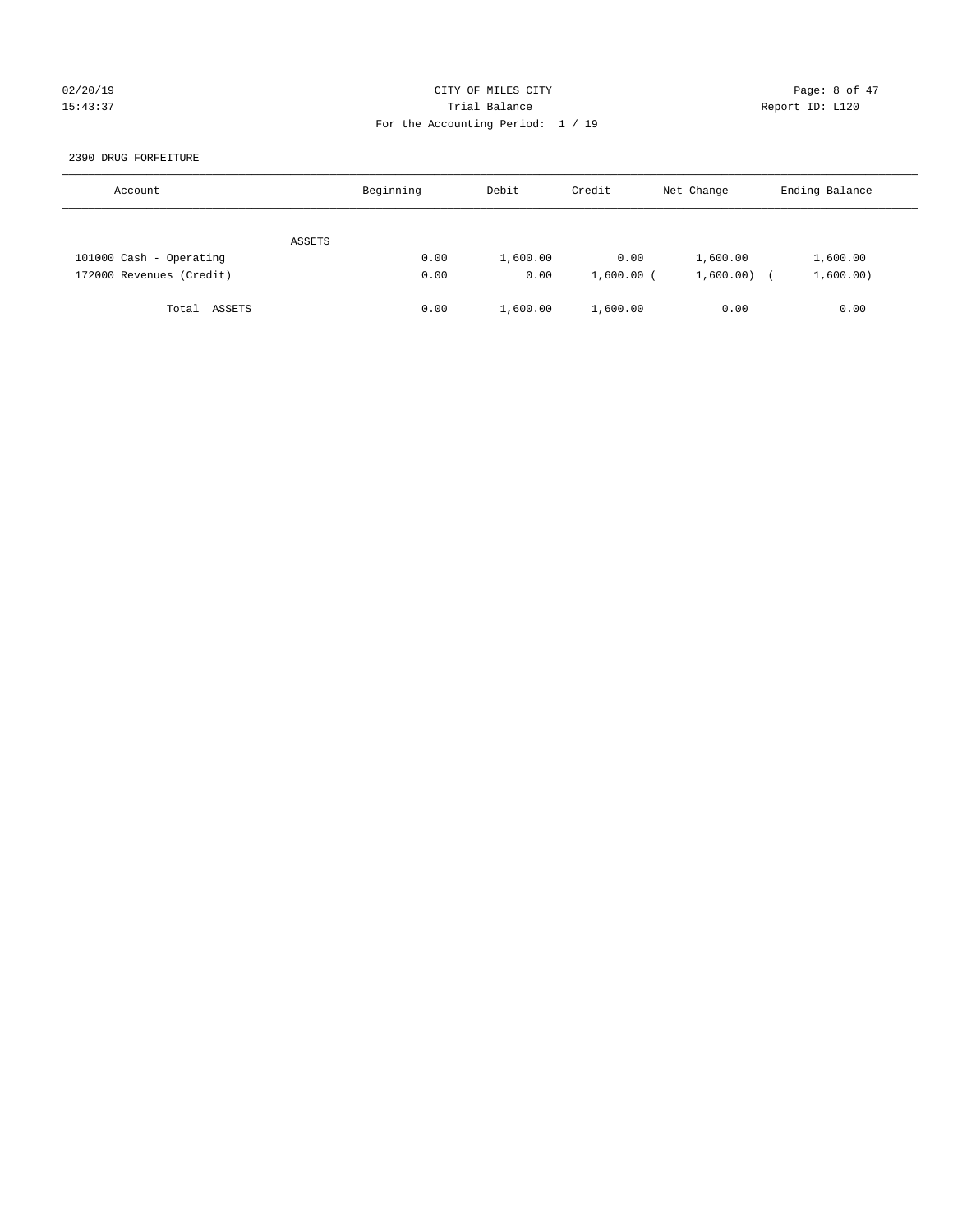## 02/20/19 CITY OF MILES CITY Page: 9 of 47 15:43:37 Trial Balance Report ID: L120 For the Accounting Period: 1 / 19

#### 2394 BUILDING CODE ENFORCEMENT

| Account                              |        | Beginning                   | Debit    | Credit       | Net Change   | Ending Balance |
|--------------------------------------|--------|-----------------------------|----------|--------------|--------------|----------------|
|                                      |        |                             |          |              |              |                |
|                                      | ASSETS |                             |          |              |              |                |
| 101000 Cash - Operating              |        | 102,018.59                  | 2,980.05 | 4,795.71 (   | 1,815.66)    | 100,202.93     |
| 172000 Revenues (Credit)             |        | 65,063.49)                  | 0.00     | $2,980.05$ ( | $2,980.05$ ( | 68,043.54)     |
| Total ASSETS                         |        | 36,955.10                   | 2,980.05 | 7.775.76 (   | 4,795.71)    | 32,159.39      |
|                                      |        | LIABILITIES AND FUND EQUITY |          |              |              |                |
| 202000 Accounts Payable              |        | 0.00                        | 2,431.85 | 2,431.85     | 0.00         | 0.00           |
| 242000 Expenditures (Debit)          |        | 66,097.42)                  | 4,795.71 | 0.00(        | $4,795.71$ ( | 70,893.13)     |
| 271000 Unreserved Fund Balance       |        | 103,052.52                  | 0.00     | 0.00         | 0.00         | 103,052.52     |
| LIABILITIES AND FUND EQUITY<br>Total |        | 36,955.10                   | 7,227.56 | $2.431.85$ ( | 4,795.71)    | 32, 159.39     |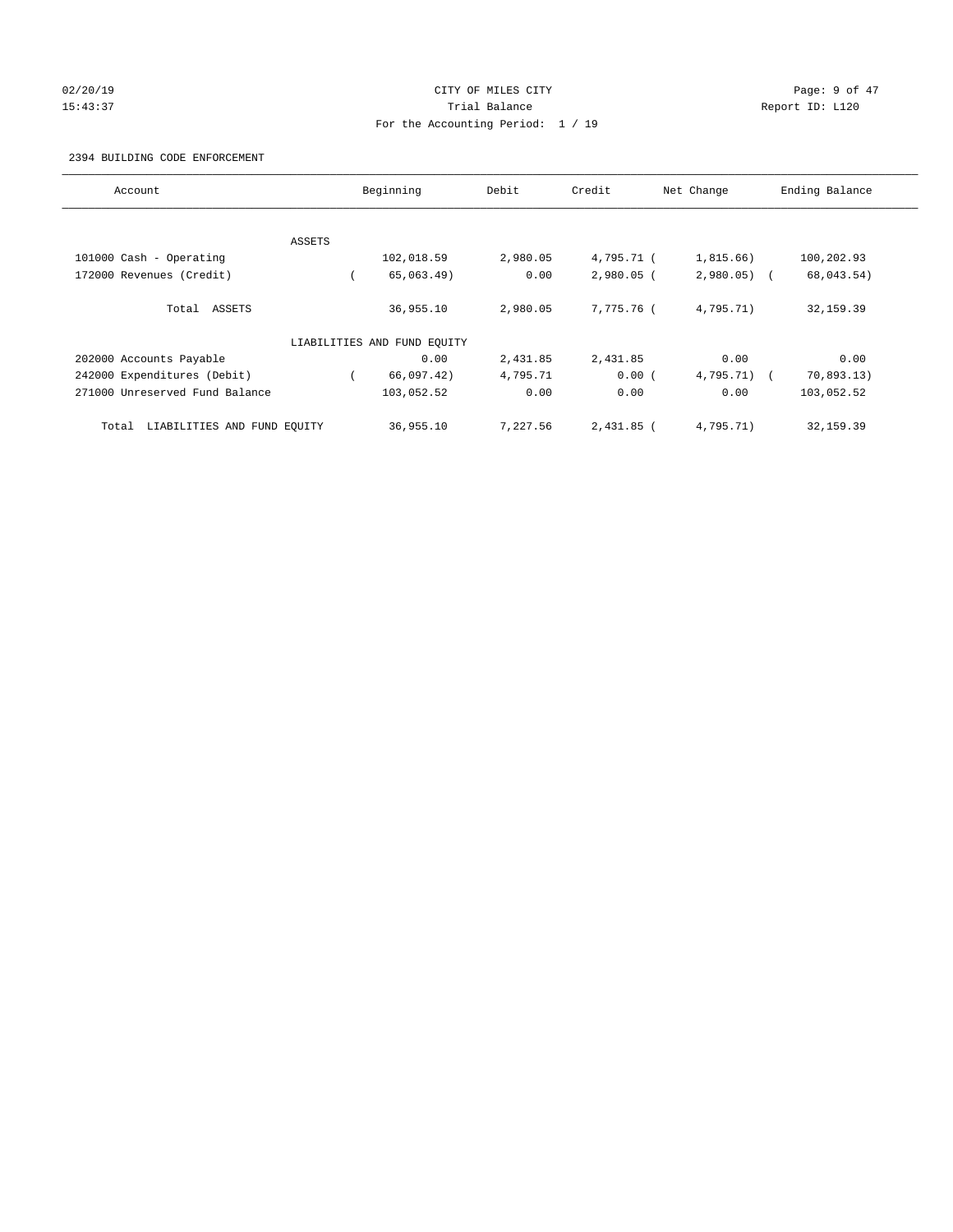## 02/20/19 **Page: 10 of 47** CITY OF MILES CITY **Page: 10 of 47** 15:43:37 Trial Balance Trial Balance Report ID: L120 For the Accounting Period: 1 / 19

2400 LTG M D#165-(Gen City)

| Account                                     | Beginning                   | Debit     | Credit      | Net Change    | Ending Balance |
|---------------------------------------------|-----------------------------|-----------|-------------|---------------|----------------|
|                                             |                             |           |             |               |                |
| <b>ASSETS</b>                               |                             |           |             |               |                |
| 101000 Cash - Operating                     | 82,564.62                   | 815.11    | 16,346.53 ( | 15,531.42)    | 67,033.20      |
| 116000 Protested Taxes Receivable - Reals   | 51.99                       | 0.00      | 0.00        | 0.00          | 51.99          |
| 118130 Special Assessments Receivable 2013( | 26.44)                      | 0.00      | 0.00        | 0.00          | 26.44)         |
| 118140 Special Assessments Receivables-201  | 39.03                       | 0.00      | 0.00        | 0.00          | 39.03          |
| 118150 Special Assessments Receivables-201  | 77.78                       | 0.00      | 0.00        | 0.00          | 77.78          |
| 118160 Special Assessments Receivables-201  | 476.18                      | 0.00      | 0.00        | 0.00          | 476.18         |
| 118170 Special Assessments Receivables-201  | 1,856.11                    | 0.00      | 0.00        | 0.00          | 1,856.11       |
| 118180 Special Assessments Received-2018    | 87,833.35                   | 0.00      | 802.77 (    | 802.77)       | 87,030.58      |
| 172000 Revenues (Credit)<br>$\left($        | 131,784.09)                 | 0.00      | $815.11$ (  | $815.11)$ (   | 132,599.20)    |
| Total ASSETS                                | 41,088.53                   | 815.11    | 17,964.41 ( | 17,149.30)    | 23,939.23      |
|                                             | LIABILITIES AND FUND EQUITY |           |             |               |                |
| 202000 Accounts Payable                     | 0.00                        | 16,346.53 | 16,346.53   | 0.00          | 0.00           |
| 223000 Deferred Revenue/Uncollected Taxes   | 90,257.37                   | 802.77    | 0.00(       | 802.77)       | 89,454.60      |
| 223100 Deferred Revenue - Real Prop Taxes   | 51.99                       | 0.00      | 0.00        | 0.00          | 51.99          |
| 242000 Expenditures (Debit)<br>$\left($     | 95,602.75)                  | 16,346.53 | 0.00(       | $16,346.53$ ( | 111,949.28)    |
| 271000 Unreserved Fund Balance              | 46,381.92                   | 0.00      | 0.00        | 0.00          | 46,381.92      |
| Total LIABILITIES AND FUND EQUITY           | 41,088.53                   | 33,495.83 | 16,346.53 ( | 17, 149. 30)  | 23,939.23      |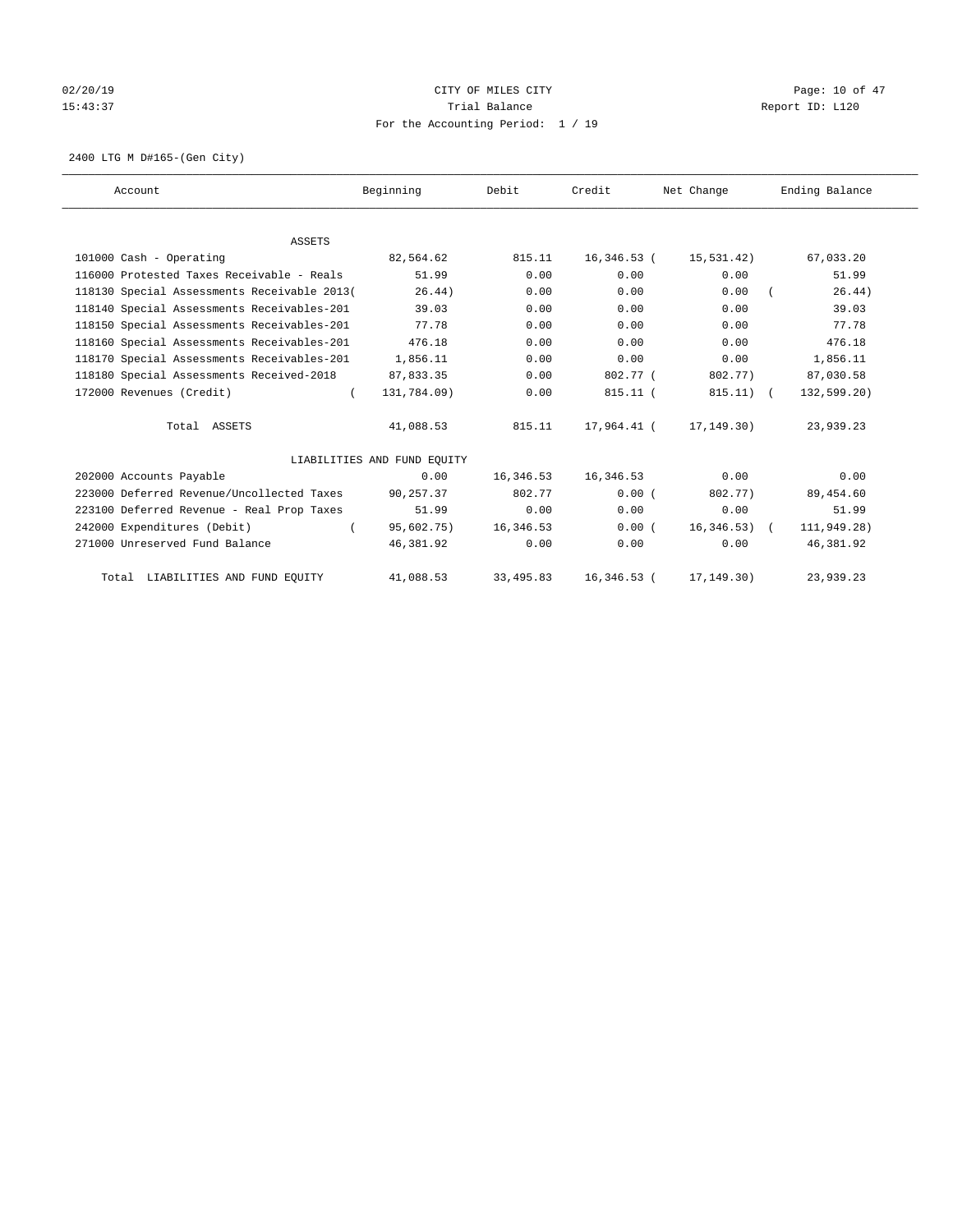## 02/20/19 **Page: 11 of 47** CITY OF MILES CITY **Page: 11 of 47** 15:43:37 Trial Balance Trial Balance Report ID: L120 For the Accounting Period: 1 / 19

#### 2420 LTG M D#167-(MilesAddn Etc)

| Account                                    | Beginning                   | Debit    | Credit       | Net Change   | Ending Balance |
|--------------------------------------------|-----------------------------|----------|--------------|--------------|----------------|
|                                            |                             |          |              |              |                |
| ASSETS                                     |                             |          |              |              |                |
| 101000 Cash - Operating                    | 15,100.99                   | 0.00     | $2,043.54$ ( | 2,043.54)    | 13,057.45      |
| 118160 Special Assessments Receivables-201 | 75.00                       | 0.00     | 0.00         | 0.00         | 75.00          |
| 118170 Special Assessments Receivables-201 | 112.95                      | 0.00     | 0.00         | 0.00         | 112.95         |
| 118180 Special Assessments Received-2018   | 13,786.46                   | 0.00     | 0.00         | 0.00         | 13,786.46      |
| 172000 Revenues (Credit)                   | 18,469.05)                  | 0.00     | 0.00         | 0.00         | 18,469.05)     |
| Total ASSETS                               | 10,606.35                   | 0.00     | $2,043.54$ ( | 2,043.54)    | 8,562.81       |
|                                            | LIABILITIES AND FUND EQUITY |          |              |              |                |
| 202000 Accounts Payable                    | 0.00                        | 2,043.54 | 2,043.54     | 0.00         | 0.00           |
| 223000 Deferred Revenue/Uncollected Taxes  | 13,974.41                   | 0.00     | 0.00         | 0.00         | 13,974.41      |
| 242000 Expenditures (Debit)                | 12,741.80)                  | 2,043.54 | 0.00(        | $2,043.54$ ( | 14,785.34)     |
| 271000 Unreserved Fund Balance             | 9,373.74                    | 0.00     | 0.00         | 0.00         | 9,373.74       |
| Total LIABILITIES AND FUND EQUITY          | 10,606.35                   | 4,087.08 | $2,043.54$ ( | 2,043.54)    | 8,562.81       |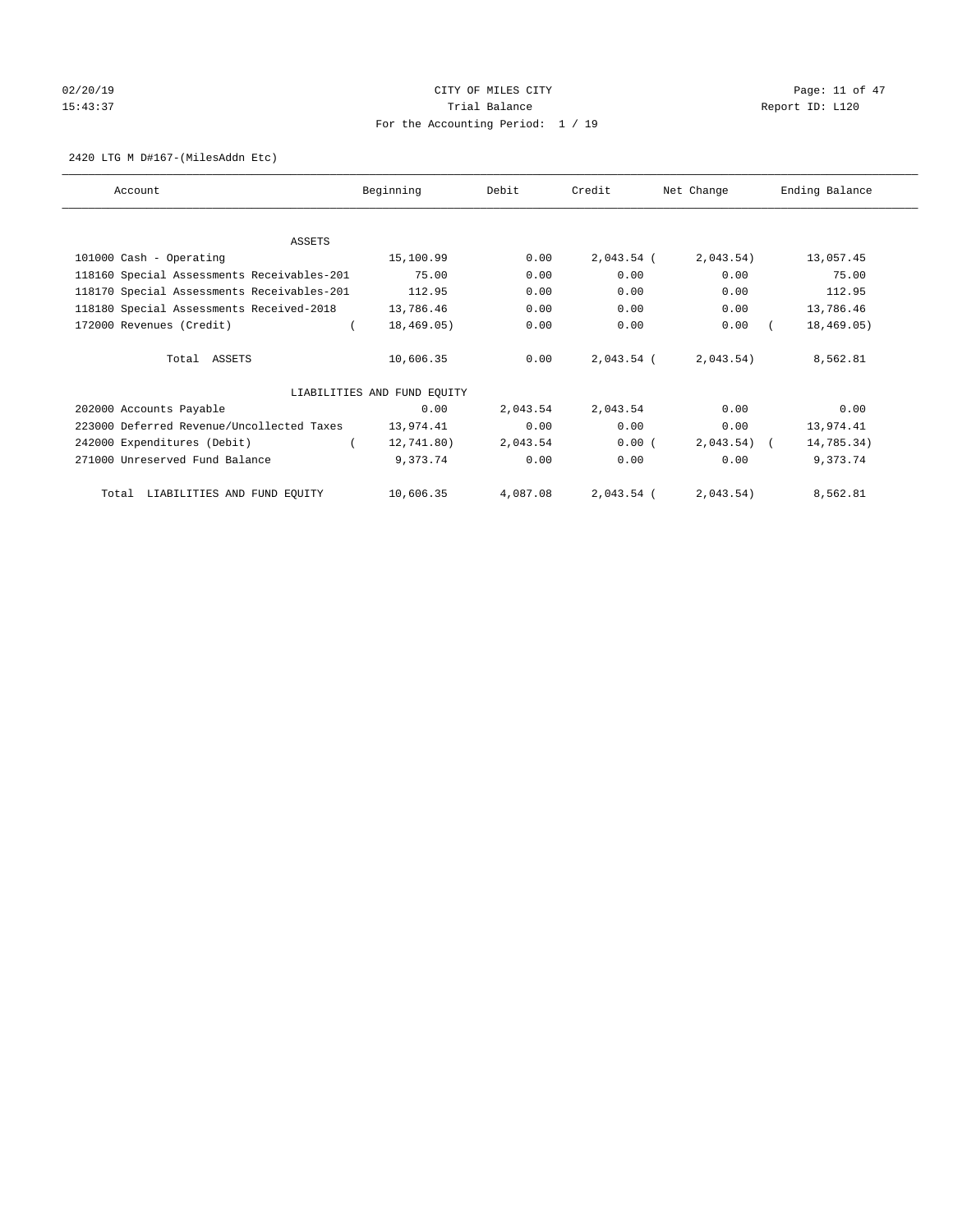# 02/20/19 CITY OF MILES CITY CHECK CONTROL Page: 12 of 47 15:43:37 Trial Balance Trial Balance Report ID: L120 For the Accounting Period: 1 / 19

2430 LTG M D#171-(Balsam Est)

| Account                                   | Beginning                   | Debit  | Credit     | Net Change  | Ending Balance |
|-------------------------------------------|-----------------------------|--------|------------|-------------|----------------|
|                                           |                             |        |            |             |                |
| ASSETS                                    |                             |        |            |             |                |
| 101000 Cash - Operating                   | 1,673.81                    | 0.00   | $164.24$ ( | 164.24)     | 1,509.57       |
| 118180 Special Assessments Received-2018  | 2,160.63                    | 0.00   | 0.00       | 0.00        | 2,160.63       |
| 172000 Revenues (Credit)                  | 2,889.04)                   | 0.00   | 0.00       | 0.00        | 2,889.04)      |
| Total ASSETS                              | 945.40                      | 0.00   | $164.24$ ( | 164.24)     | 781.16         |
|                                           | LIABILITIES AND FUND EQUITY |        |            |             |                |
| 202000 Accounts Payable                   | 0.00                        | 164.24 | 164.24     | 0.00        | 0.00           |
| 223000 Deferred Revenue/Uncollected Taxes | 2,160.63                    | 0.00   | 0.00       | 0.00        | 2,160.63       |
| 242000 Expenditures (Debit)               | 3,878.29                    | 164.24 | 0.00(      | $164.24)$ ( | 4,042.53)      |
| 271000 Unreserved Fund Balance            | 2,663.06                    | 0.00   | 0.00       | 0.00        | 2,663.06       |
| LIABILITIES AND FUND EQUITY<br>Total      | 945.40                      | 328.48 | $164.24$ ( | 164.24)     | 781.16         |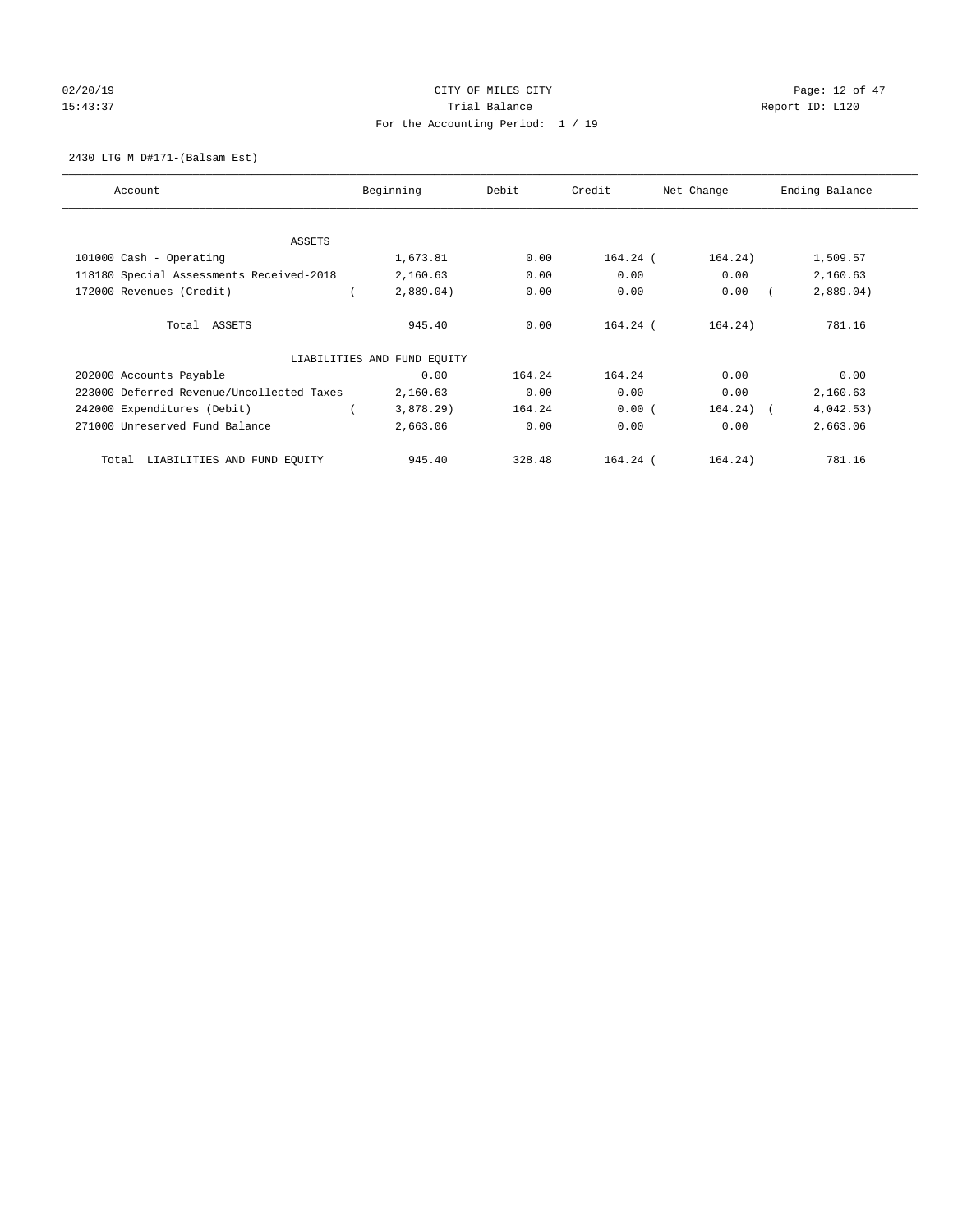# 02/20/19 CITY OF MILES CITY CHECK CONTROL Page: 13 of 47 15:43:37 Trial Balance Trial Balance Report ID: L120 For the Accounting Period: 1 / 19

2440 LTG M D#172-(Main Str)

| Account                                   | Beginning                   | Debit      | Credit     | Net Change   | Ending Balance |
|-------------------------------------------|-----------------------------|------------|------------|--------------|----------------|
|                                           |                             |            |            |              |                |
| ASSETS                                    |                             |            |            |              |                |
| 101000 Cash - Operating                   | 5,007.09                    | 111.74     | 1,554.58 ( | 1,442.84)    | 3,564.25       |
| 118180 Special Assessments Received-2018  | 8,875.04                    | 0.00       | $110.05$ ( | 110.05)      | 8,764.99       |
| 172000 Revenues (Credit)                  | 13,903.23)                  | 0.00       | 111.74 (   | $111.74)$ (  | 14,014.97)     |
| Total ASSETS                              | 21.10)                      | 111.74     | 1,776.37 ( | $1,664.63$ ( | 1,685.73)      |
|                                           | LIABILITIES AND FUND EQUITY |            |            |              |                |
| 202000 Accounts Payable                   | 0.00                        | 1,554.58   | 1,554.58   | 0.00         | 0.00           |
| 223000 Deferred Revenue/Uncollected Taxes | 8,875.04                    | 110.05     | 0.00(      | 110.05)      | 8,764.99       |
| 242000 Expenditures (Debit)               | 14,699.45)                  | 1,554.58   | 0.00(      | $1,554.58$ ( | 16, 254.03)    |
| 271000 Unreserved Fund Balance            | 5,803.31                    | 0.00       | 0.00       | 0.00         | 5,803.31       |
| LIABILITIES AND FUND EQUITY<br>Total      | 21.10)                      | 3, 219. 21 | 1,554.58 ( | $1,664.63$ ( | 1,685.73)      |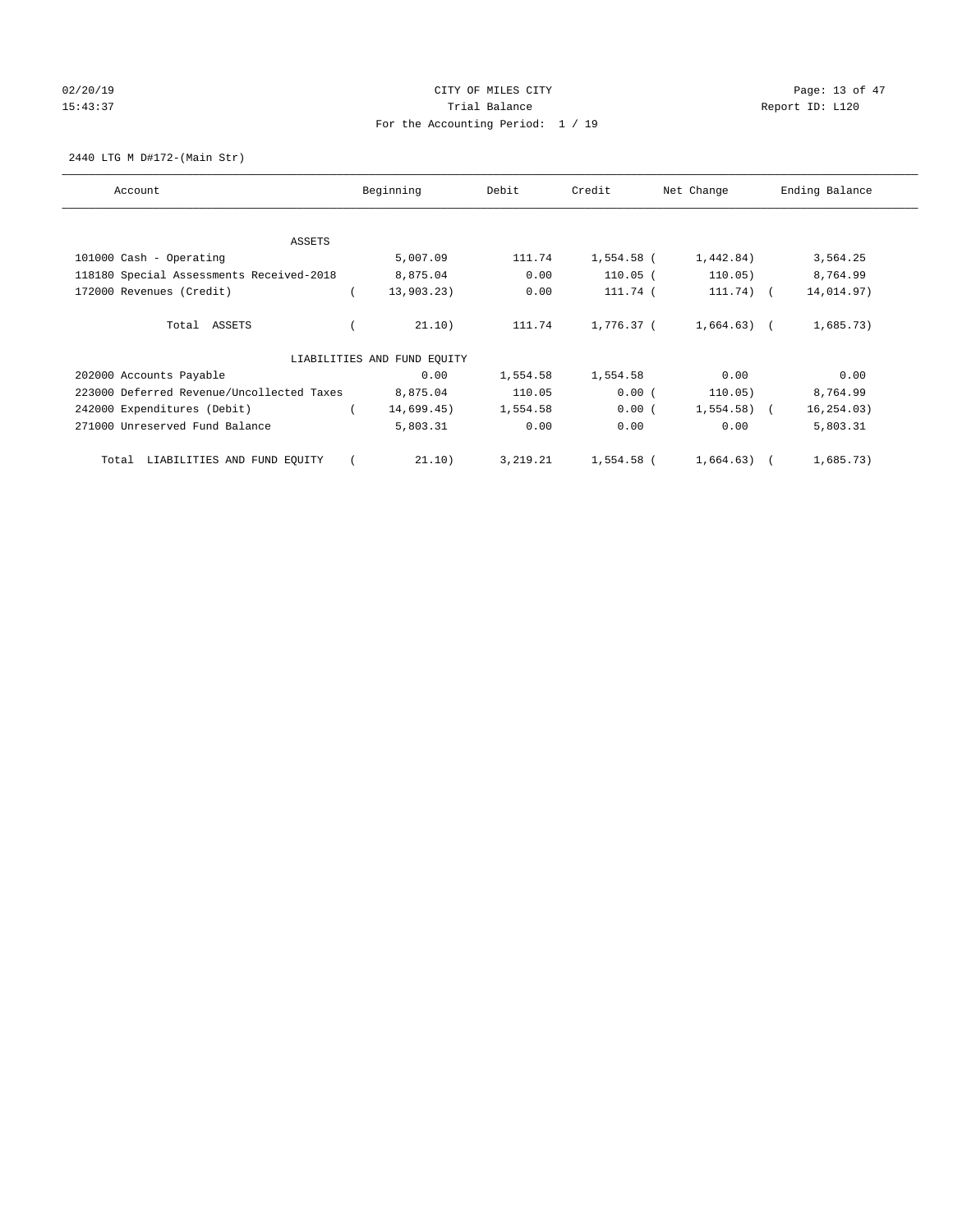# 02/20/19 CITY OF MILES CITY CHECK CONTROL Page: 14 of 47 15:43:37 Trial Balance Trial Balance Report ID: L120 For the Accounting Period: 1 / 19

2450 LTG M D#195-(SG-Trico)

| Account                                   | Beginning                   | Debit  | Credit     | Net Change   | Ending Balance |
|-------------------------------------------|-----------------------------|--------|------------|--------------|----------------|
| ASSETS                                    |                             |        |            |              |                |
| 101000 Cash - Operating                   | 3,319.81                    | 0.00   | $401.84$ ( | 401.84)      | 2,917.97       |
| 118180 Special Assessments Received-2018  | 2,397.93                    | 0.00   | 0.00       | 0.00         | 2,397.93       |
| 172000 Revenues (Credit)                  | 2,959.86                    | 0.00   | 0.00       | 0.00         | 2,959.86)      |
| Total ASSETS                              | 2,757.88                    | 0.00   | $401.84$ ( | 401.84)      | 2,356.04       |
|                                           | LIABILITIES AND FUND EQUITY |        |            |              |                |
| 202000 Accounts Payable                   | 0.00                        | 401.84 | 401.84     | 0.00         | 0.00           |
| 223000 Deferred Revenue/Uncollected Taxes | 2,397.93                    | 0.00   | 0.00       | 0.00         | 2,397.93       |
| 242000 Expenditures (Debit)               | 3,409.50)                   | 401.84 | 0.00(      | $401.84$ ) ( | 3,811.34)      |
| 271000 Unreserved Fund Balance            | 3,769.45                    | 0.00   | 0.00       | 0.00         | 3,769.45       |
| LIABILITIES AND FUND EQUITY<br>Total      | 2,757.88                    | 803.68 | $401.84$ ( | 401.84)      | 2,356.04       |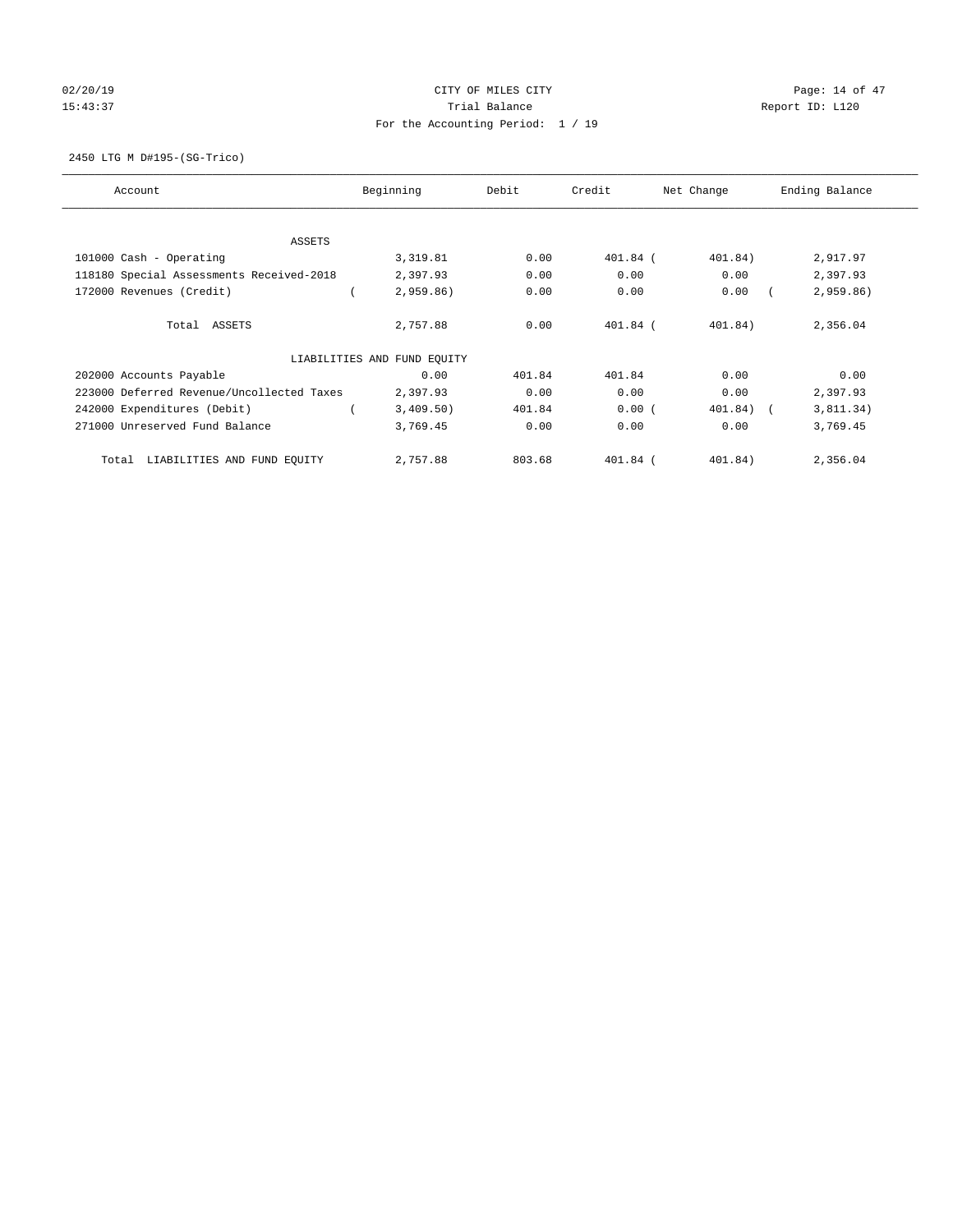# 02/20/19 CITY OF MILES CITY CHECK CITY CHECK CONTROLLER PAGE: 15 of 47 15:43:37 Trial Balance Trial Balance Report ID: L120 For the Accounting Period: 1 / 19

2470 LTG M D#202-(SG-MDU&NV)

| Account                                    | Beginning                   | Debit    | Credit   | Net Change | Ending Balance |
|--------------------------------------------|-----------------------------|----------|----------|------------|----------------|
| ASSETS                                     |                             |          |          |            |                |
| 101000 Cash - Operating                    | 1,291.80                    | 0.00     | 579.19 ( | 579.19)    | 712.61         |
| 118160 Special Assessments Receivables-201 | 58.35                       | 0.00     | 0.00     | 0.00       | 58.35          |
| 118170 Special Assessments Receivables-201 | 53.08                       | 0.00     | 0.00     | 0.00       | 53.08          |
| 118180 Special Assessments Received-2018   | 3,847.87                    | 0.00     | 0.00     | 0.00       | 3,847.87       |
| 172000 Revenues (Credit)                   | 5, 105.41)                  | 0.00     | 0.00     | 0.00       | 5, 105.41)     |
| Total ASSETS                               | 145.69                      | 0.00     | 579.19 ( | $579.19$ ( | 433.50)        |
|                                            | LIABILITIES AND FUND EQUITY |          |          |            |                |
| 202000 Accounts Payable                    | 0.00                        | 579.19   | 579.19   | 0.00       | 0.00           |
| 223000 Deferred Revenue/Uncollected Taxes  | 3,959.30                    | 0.00     | 0.00     | 0.00       | 3,959.30       |
| 242000 Expenditures (Debit)                | 5,478.40)                   | 579.19   | 0.00(    | $579.19$ ( | 6,057.59)      |
| 271000 Unreserved Fund Balance             | 1,664.79                    | 0.00     | 0.00     | 0.00       | 1,664.79       |
| LIABILITIES AND FUND EQUITY<br>Total       | 145.69                      | 1,158.38 | 579.19(  | 579.19     | 433.50         |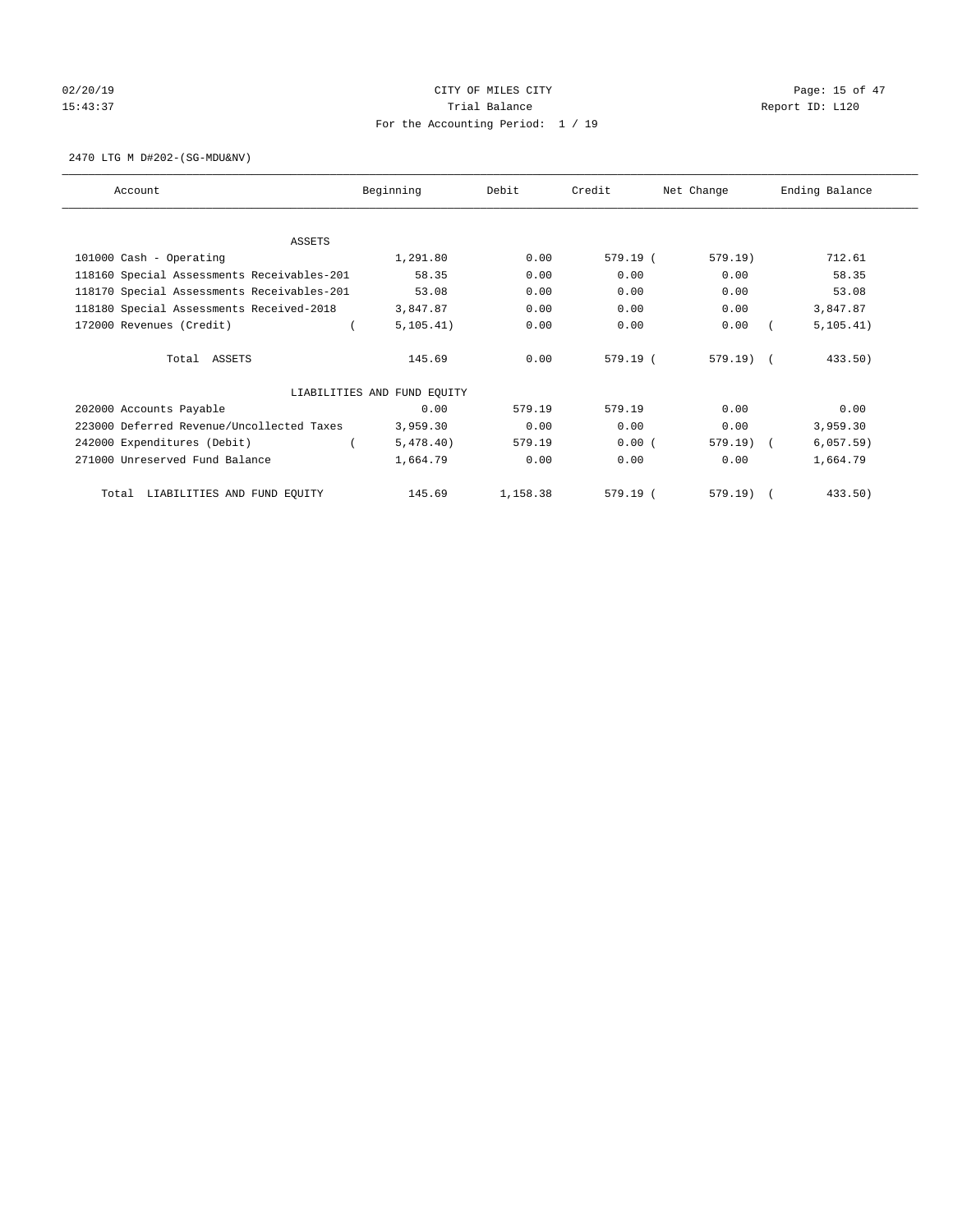## $O(2/20/19$   $O(2/20/19)$   $O(2/20/19)$   $O(2/20/19)$   $O(2/20/19)$   $O(2/20/19)$   $O(2/20/19)$ 15:43:37 Trial Balance Trial Balance Report ID: L120 For the Accounting Period: 1 / 19

#### 2480 LTG M M#173-(Milestown Estates)

| Account                                   | Beginning                   | Debit  | Credit     | Net Change | Ending Balance |
|-------------------------------------------|-----------------------------|--------|------------|------------|----------------|
|                                           |                             |        |            |            |                |
| ASSETS                                    |                             |        |            |            |                |
| 101000 Cash - Operating                   | 1,882.77                    | 0.00   | 135.69 (   | 135.69)    | 1,747.08       |
| 118180 Special Assessments Received-2018  | 837.40                      | 0.00   | 0.00       | 0.00       | 837.40         |
| 172000 Revenues (Credit)                  | 1,867.78)                   | 0.00   | 0.00       | 0.00       | 1,867.78)      |
| Total ASSETS                              | 852.39                      | 0.00   | 135.69 (   | 135.69)    | 716.70         |
|                                           | LIABILITIES AND FUND EQUITY |        |            |            |                |
| 202000 Accounts Payable                   | 0.00                        | 135.69 | 135.69     | 0.00       | 0.00           |
| 223000 Deferred Revenue/Uncollected Taxes | 837.40                      | 0.00   | 0.00       | 0.00       | 837.40         |
| 242000 Expenditures (Debit)               | 943.17)                     | 135.69 | 0.00(      | $135.69$ ( | 1,078.86)      |
| 271000 Unreserved Fund Balance            | 958.16                      | 0.00   | 0.00       | 0.00       | 958.16         |
| LIABILITIES AND FUND EQUITY<br>Total      | 852.39                      | 271.38 | $135.69$ ( | 135.69)    | 716.70         |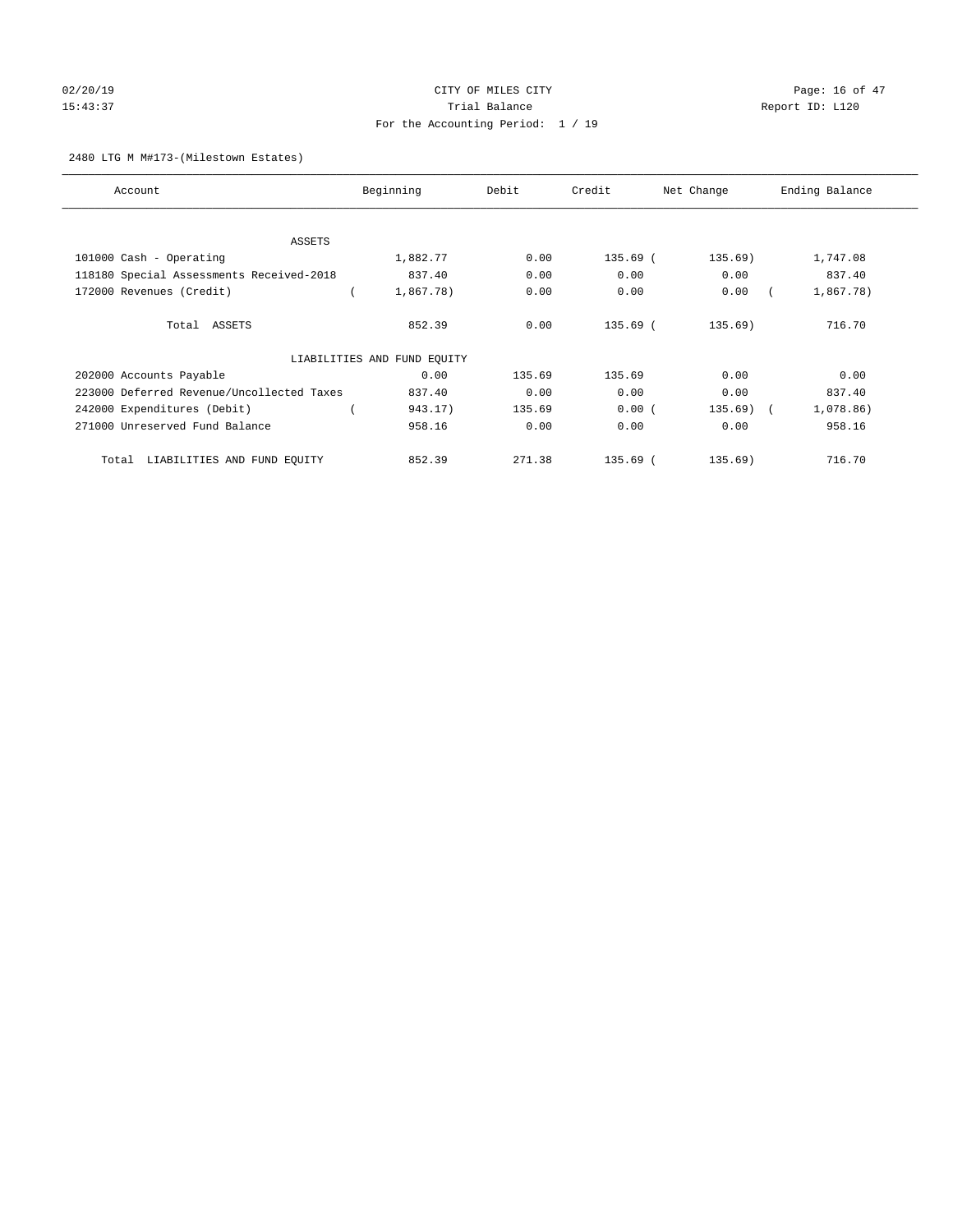# 02/20/19 CITY OF MILES CITY CHECK CONTROL Page: 17 of 47 15:43:37 Trial Balance Trial Balance Report ID: L120 For the Accounting Period: 1 / 19

2510 STR MAINT DIST #204

| Account                                    | Beginning                   | Debit       | Credit       | Net Change   | Ending Balance              |
|--------------------------------------------|-----------------------------|-------------|--------------|--------------|-----------------------------|
|                                            |                             |             |              |              |                             |
| <b>ASSETS</b>                              |                             |             |              |              |                             |
| 101000 Cash - Operating                    | 851,935.81                  | 4,841.70    | 289,662.76 ( | 284,821.06)  | 567, 114.75                 |
| 116000 Protested Taxes Receivable - Reals  | 51.99                       | 0.00        | 0.00         | 0.00         | 51.99                       |
| 118130 Special Assessments Receivable 2013 | 104.31                      | 0.00        | 0.00         | 0.00         | 104.31                      |
| 118140 Special Assessments Receivables-201 | 31.99                       | 0.00        | 0.00         | 0.00         | 31.99                       |
| 118150 Special Assessments Receivables-201 | 250.46                      | 0.00        | 0.00         | 0.00         | 250.46                      |
| 118160 Special Assessments Receivables-201 | 2,467.42                    | 0.00        | 0.00         | 0.00         | 2,467.42                    |
| 118170 Special Assessments Receivables-201 | 5,945.04                    | 0.00        | 0.00         | 0.00         | 5,945.04                    |
| 118180 Special Assessments Received-2018   | 648,135.04                  | 0.00        | 4,619.95 (   | 4,619.95)    | 643,515.09                  |
| 172000 Revenues (Credit)<br>$\left($       | 993,566.75)                 | 0.00        | $4.690.98$ ( | $4,690.98$ ( | 998, 257. 73)               |
| Total ASSETS                               | 515,355.31                  | 4,841.70    | 298,973.69 ( | 294,131.99)  | 221, 223.32                 |
|                                            | LIABILITIES AND FUND EQUITY |             |              |              |                             |
| 202000 Accounts Payable                    | 6,915.10                    | 28,130.58   | 28,130.58    | 0.00         | 6,915.10                    |
| 223000 Deferred Revenue/Uncollected Taxes  | 656,934.27                  | 4,619.95    | 0.00(        | 4,619.95)    | 652, 314.32                 |
| 223100 Deferred Revenue - Real Prop Taxes  | 51.99                       | 0.00        | 0.00         | 0.00         | 51.99                       |
| 242000 Expenditures (Debit)<br>$\sqrt{2}$  | 956,465.28)                 | 289,512.04  | 0.00(        |              | 289,512.04) ( 1,245,977.32) |
| 271000 Unreserved Fund Balance             | 807,919.23                  | 0.00        | 0.00         | 0.00         | 807,919.23                  |
| Total LIABILITIES AND FUND EQUITY          | 515, 355.31                 | 322, 262.57 | 28,130.58 (  | 294, 131.99) | 221, 223.32                 |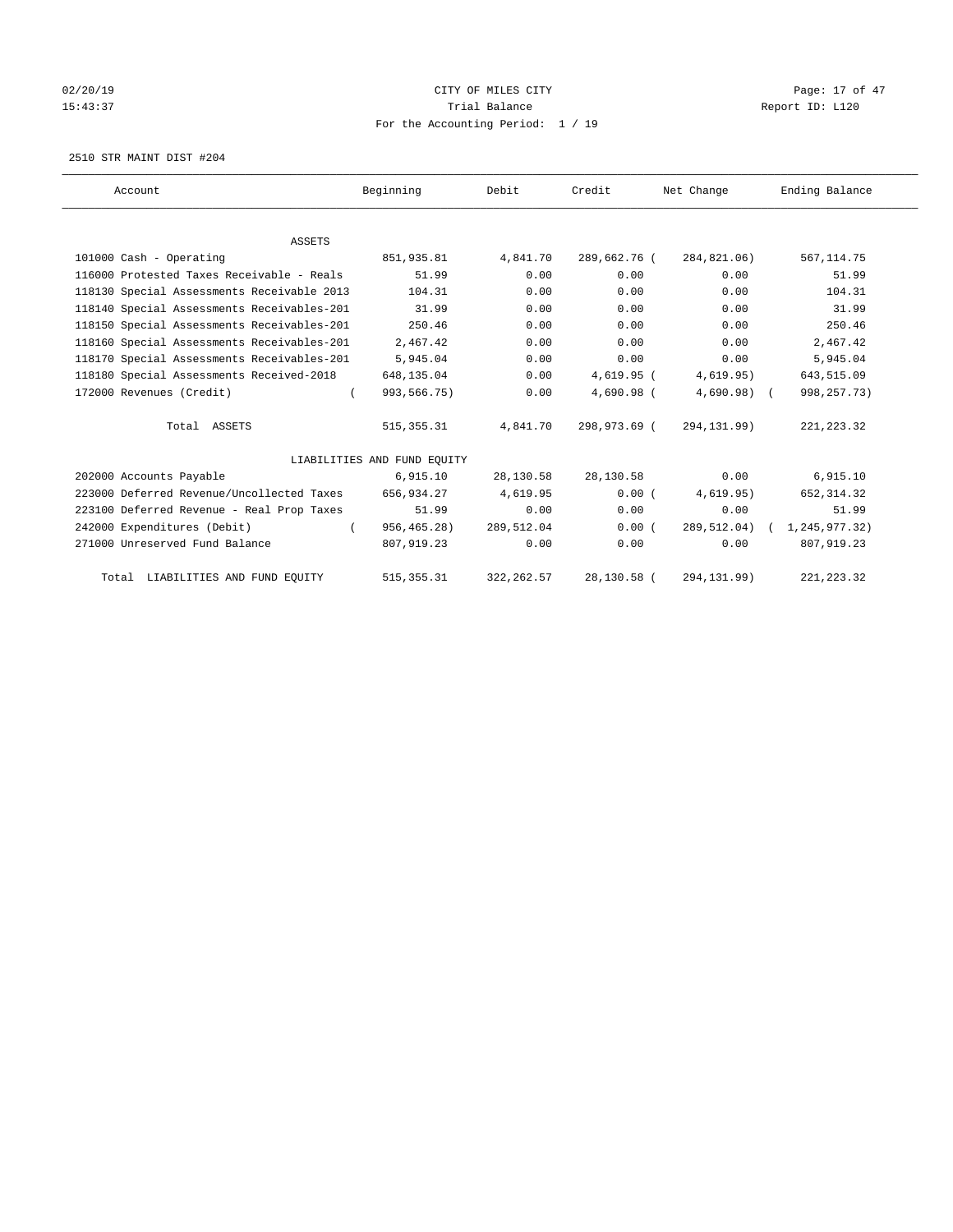## 02/20/19 **Page: 18 of 47** CITY OF MILES CITY **Page: 18 of 47** 15:43:37 Trial Balance Trial Balance Report ID: L120 For the Accounting Period: 1 / 19

2520 STR MAINT DIST #205

| Account                                     | Beginning                   | Debit     | Credit       | Net Change   | Ending Balance |
|---------------------------------------------|-----------------------------|-----------|--------------|--------------|----------------|
|                                             |                             |           |              |              |                |
| ASSETS                                      |                             |           |              |              |                |
| 101000 Cash - Operating                     | 316,614.34                  | 960.62    | 69,472.41 (  | 68,511.79)   | 248,102.55     |
| 118130 Special Assessments Receivable 2013( | $45.28$ )                   | 0.00      | 0.00         | 0.00         | 45.28          |
| 118140 Special Assessments Receivables-201  | 214.50                      | 0.00      | 0.00         | 0.00         | 214.50         |
| 118150 Special Assessments Receivables-201  | 210.08                      | 0.00      | 0.00         | 0.00         | 210.08         |
| 118160 Special Assessments Receivables-201  | 1,551.89                    | 0.00      | 0.00         | 0.00         | 1,551.89       |
| 118170 Special Assessments Receivables-201  | 3,551.89                    | 0.00      | 0.00         | 0.00         | 3,551.89       |
| 118180 Special Assessments Received-2018    | 100,244.01                  | 0.00      | $908.95$ (   | 908.95)      | 99, 335.06     |
| 172000 Revenues (Credit)<br>$\left($        | 206,844.48)                 | 0.00      | 922.93 (     | $922.93)$ (  | 207, 767.41)   |
| Total ASSETS                                | 215,496.95                  | 960.62    | 71,304.29 (  | 70,343.67)   | 145, 153. 28   |
|                                             | LIABILITIES AND FUND EQUITY |           |              |              |                |
| 202000 Accounts Payable                     | 1,728.77                    | 2,023.99  | 2,023.99     | 0.00         | 1,728.77       |
| 223000 Deferred Revenue/Uncollected Taxes   | 105,726.93                  | 908.95    | 0.00(        | 908.95)      | 104,817.98     |
| 242000 Expenditures (Debit)<br>$\left($     | 107, 350.26)                | 69,434.72 | 0.00(        | 69,434.72) ( | 176,784.98)    |
| 271000 Unreserved Fund Balance              | 215, 391.51                 | 0.00      | 0.00         | 0.00         | 215, 391.51    |
| Total LIABILITIES AND FUND EQUITY           | 215,496.95                  | 72,367.66 | $2,023.99$ ( | 70,343.67)   | 145, 153. 28   |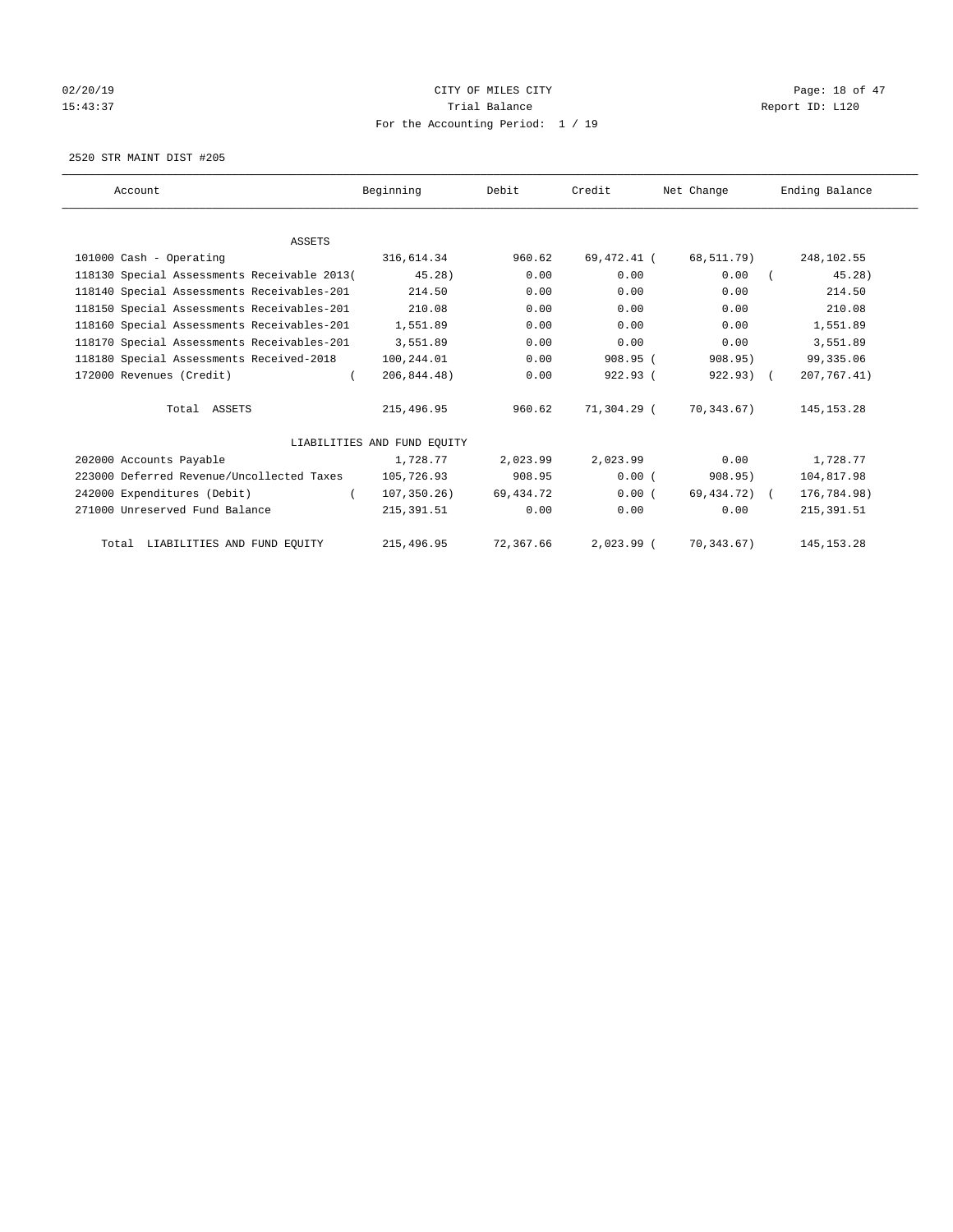## 02/20/19 **Page: 19 of 47** CITY OF MILES CITY **Page: 19 of 47** 15:43:37 Trial Balance Trial Balance Report ID: L120 For the Accounting Period: 1 / 19

#### 2540 STR MAINT DIST#207-(MILESTOWN ESTATES)

| Account                                   | Beginning                   | Debit  | Credit     | Net Change | Ending Balance |
|-------------------------------------------|-----------------------------|--------|------------|------------|----------------|
|                                           |                             |        |            |            |                |
| ASSETS                                    |                             |        |            |            |                |
| 101000 Cash - Operating                   | 5,212.29                    | 0.00   | $508.22$ ( | 508.22     | 4,704.07       |
| 118180 Special Assessments Received-2018  | 1,572.87                    | 0.00   | 0.00       | 0.00       | 1,572.87       |
| 172000 Revenues (Credit)                  | 3,450.28)                   | 0.00   | 0.00       | 0.00       | 3,450.28)      |
|                                           |                             |        |            |            |                |
| Total ASSETS                              | 3,334.88                    | 0.00   | $508.22$ ( | 508.22     | 2,826.66       |
|                                           |                             |        |            |            |                |
|                                           | LIABILITIES AND FUND EQUITY |        |            |            |                |
| 223000 Deferred Revenue/Uncollected Taxes | 1,572.87                    | 0.00   | 0.00       | 0.00       | 1,572.87       |
| 242000 Expenditures (Debit)               | 2,950.00                    | 508.22 | 0.00(      | 508.22     | 3,458.22)      |
| 271000 Unreserved Fund Balance            | 4,712.01                    | 0.00   | 0.00       | 0.00       | 4,712.01       |
|                                           |                             |        |            |            |                |
| Total LIABILITIES AND FUND EQUITY         | 3,334.88                    | 508.22 | 0.00(      | 508.22     | 2,826.66       |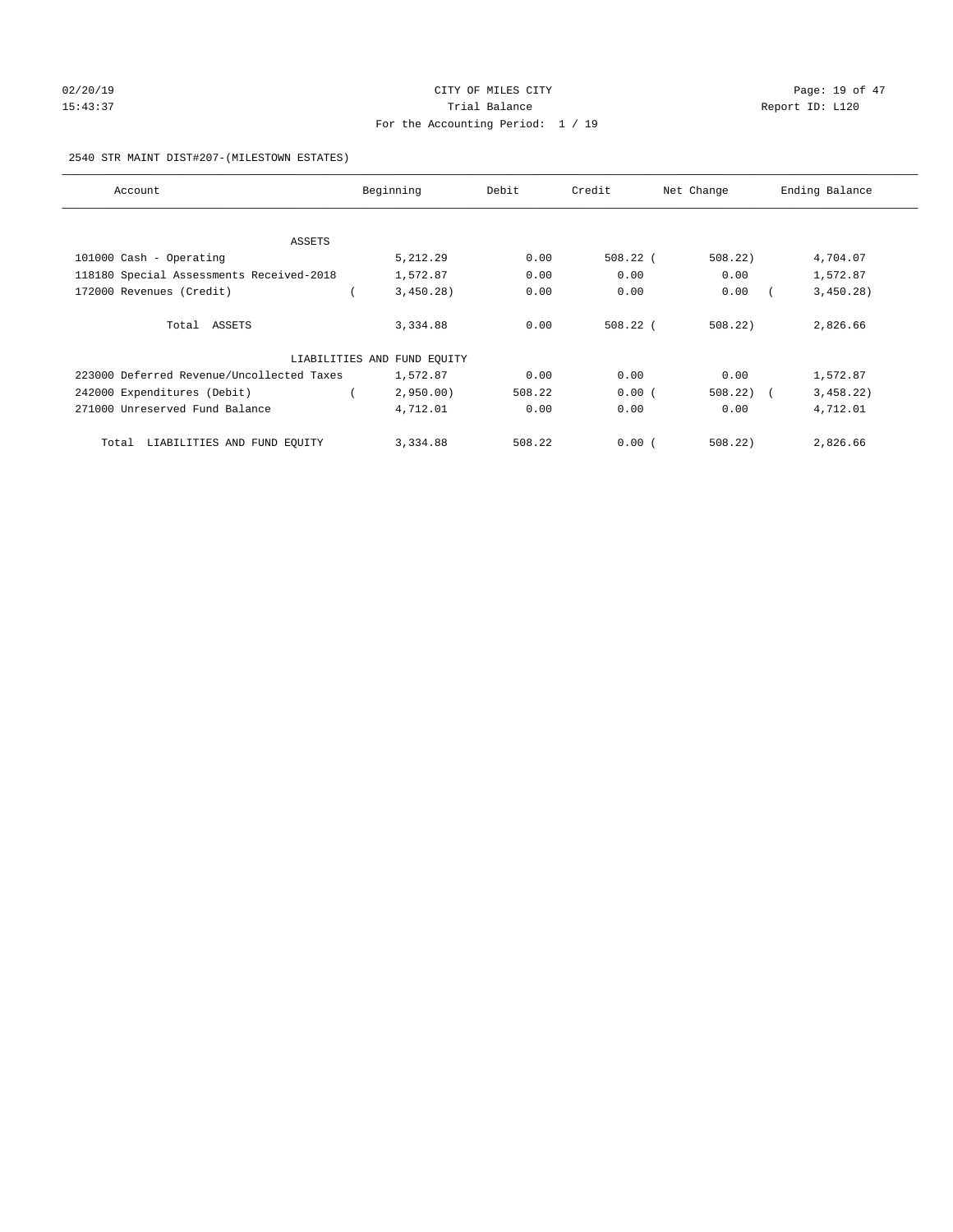| 02/20/19 |  |
|----------|--|
| 15:43:37 |  |

## CITY OF MILES CITY CONTROL CONTROL CITY CONTROL Page: 20 of 47 Partial Balance and Communications of the Report ID: L120 For the Accounting Period: 1 / 19

#### 2701 Fire Grants

| Account                              | Beginning                   | Debit | Credit | Net Change | Ending Balance |
|--------------------------------------|-----------------------------|-------|--------|------------|----------------|
|                                      |                             |       |        |            |                |
|                                      | ASSETS                      |       |        |            |                |
| 101000 Cash - Operating              | 769.15                      | 0.00  | 0.00   | 0.00       | 769.15         |
| Total ASSETS                         | 769.15                      | 0.00  | 0.00   | 0.00       | 769.15         |
|                                      | LIABILITIES AND FUND EQUITY |       |        |            |                |
| 271000 Unreserved Fund Balance       | 769.15                      | 0.00  | 0.00   | 0.00       | 769.15         |
|                                      |                             |       |        |            |                |
| LIABILITIES AND FUND EQUITY<br>Total | 769.15                      | 0.00  | 0.00   | 0.00       | 769.15         |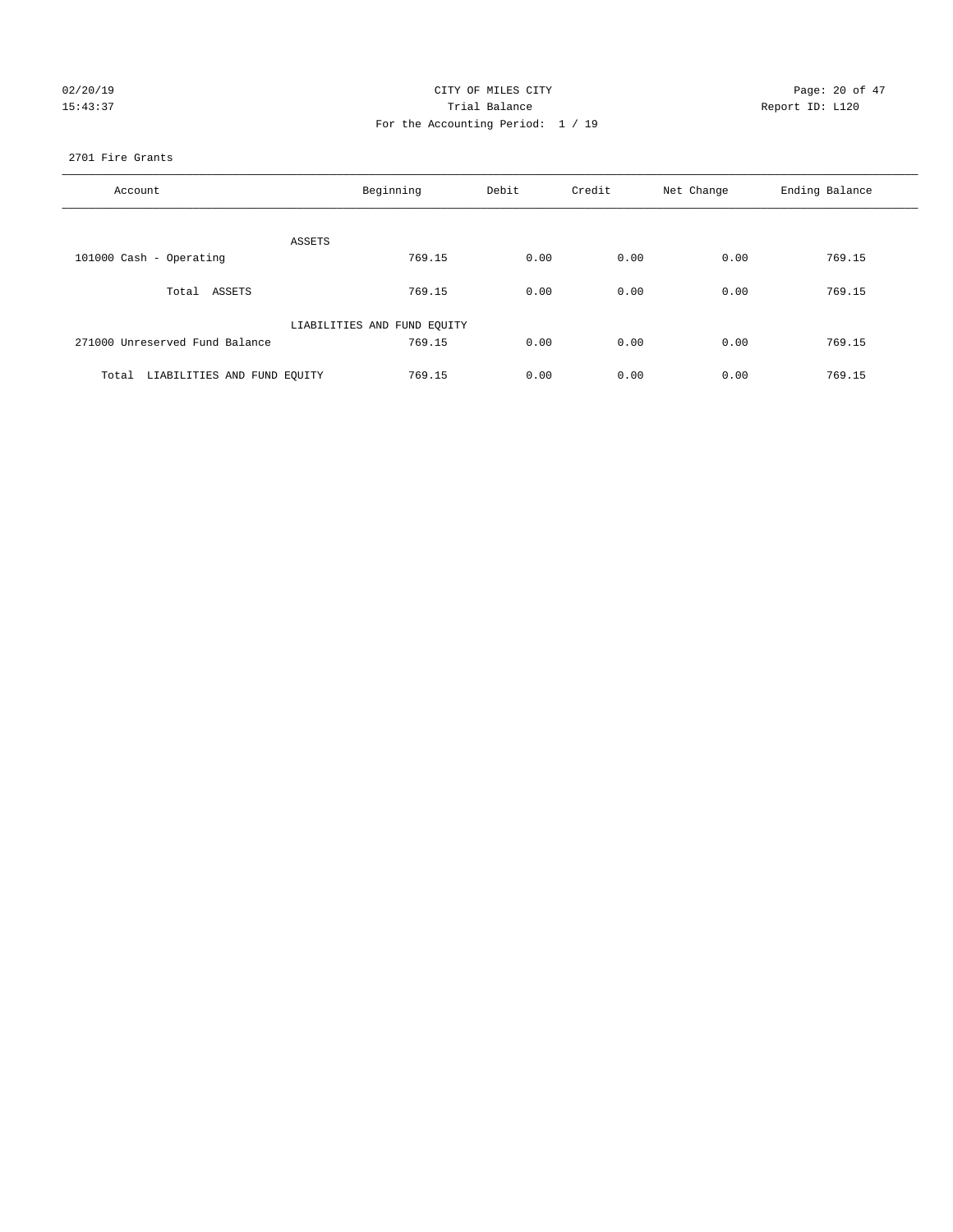# $O2/20/19$  Page: 21 of 47 15:43:37 Trial Balance Trial Balance Report ID: L120 For the Accounting Period: 1 / 19

#### 2820 GAS TAX

| Account                              | Beginning                   | Debit     | Credit      | Net Change    |        | Ending Balance |
|--------------------------------------|-----------------------------|-----------|-------------|---------------|--------|----------------|
| ASSETS                               |                             |           |             |               |        |                |
| 101000 Cash - Operating              | 2.04                        | 14,552.93 | 320.83      | 14,232.10     |        | 14,234.14      |
| 172000 Revenues (Credit)             | 87, 317.58)                 | 0.00      | 14,552.93 ( | $14,552.93$ ( |        | 101,870.51)    |
| Total ASSETS                         | 87, 315.54)                 | 14,552.93 | 14,873.76 ( | $320.83)$ (   |        | 87,636.37)     |
|                                      | LIABILITIES AND FUND EQUITY |           |             |               |        |                |
| 242000 Expenditures (Debit)          | 87, 317.58)                 | 320.83    | 0.00(       | $320.83$ ) (  |        | 87,638.41)     |
| 271000 Unreserved Fund Balance       | 2.04                        | 0.00      | 0.00        | 0.00          |        | 2.04           |
| LIABILITIES AND FUND EQUITY<br>Total | 87, 315.54)                 | 320.83    | 0.00(       | 320.83)       | $\sim$ | 87,636.37)     |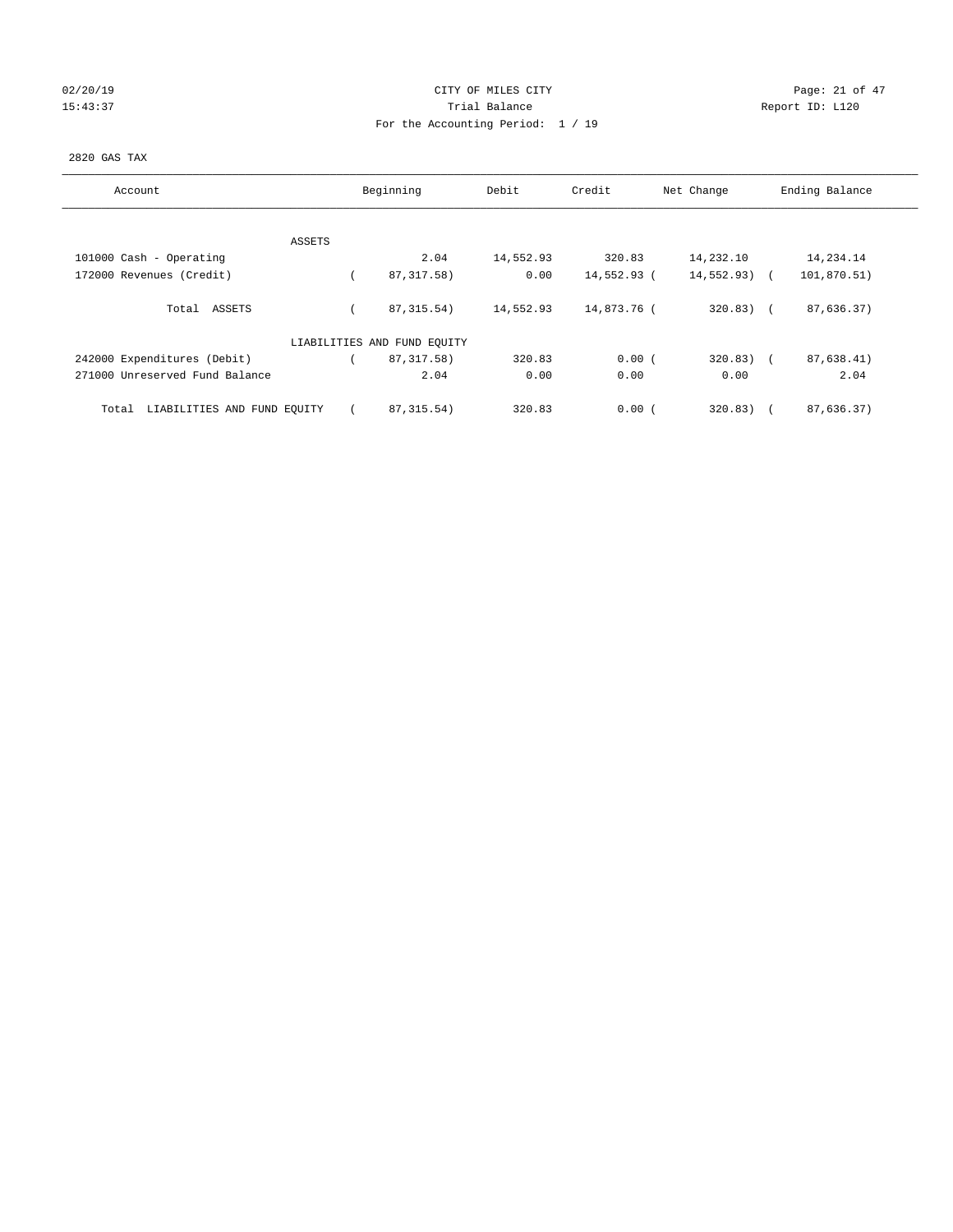# 02/20/19 CITY OF MILES CITY CHECK CONTROL Page: 22 of 47 15:43:37 Trial Balance Trial Balance Report ID: L120 For the Accounting Period: 1 / 19

#### 2821 HB473- Fuel Tax

| Account                           | Beginning                               | Debit | Credit | Net Change | Ending Balance |
|-----------------------------------|-----------------------------------------|-------|--------|------------|----------------|
| ASSETS                            |                                         |       |        |            |                |
| 102131 Restricted Cash- HB473     | 3,290.79                                | 0.00  | 0.00   | 0.00       | 3,290.79       |
| Total ASSETS                      | 3,290.79                                | 0.00  | 0.00   | 0.00       | 3,290.79       |
| 271000 Unreserved Fund Balance    | LIABILITIES AND FUND EQUITY<br>3,290.79 | 0.00  | 0.00   | 0.00       | 3,290.79       |
| Total LIABILITIES AND FUND EQUITY | 3,290.79                                | 0.00  | 0.00   | 0.00       | 3,290.79       |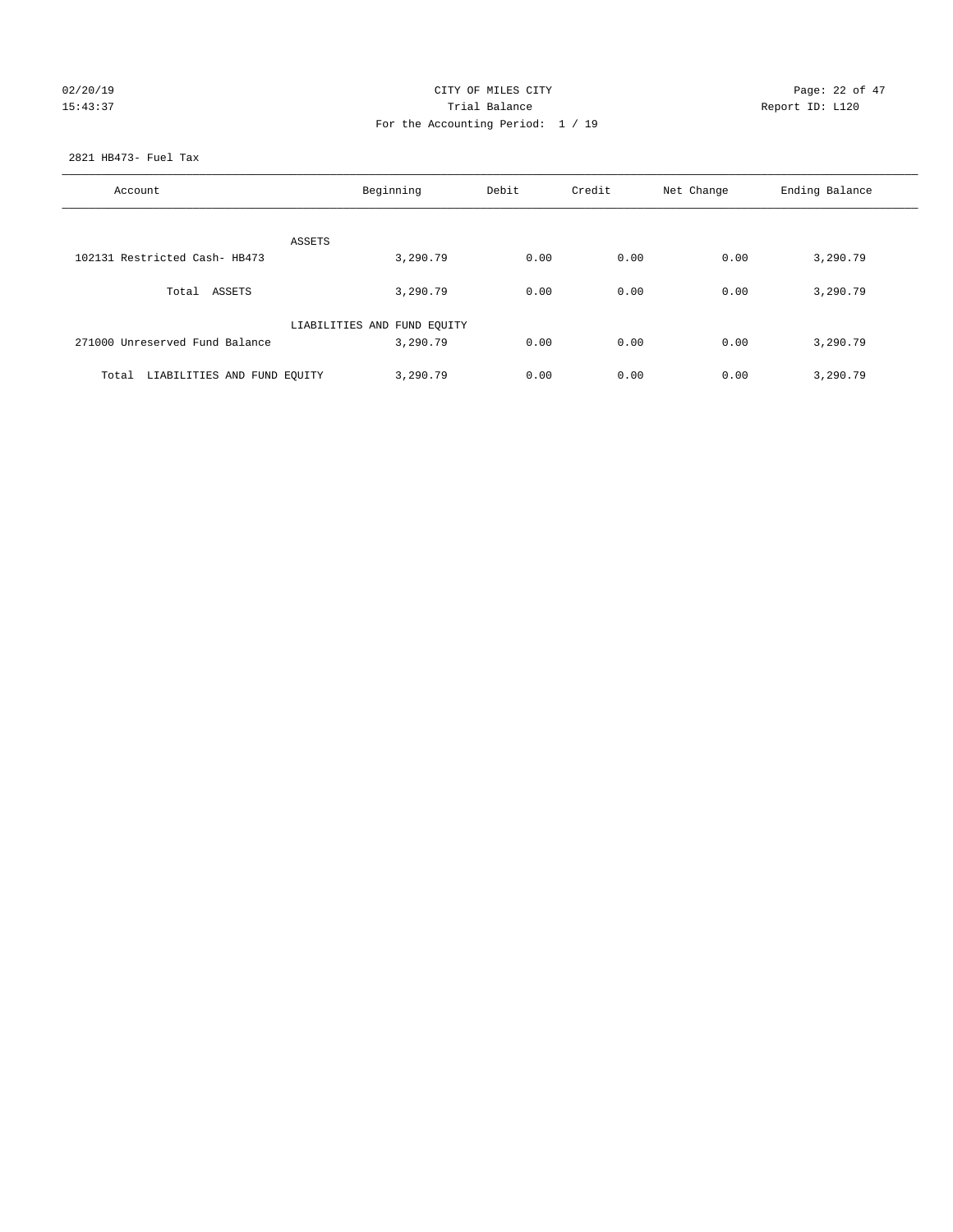## 02/20/19 **Page: 23 of 47** CITY OF MILES CITY **Page: 23 of 47** 15:43:37 Trial Balance Trial Balance Report ID: L120 For the Accounting Period: 1 / 19

#### 2850 911 EMERGENCY

| Account                              | Beginning                   | Debit    | Credit       | Net Change | Ending Balance           |
|--------------------------------------|-----------------------------|----------|--------------|------------|--------------------------|
|                                      |                             |          |              |            |                          |
| ASSETS                               |                             |          |              |            |                          |
| 101000 Cash - Operating              | 325,684.45                  | 0.00     | $2,299.61$ ( | 2, 299.61) | 323, 384.84              |
| 101200 Enhanced 911 Cash             | 60.23                       | 0.00     | 0.00         | 0.00       | 60.23                    |
| 172000 Revenues (Credit)             | 127,299.93)                 | 0.00     | 0.00         | 0.00       | 127,299.93)              |
|                                      |                             |          |              |            |                          |
| Total ASSETS                         | 198,444.75                  | 0.00     | $2,299.61$ ( | 2, 299.61) | 196, 145. 14             |
|                                      | LIABILITIES AND FUND EQUITY |          |              |            |                          |
|                                      |                             |          |              |            |                          |
| 202000 Accounts Payable              | 0.00                        | 2,299.61 | 2,299.61     | 0.00       | 0.00                     |
| 242000 Expenditures (Debit)          | 92,057.45)                  | 2,299.61 | 0.00(        | 2, 299.61) | 94,357.06)<br>$\sqrt{2}$ |
| 271000 Unreserved Fund Balance       | 290,502.20                  | 0.00     | 0.00         | 0.00       | 290,502.20               |
|                                      |                             |          |              |            |                          |
| LIABILITIES AND FUND EQUITY<br>Total | 198,444.75                  | 4,599.22 | 2,299.61 (   | 2, 299.61) | 196, 145. 14             |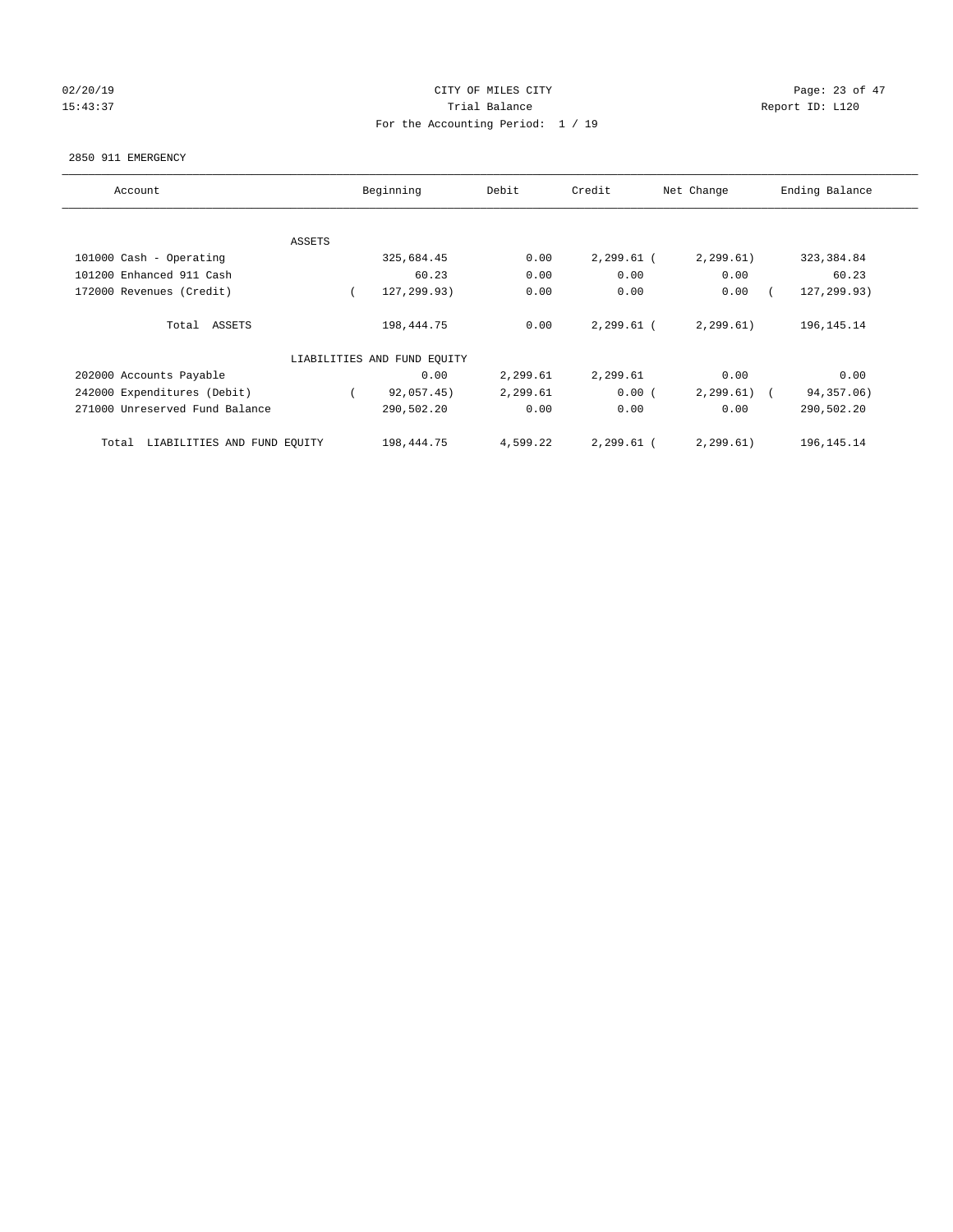## $O(2/20/19$  Page: 24 of 47 15:43:37 Trial Balance Report ID: L120 For the Accounting Period: 1 / 19

#### 2880 LIBRARY GRANTS

| Account                                | Beginning                   | Debit  | Credit     | Net Change   | Ending Balance |
|----------------------------------------|-----------------------------|--------|------------|--------------|----------------|
|                                        |                             |        |            |              |                |
| ASSETS                                 |                             |        |            |              |                |
| 101000 Cash - Operating                | 1,666.00)                   | 0.00   | $225.00$ ( | $225.00$ ) ( | 1,891.00)      |
| 101003 Cash - per capita               | 15,884.42                   | 0.00   | 0.00       | 0.00         | 15,884.42      |
| 101020 Cash - Partners Program         | 35,182.70                   | 0.00   | 0.00       | 0.00         | 35,182.70      |
| 101030 Cash - Sagebrush Fed/Base Grant | 17,585.24                   | 0.00   | 0.00       | 0.00         | 17,585.24      |
| 172000 Revenues (Credit)               | 4,610.08)                   | 0.00   | 0.00       | 0.00         | 4,610.08)      |
| Total ASSETS                           | 62,376.28                   | 0.00   | $225.00$ ( | 225.00)      | 62,151.28      |
|                                        | LIABILITIES AND FUND EQUITY |        |            |              |                |
| 202000 Accounts Payable                | 0.00                        | 225.00 | 225.00     | 0.00         | 0.00           |
| 242000 Expenditures (Debit)            | 2,802.74)                   | 225.00 | 0.00(      | $225.00$ (   | 3,027.74)      |
| 271000 Unreserved Fund Balance         | 65,179.02                   | 0.00   | 0.00       | 0.00         | 65,179.02      |
| LIABILITIES AND FUND EQUITY<br>Total   | 62,376.28                   | 450.00 | $225.00$ ( | 225.00)      | 62,151.28      |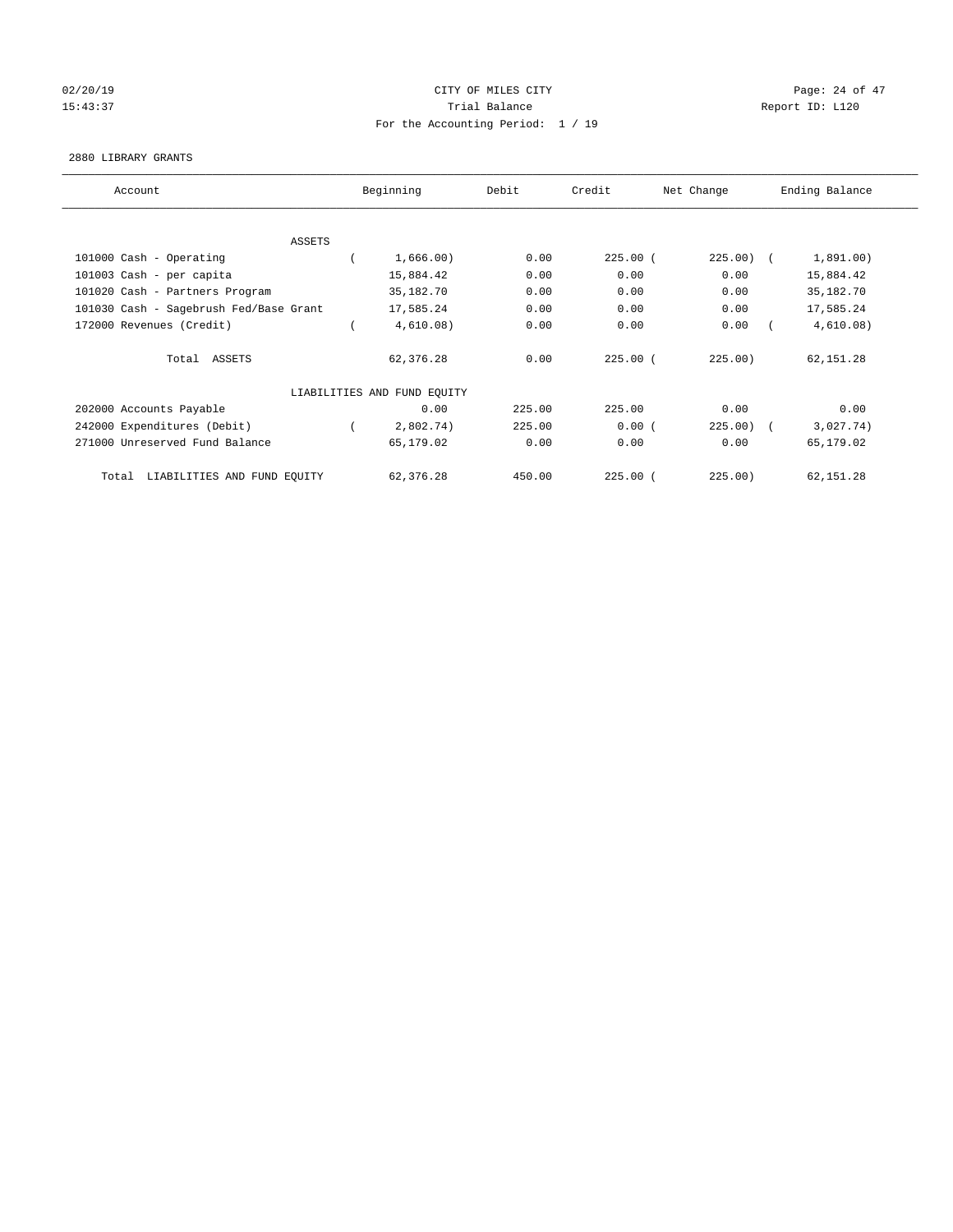## $O(2/20/19$  Page: 25 of 47 15:43:37 Trial Balance Report ID: L120 For the Accounting Period: 1 / 19

#### 2935 Historic Preservation

| Account                              | Beginning                   | Debit    | Credit       | Net Change   | Ending Balance |
|--------------------------------------|-----------------------------|----------|--------------|--------------|----------------|
|                                      |                             |          |              |              |                |
| ASSETS                               |                             |          |              |              |                |
| 101000 Cash - Operating              | 11,026.89                   | 2,750.00 | 122.36       | 2,627.64     | 13,654.53      |
| 172000 Revenues (Credit)             | 2, 200.00)                  | 0.00     | $2,750.00$ ( | $2,750.00$ ( | 4,950.00       |
| Total ASSETS                         | 8,826.89                    | 2,750.00 | 2,872.36 (   | 122.36)      | 8,704.53       |
|                                      | LIABILITIES AND FUND EQUITY |          |              |              |                |
| 202000 Accounts Payable              | 0.00                        | 19.30    | 19.30        | 0.00         | 0.00           |
| 242000 Expenditures (Debit)          | 982.15)                     | 122.36   | 0.00(        | 122.36)      | 1,104.51)      |
| 271000 Unreserved Fund Balance       | 9,809.04                    | 0.00     | 0.00         | 0.00         | 9,809.04       |
| LIABILITIES AND FUND EQUITY<br>Total | 8,826.89                    | 141.66   | $19.30$ $($  | 122.36)      | 8,704.53       |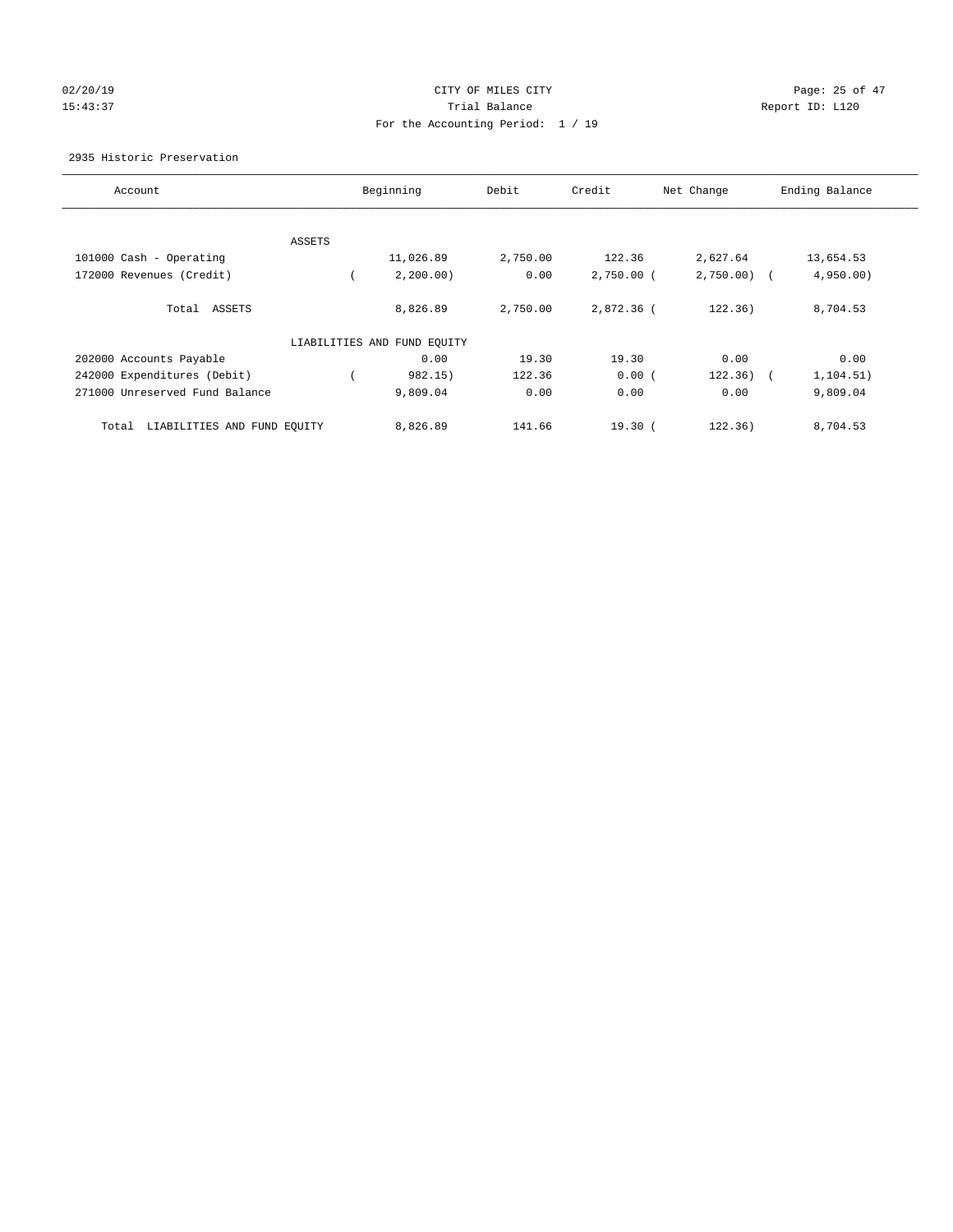# $O(2/20/19$  Page: 26 of 47 15:43:37 Trial Balance Report ID: L120 For the Accounting Period: 1 / 19

#### 2985 RETIRED SENIOR VOLUNTEER PROG (RSVP)

| Account                                    | Beginning                   | Debit    | Credit       | Net Change     | Ending Balance |
|--------------------------------------------|-----------------------------|----------|--------------|----------------|----------------|
|                                            |                             |          |              |                |                |
| <b>ASSETS</b>                              |                             |          |              |                |                |
| 101000 Cash - Operating                    | 6, 613.19)                  | 6,107.16 | $6,916.91$ ( | 809.75) (      | 7,422.94)      |
| 101004 RSVP Non-Federal Cash Operating-Cus | 15,648.88                   | 1,002.00 | 256.52       | 745.48         | 16,394.36      |
| 101008 RSVP- Custer Excess                 | 8,936.57                    | 0.00     | 0.00         | 0.00           | 8,936.57       |
| 103100 Petty Cash-                         | 200.00                      | 0.00     | 0.00         | 0.00           | 200.00         |
| 172000 Revenues (Credit)                   | 43,827.88)                  | 0.00     | $7,109.16$ ( | 7,109.16)      | 50, 937.04)    |
| Total ASSETS                               | 25,655.62)                  | 7,109.16 | 14,282.59 (  | $7, 173, 43$ ( | 32,829.05)     |
|                                            | LIABILITIES AND FUND EQUITY |          |              |                |                |
| 202000 Accounts Payable                    | 0.00                        | 1,524.62 | 1,524.62     | 0.00           | 0.00           |
| 242000 Expenditures (Debit)                | 43,827.01)                  | 7,173.43 | 0.00(        | 7, 173, 43)    | 51,000.44)     |
| 271000 Unreserved Fund Balance             | 18, 171.39                  | 0.00     | 0.00         | 0.00           | 18, 171.39     |
| LIABILITIES AND FUND EQUITY<br>Total       | 25,655.62)                  | 8,698.05 | 1,524.62 (   | 7, 173.43)     | 32,829.05)     |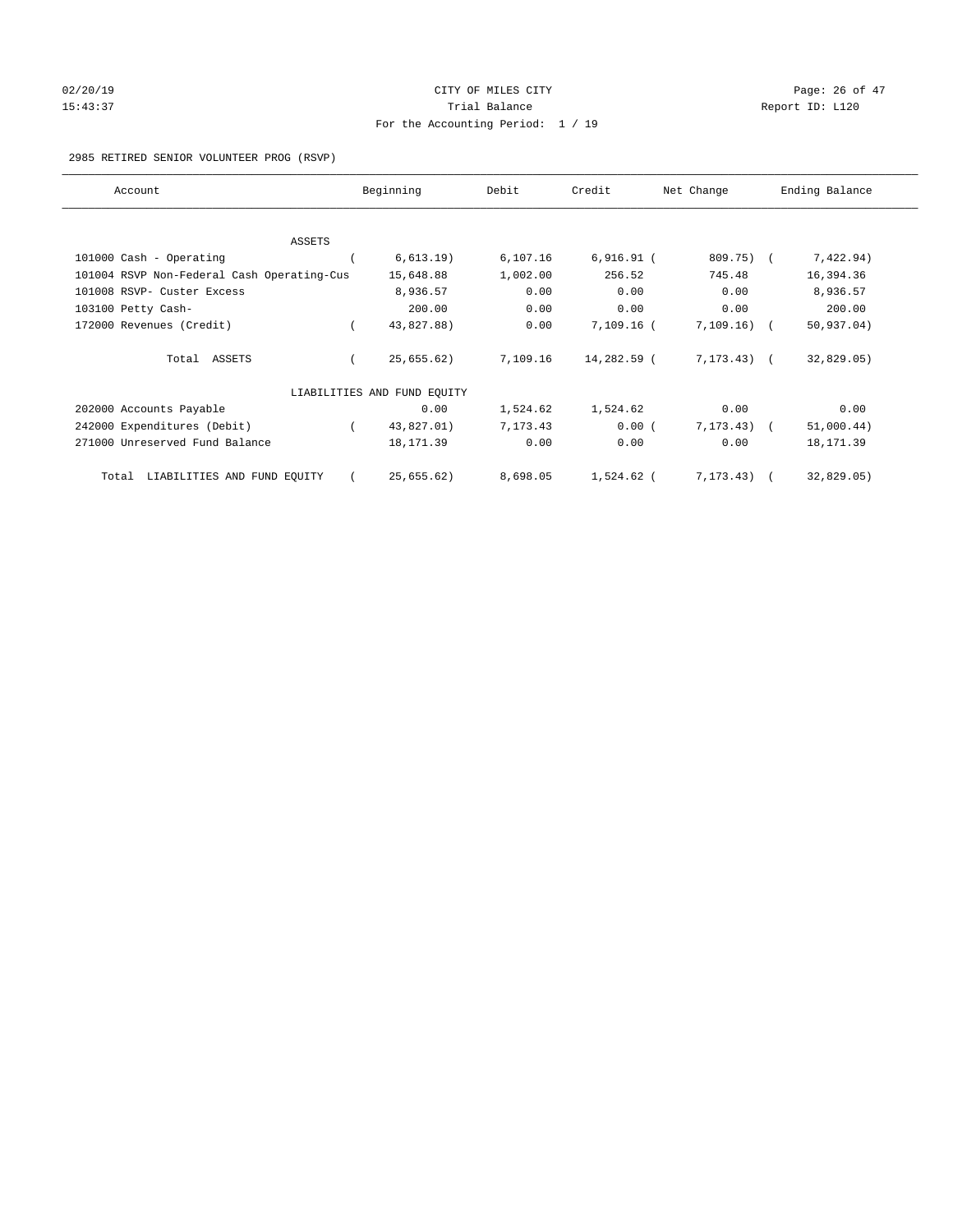3300 Judgement & Losses-Power Settlement

| Account                                     | Beginning                   |       | Debit | Credit | Net Change | Ending Balance |       |
|---------------------------------------------|-----------------------------|-------|-------|--------|------------|----------------|-------|
| ASSETS                                      |                             |       |       |        |            |                |       |
| 115208 Taxes Receivable - Personal 2008     |                             | 0.47) | 0.00  | 0.00   | 0.00       |                | 0.47) |
| Total ASSETS                                |                             | 0.47) | 0.00  | 0.00   | 0.00       | $\sqrt{2}$     | 0.47) |
|                                             | LIABILITIES AND FUND EQUITY |       |       |        |            |                |       |
| 223200 Deferred Revenue - Pers Prop Taxes ( |                             | 0.47) | 0.00  | 0.00   | 0.00       | $\sqrt{2}$     | 0.47) |
| Total LIABILITIES AND FUND EQUITY           |                             | 0.47) | 0.00  | 0.00   | 0.00       |                | 0.47) |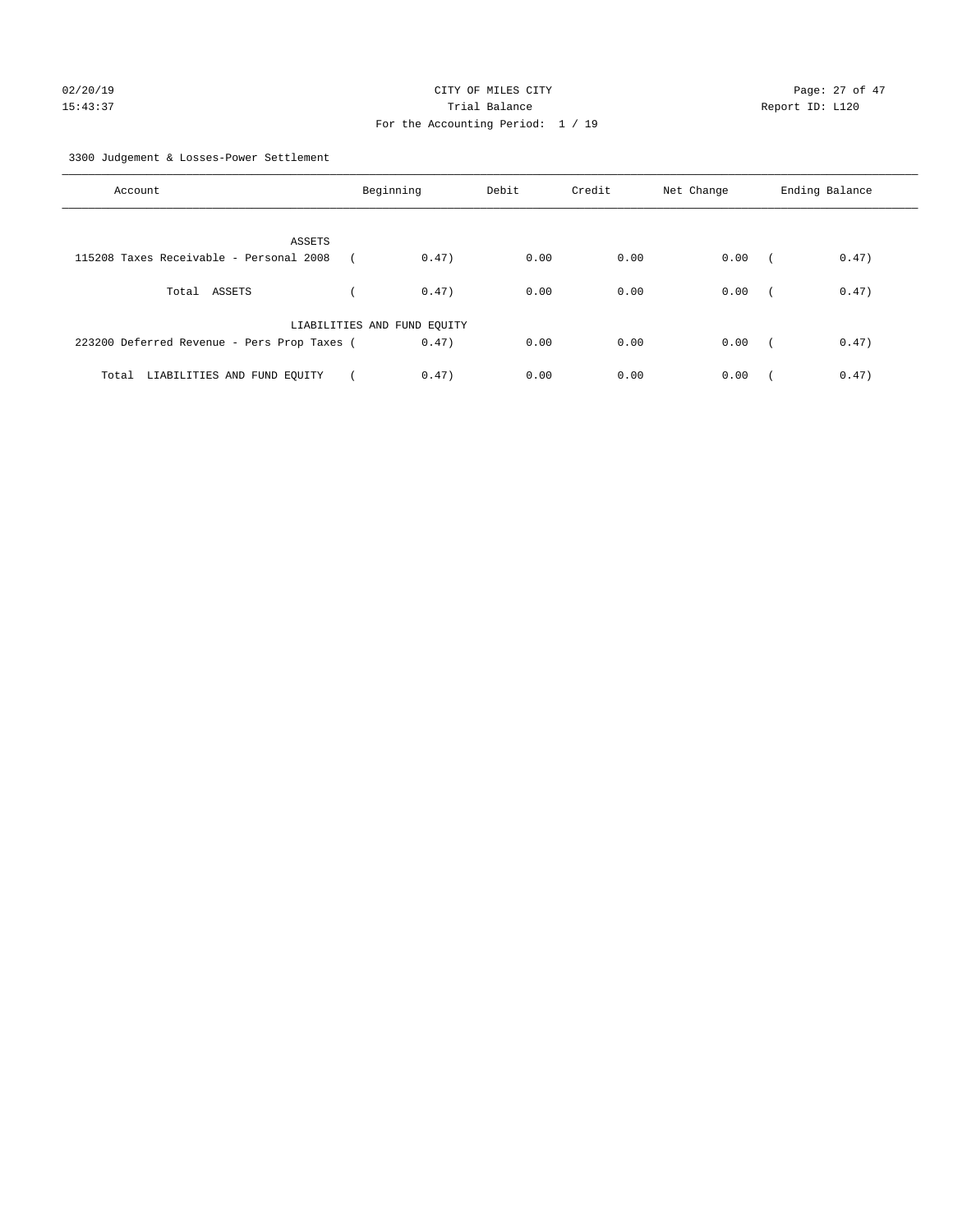## $O(2/20/19$  Page: 28 of 47 15:43:37 Trial Balance Report ID: L120 For the Accounting Period: 1 / 19

3400 SID REVOLVING FUND

| Account                              | Beginning                   | Debit | Credit | Net Change | Ending Balance |
|--------------------------------------|-----------------------------|-------|--------|------------|----------------|
| ASSETS                               |                             |       |        |            |                |
| 101000 Cash - Operating              | 2,985.00                    | 0.00  | 0.00   | 0.00       | 2,985.00       |
| ASSETS<br>Total                      | 2,985.00                    | 0.00  | 0.00   | 0.00       | 2,985.00       |
|                                      | LIABILITIES AND FUND EQUITY |       |        |            |                |
| 271000 Unreserved Fund Balance       | 2,985.00                    | 0.00  | 0.00   | 0.00       | 2,985.00       |
| LIABILITIES AND FUND EQUITY<br>Total | 2,985.00                    | 0.00  | 0.00   | 0.00       | 2,985.00       |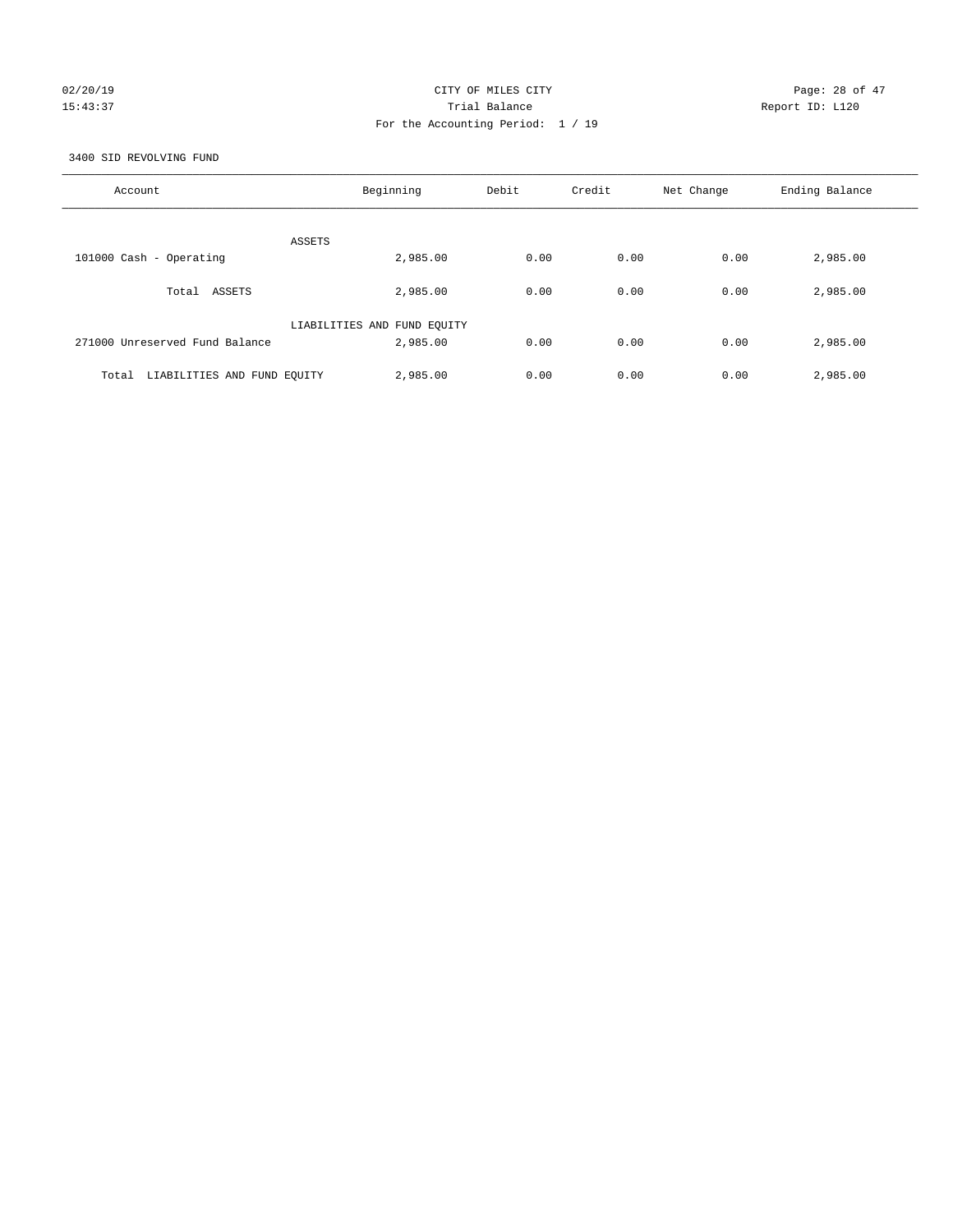## 02/20/19 **Page: 29 of 47** CITY OF MILES CITY **CITY Page: 29 of 47** 15:43:37 Trial Balance Trial Balance Report ID: L120 For the Accounting Period: 1 / 19

#### 3670 SID 211

| Account                                    | Beginning                   | Debit    | Credit       | Net Change   | Ending Balance |
|--------------------------------------------|-----------------------------|----------|--------------|--------------|----------------|
|                                            |                             |          |              |              |                |
| ASSETS                                     |                             |          |              |              |                |
| 101000 Cash - Operating                    | 12,546.41                   | 0.00     | 2,653.87 (   | 2,653.87)    | 9,892.54       |
| 118000 Special Assessments Receivable 2000 | 2,551.35                    | 0.00     | 0.00         | 0.00         | 2,551.35       |
| 118150 Special Assessments Receivables-201 | 1,224.81                    | 0.00     | 0.00         | 0.00         | 1,224.81       |
| 118180 Special Assessments Received-2018   | 1,430.81                    | 0.00     | 0.00         | 0.00         | 1,430.81       |
| 119000 Special Assmt Recbl - Deferred      | 37,169.39                   | 0.00     | 0.00         | 0.00         | 37, 169.39     |
| 172000 Revenues (Credit)                   | 2,359.25                    | 0.00     | 0.00         | 0.00         | 2, 359.25      |
| Total ASSETS                               | 52,563.52                   | 0.00     | 2,653.87 (   | 2,653.87)    | 49,909.65      |
|                                            | LIABILITIES AND FUND EOUITY |          |              |              |                |
| 202000 Accounts Payable                    | 0.00                        | 2,653.87 | 2,653.87     | 0.00         | 0.00           |
| 223000 Deferred Revenue/Uncollected Taxes  | 42,376.36                   | 0.00     | 0.00         | 0.00         | 42,376.36      |
| 242000 Expenditures (Debit)                | 2,663.96)                   | 2,653.87 | 0.00(        | $2,653.87$ ( | 5,317.83)      |
| 271000 Unreserved Fund Balance             | 12,851.12                   | 0.00     | 0.00         | 0.00         | 12,851.12      |
| Total LIABILITIES AND FUND EQUITY          | 52,563.52                   | 5,307.74 | $2,653.87$ ( | 2,653.87)    | 49,909.65      |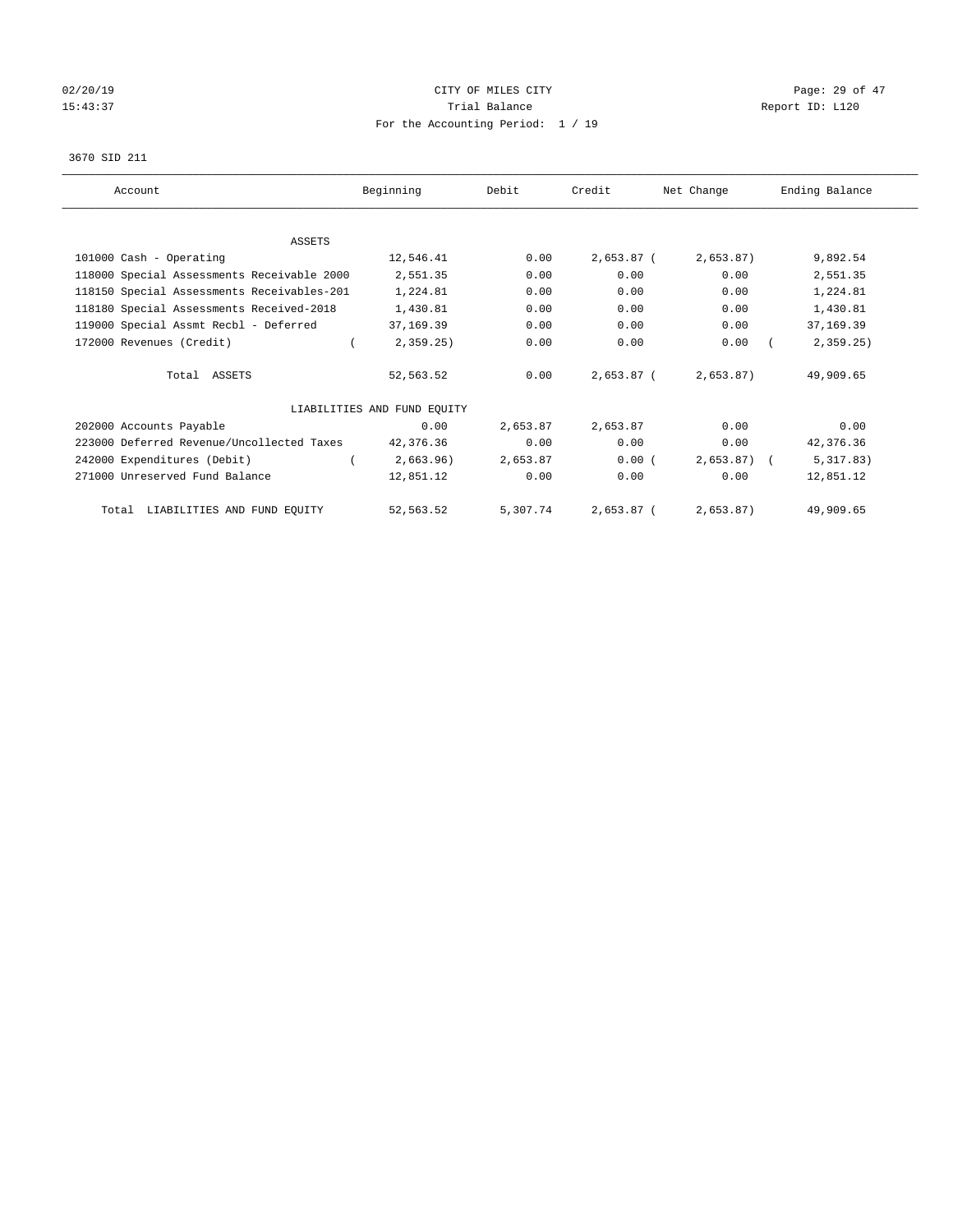## 02/20/19 **Page: 30 of 47** CITY OF MILES CITY **Page: 30 of 47** 15:43:37 Trial Balance Report ID: L120 For the Accounting Period: 1 / 19

## 4000 General Fund Capitol Improvement Fund

| Account                              | Beginning                   | Debit     | Credit      | Net Change   | Ending Balance |
|--------------------------------------|-----------------------------|-----------|-------------|--------------|----------------|
|                                      |                             |           |             |              |                |
| ASSETS                               |                             |           |             |              |                |
| 101000 Cash - Operating              | 88,894.73                   | 0.00      | 19,099.00 ( | 19,099.00)   | 69,795.73      |
| 172000 Revenues (Credit)             | 679.15)                     | 0.00      | 0.00        | 0.00         | 679.15)        |
| Total ASSETS                         | 88, 215.58                  | 0.00      | 19,099.00 ( | 19,099.00)   | 69,116.58      |
|                                      | LIABILITIES AND FUND EQUITY |           |             |              |                |
| 202000 Accounts Payable              | 0.00                        | 19,099.00 | 19,099.00   | 0.00         | 0.00           |
| 242000 Expenditures (Debit)          | 6,700.00)                   | 19,099.00 | 0.00(       | 19,099.00) ( | 25,799.00      |
| 271000 Unreserved Fund Balance       | 94,915.58                   | 0.00      | 0.00        | 0.00         | 94, 915.58     |
| LIABILITIES AND FUND EQUITY<br>Total | 88, 215.58                  | 38,198.00 | 19,099.00 ( | 19,099.00)   | 69,116.58      |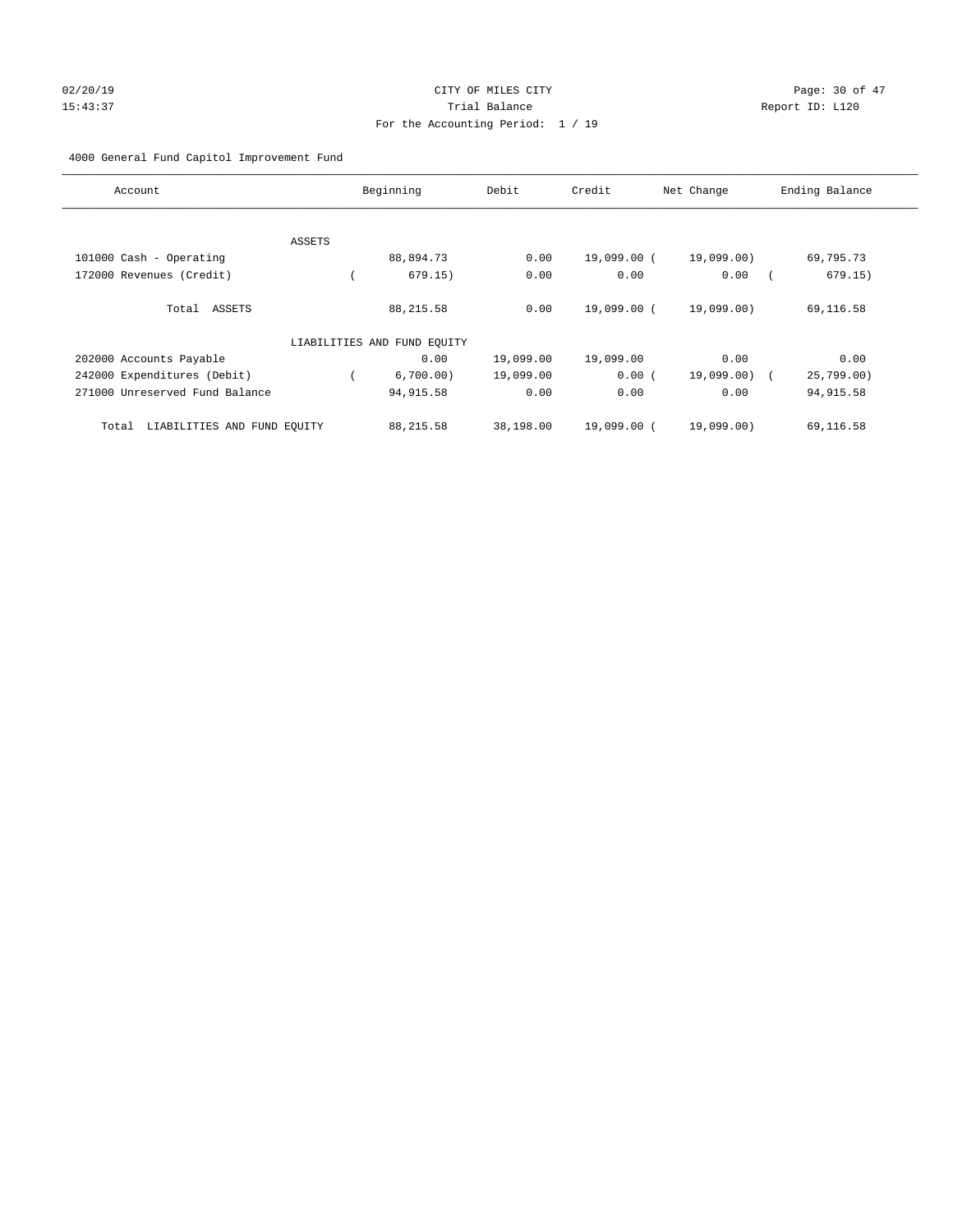# $O2/20/19$  Page: 31 of 47 15:43:37 Trial Balance Report ID: L120 For the Accounting Period: 1 / 19

4050 Ambulance Capital Improvement Fund

| Account                              | Beginning                   | Debit | Credit | Net Change | Ending Balance |
|--------------------------------------|-----------------------------|-------|--------|------------|----------------|
| ASSETS                               |                             |       |        |            |                |
| 101000 Cash - Operating              | 13,779.06                   | 0.00  | 0.00   | 0.00       | 13,779.06      |
| ASSETS<br>Total                      | 13,779.06                   | 0.00  | 0.00   | 0.00       | 13,779.06      |
|                                      | LIABILITIES AND FUND EQUITY |       |        |            |                |
| 271000 Unreserved Fund Balance       | 13,779.06                   | 0.00  | 0.00   | 0.00       | 13,779.06      |
| LIABILITIES AND FUND EQUITY<br>Total | 13,779.06                   | 0.00  | 0.00   | 0.00       | 13,779.06      |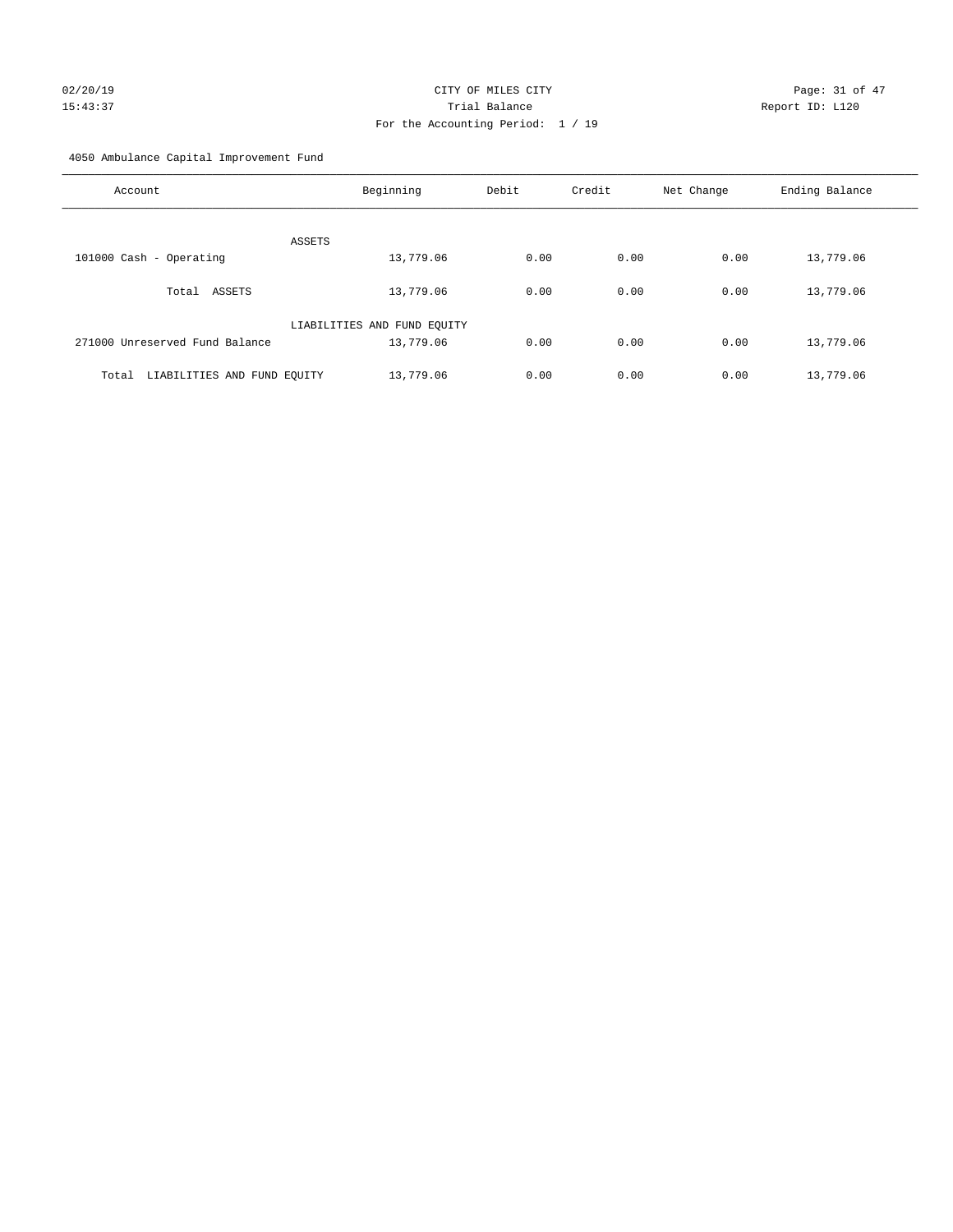## 02/20/19 **Page: 32 of 47** CITY OF MILES CITY **Page: 32 of 47** 15:43:37 Trial Balance Report ID: L120 For the Accounting Period: 1 / 19

4060 CAPITAL IMPROV-PUBLIC WORKS

| Account                              | Beginning                   | Debit      | Credit       | Net Change  | Ending Balance |
|--------------------------------------|-----------------------------|------------|--------------|-------------|----------------|
|                                      |                             |            |              |             |                |
| ASSETS                               |                             |            |              |             |                |
| 101000 Cash - Operating              | 386,454.56                  | 276,200.00 | 0.00         | 276,200.00  | 662,654.56     |
| 122000 Accounts Receivable           | 300.00                      | 0.00       | 0.00         | 0.00        | 300.00         |
| 172000 Revenues (Credit)             | 6,809.47)                   | 0.00       | 276,200.00 ( | 276, 200.00 | 283,009.47)    |
| Total ASSETS                         | 379,945.09                  | 276,200.00 | 276,200.00   | 0.00        | 379,945.09     |
|                                      | LIABILITIES AND FUND EQUITY |            |              |             |                |
| 242000 Expenditures (Debit)          | 21,000.00)                  | 0.00       | 0.00         | 0.00        | 21,000.00)     |
| 271000 Unreserved Fund Balance       | 400,945.09                  | 0.00       | 0.00         | 0.00        | 400,945.09     |
| LIABILITIES AND FUND EQUITY<br>Total | 379,945.09                  | 0.00       | 0.00         | 0.00        | 379,945.09     |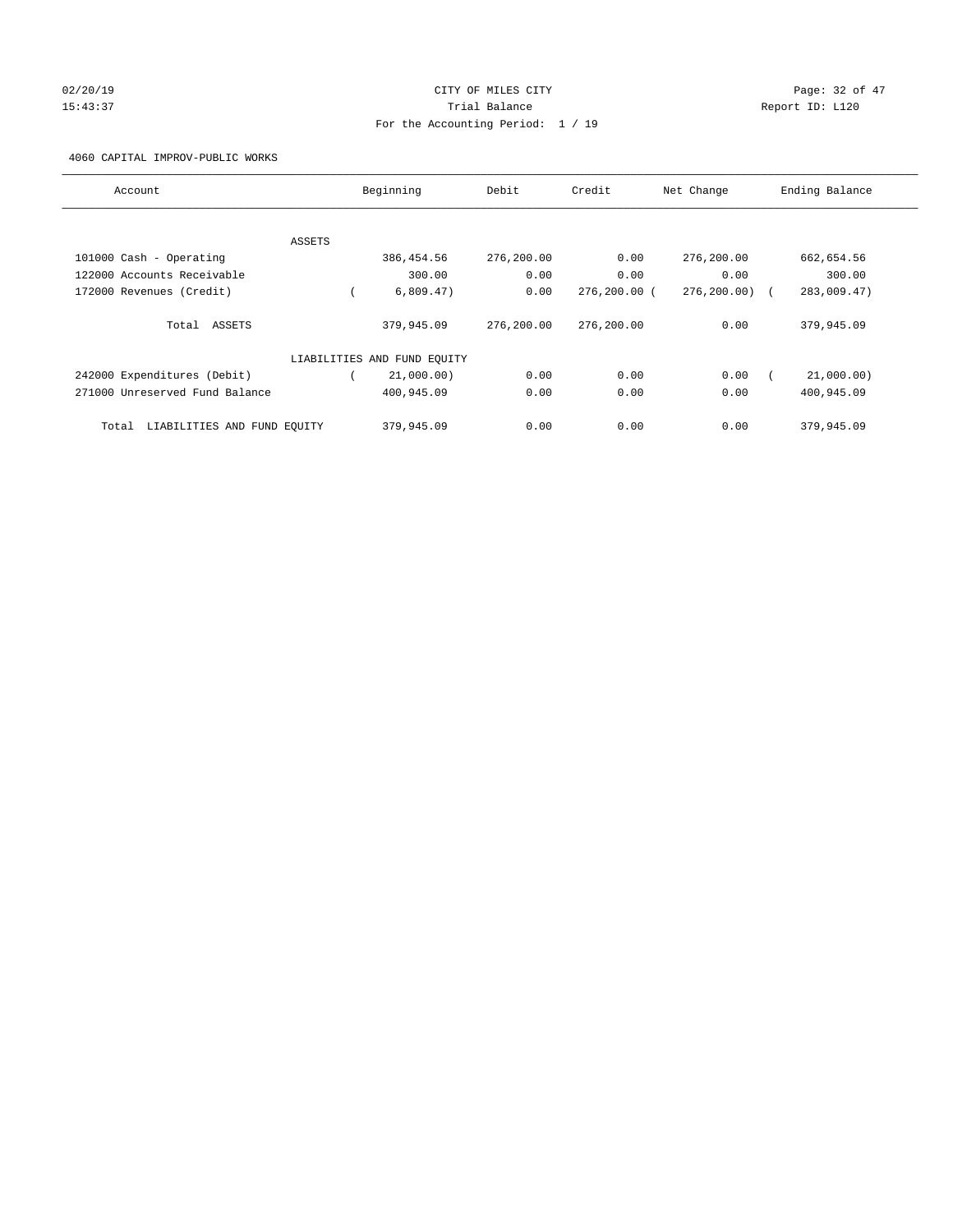## 02/20/19 **Page: 33 of 47** CITY OF MILES CITY **Page: 33 of 47** 15:43:37 Trial Balance Report ID: L120 For the Accounting Period: 1 / 19

#### 5210 WATER UTILITY

| Account                                                   | Beginning                   | Debit      | Credit       | Net Change  | Ending Balance             |
|-----------------------------------------------------------|-----------------------------|------------|--------------|-------------|----------------------------|
|                                                           |                             |            |              |             |                            |
| ASSETS                                                    |                             |            |              |             |                            |
| 101000 Cash - Operating                                   | 3, 246, 783. 78             | 146,782.80 | 134,850.84   | 11,931.96   | 3, 258, 715. 74            |
| 101010 Deposit Cash                                       | 96,950.00                   | 1,800.00   | $2,150.00$ ( | 350.00)     | 96,600.00                  |
| 102240 Cash - Replacement & Depreciation                  | 1,489,589.35                | 0.00       | 0.00         | 0.00        | 1,489,589.35               |
| 102250 Cash - System Devlopment Fees                      | 309,509.92                  | 1,200.00   | 0.00         | 1,200.00    | 310,709.92                 |
| 102270 Cash - Curb Stop Replacement Fee                   | 341,397.51                  | 3,620.73   | 1,396.86     | 2,223.87    | 343,621.38                 |
| 102312 RevBnd/CurYearDebt-DNRC/CarbonTank                 | 211.88                      | 11,563.23  | 0.00         | 11,563.23   | 11,775.11                  |
| 102313 RevBnd/CurYearDebt-DNRC/NE WtrLine                 | 711.86                      | 11,756.56  | 0.00         | 11,756.56   | 12,468.42                  |
| 102315 RevBnd/CurYearDebt-ARRA/NE Water Li(               | 516.90)                     | 1,536.35   | 0.00         | 1,536.35    | 1,019.45                   |
| 102322 RevBnd/Reserve-DNRC/CarbonTank                     | 153,009.00                  | 0.00       | 0.00         | 0.00        | 153,009.00                 |
| 102323 RevBnd/Reserve-DNRC/NE WtrLine                     | 128,653.00                  | 0.00       | 0.00         | 0.00        | 128,653.00                 |
| 102325 RevBnd/Reserve-ARRA B-NE Waterline                 | 18,245.00                   | 0.00       | 0.00         | 0.00        | 18,245.00                  |
| 103000 Petty Cash                                         | 330.00                      | 0.00       | 0.00         | 0.00        | 330.00                     |
| 122000 Accounts Receivable                                | 165,915.07                  | 152,803.80 | 158,323.07 ( | 5, 519.27)  | 160,395.80                 |
| 122020 Accounts Receivable-\$2.00 State Ass(              | 2.00)                       | 7,102.00   | 166.55       | 6,935.45    | 6,933.45                   |
| 162000 Deferred outflows-GASB68                           | 159,755.00                  | 0.00       | 0.00         | 0.00        | 159,755.00                 |
| 172000 Revenues (Credit)<br>$\left($                      | 1,199,286.44)               | 8,836.93   | 155,469.15 ( | 146,632.22) | 1,345,918.66)              |
| 181000 Land                                               | 41,844.00                   | 0.00       | 0.00         | 0.00        | 41,844.00                  |
| 182000 Buildings                                          | 22,997.00                   | 0.00       | 0.00         | 0.00        | 22,997.00                  |
| 182100 Allowance for Depr - Buildings (Cre(               | 22,997.00)                  | 0.00       | 0.00         | 0.00        | 22,997.00)                 |
| 186000 Machinery and Equipment                            | 453,741.42                  | 0.00       | 0.00         | 0.00        | 453,741.42                 |
| 186100 Allowance for Depr - Machinery & Eq(               | 311,381.00)                 | 0.00       | 0.00         | 0.00        | 311,381.00)                |
| 188000 Const. Work in Progress-NE Wtr Line                | 40,080.74                   | 0.00       | 0.00         | 0.00        | 40,080.74                  |
| 189100 Source of Supply                                   | 3, 448, 234.49              | 0.00       | 0.00         | 0.00        | 3, 448, 234.49             |
| 189110 Allowance for Depreciation - Source(               | 706, 399.00)                | 0.00       | 0.00         | 0.00        | 706, 399.00)<br>$\left($   |
| 189300 Treatment Plant                                    | 3,740,287.07                | 0.00       | 0.00         | 0.00        | 3,740,287.07               |
| 189310 Allowance for Depr - Treatment Plan(               | 2,009,989.00)               | 0.00       | 0.00         | 0.00        | 2,009,989.00<br>$\sqrt{2}$ |
| 189400 Transmission & Distribution                        | 13, 418, 565.26             | 0.00       | 0.00         | 0.00        | 13, 418, 565.26            |
| 189410 Allowance for Depr - Trans & Distri( 4,233,563.00) |                             | 0.00       | 0.00         | 0.00        | (4, 233, 563.00)           |
| 199901 OPEB Deferred Outflow                              | 9,115.00                    | 0.00       | 0.00         | 0.00        | 9,115.00                   |
| Total ASSETS                                              | 18,801,792.01               | 347,002.40 | 452,356.47 ( | 105,354.07) | 18,696,437.94              |
|                                                           | LIABILITIES AND FUND EQUITY |            |              |             |                            |
| 202000 Accounts Payable                                   | 0.00                        | 42,945.79  | 42,945.79    | 0.00        | 0.00                       |
| 214000 Deposits Payable                                   | 96,950.00                   | 2,150.00   | $1,800.00$ ( | 350.00)     | 96,600.00                  |
| 214010 Refunds Payable<br>$\left($                        | 456.27)                     | 284.53     | 284.53       | 0.00        | 456.27                     |
| 223801 OPEB Deferred Inflows                              | 2,157.00                    | 0.00       | 0.00         | 0.00        | 2,157.00                   |
| 223899 Deferred inflows-GASB 68                           | 5,550.00                    | 0.00       | 0.00         | 0.00        | 5,550.00                   |
| 231000 BONDS PAYABLE                                      | 4,326,000.00                | 0.00       | 0.00         | 0.00        | 4,326,000.00               |
| 237000 Net Pension liability-GASB 68                      | 679,857.00                  | 0.00       | 0.00         | 0.00        | 679,857.00                 |
| 238000 Other Post Employment Benefits                     | 67,353.00                   | 0.00       | 0.00         | 0.00        | 67, 353.00                 |
| 239000 Compensated Absences Payable                       | 86,077.00                   | 0.00       | 0.00         | 0.00        | 86,077.00                  |
| 242000 Expenditures (Debit)                               | (1, 491, 791.56)            | 105,004.07 | 0.00(        | 105,004.07) | 1,596,795.63)              |
| 250300 Reserve Revenue Bond - Current Debt                | 323, 303.85                 | 0.00       | 0.00         | 0.00        | 323, 303.85                |
| 250500 Reserve - System Dev Fees                          | 171,098.25                  | 0.00       | 0.00         | 0.00        | 171,098.25                 |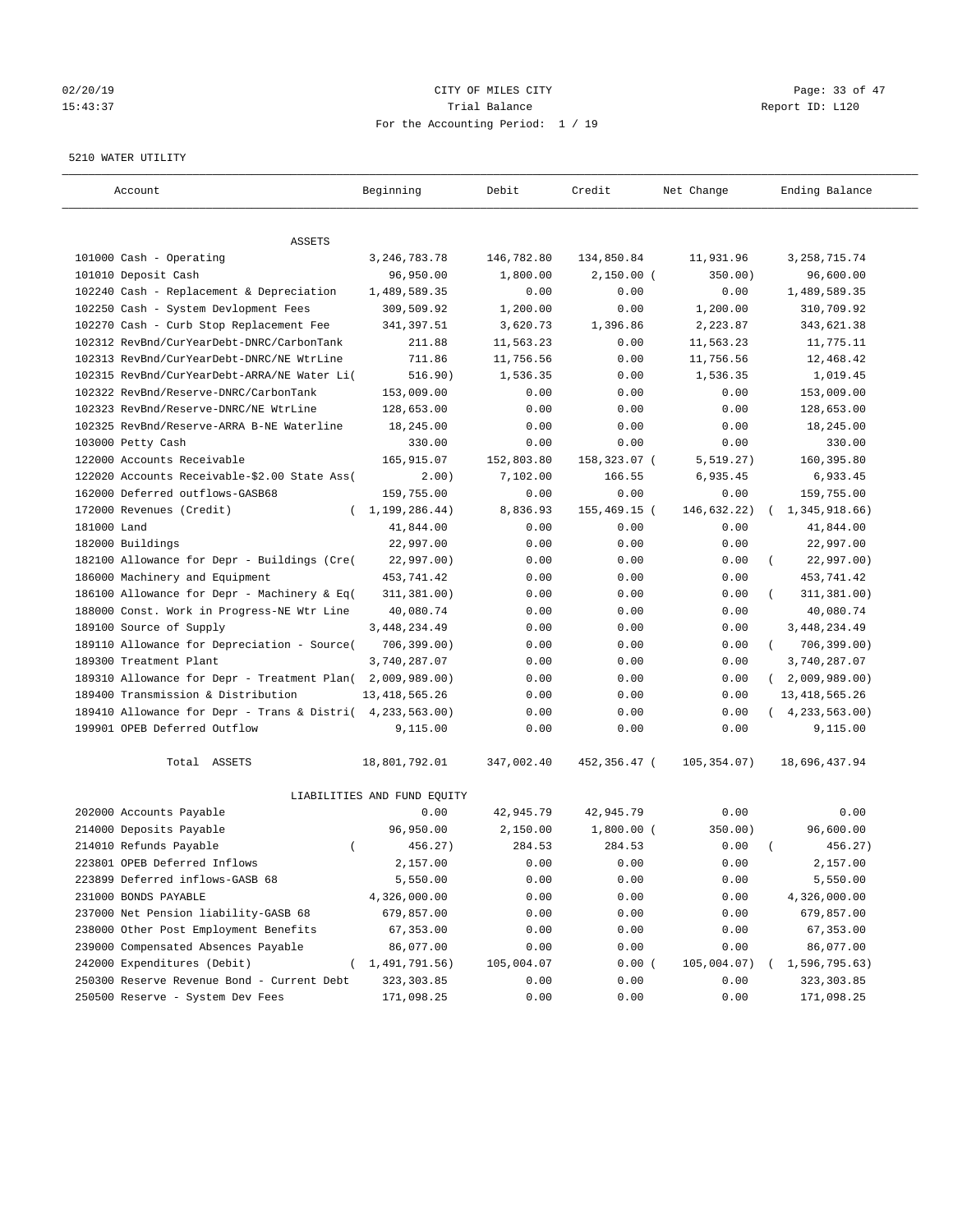| 02/20/19 |  |
|----------|--|
| 15:43:37 |  |

# CITY OF MILES CITY CONTROL CONTROL CITY CONTROL Page: 34 of 47 Partial Balance and Communications of the Report ID: L120 For the Accounting Period: 1 / 19

5210 WATER UTILITY

| Account                                    | Beginning     | Debit      | Credit    | Net Change | Ending Balance |
|--------------------------------------------|---------------|------------|-----------|------------|----------------|
| 250600 Reserve for Replacement & Depreciat | 1,351,889.30  | 0.00       | 0.00      | 0.00       | 1,351,889.30   |
| 271000 Unreserved Fund Balance             | 518,467.93)   | 0.00       | 0.00      | 0.00       | 518, 467, 93)  |
| 272000 Unreserved Retained Earnings        | 13,702,272.37 | 0.00       | 0.00      | 0.00       | 13,702,272.37  |
| LIABILITIES AND FUND EOUITY<br>Total       | 18,801,792.01 | 150,384.39 | 45,030.32 | 105.354.07 | 18,696,437.94  |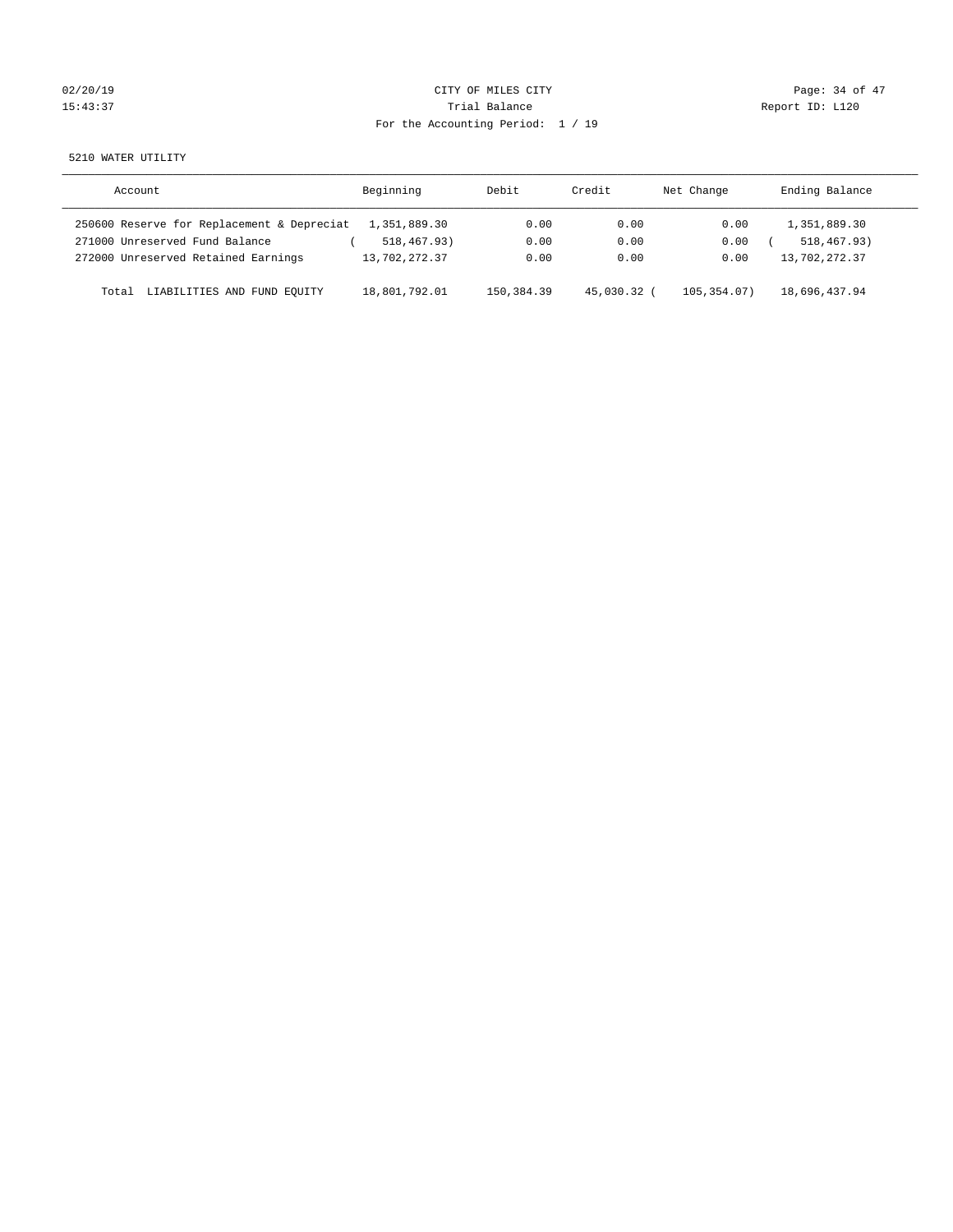## 02/20/19 **Page: 35 of 47** CITY OF MILES CITY **Page: 35 of 47** 15:43:37 Trial Balance Report ID: L120 For the Accounting Period: 1 / 19

#### 5310 SEWER UTILITY

| Account                                                   | Beginning                   | Debit       | Credit       | Net Change   | Ending Balance              |
|-----------------------------------------------------------|-----------------------------|-------------|--------------|--------------|-----------------------------|
|                                                           |                             |             |              |              |                             |
| <b>ASSETS</b><br>101000 Cash - Operating                  | 2,464,869.92                | 172,762.04  | 140,221.58   | 32,540.46    | 2,497,410.38                |
| 102240 Cash - Replacement & Depreciation                  | 195,098.39                  | 0.00        | 0.00         | 0.00         | 195,098.39                  |
| 102250 Cash - System Devlopment Fees                      | 148,440.91                  | 0.00        | 0.00         | 0.00         | 148,440.91                  |
| 102279 WWtr Treatment Plant-Phase II Const(               | 45,001.30)                  | 0.00        | 0.00         | 0.00         | 45,001.30)                  |
| 102280 WWtr Treatment Plant-Phase I Constr                | 738,063.46                  | 0.00        | 0.00         | 0.00         | 738,063.46                  |
| 102316 RevBnd/CurYearDebt-Phase 1 Haynes L                | 252.48                      | 8,409.58    | 0.00         | 8,409.58     | 8,662.06                    |
| 102317 RevBnd/CurYearDebt-WWTP Phase II<br>$\left($       | 113, 177. 27)               | 16,738.54   | 0.00         | 16,738.54    | 96, 438.73)                 |
| 102390 REV BOND/RESERVE-Sewer Phase 1                     | 101,735.00                  | 0.00        | 0.00         | 0.00         | 101,735.00                  |
| 102396 REV BOND/RESERVE-SEWER PHASE II                    | 201,275.00                  | 0.00        | 0.00         | 0.00         | 201,275.00                  |
|                                                           |                             |             |              |              |                             |
| 122000 Accounts Receivable                                | 194,639.66                  | 166,031.69  | 171,539.74 ( | 5,508.05     | 189, 131.61                 |
| 132000 Due From Government (Short Term)                   | 50,000.00                   | 0.00        | 0.00         | 0.00         | 50,000.00                   |
| 162000 Deferred outflows-GASB68                           | 129,910.00                  | 0.00        | 0.00         | 0.00         | 129,910.00                  |
| 172000 Revenues (Credit)                                  | (1,090,821.89)              | 0.00        | 167,159.79 ( | 167, 159.79) | 1,257,981.68)<br>$\sqrt{2}$ |
| 181000 Land                                               | 2.00                        | 0.00        | 0.00         | 0.00         | 2.00                        |
| 186000 Machinery and Equipment                            | 743,665.77                  | 0.00        | 0.00         | 0.00         | 743,665.77                  |
| 186100 Allowance for Depr - Machinery & Eq(               | 496,574.00)                 | 0.00        | 0.00         | 0.00         | 496,574.00)                 |
| 188000 Const. Work in Progress-NE Wtr Line(               | 1.63)                       | 0.00        | 0.00         | 0.00         | 1.63)                       |
| 189300 Treatment Plant                                    | 11, 315, 945.56             | 0.00        | 0.00         | 0.00         | 11, 315, 945.56             |
| 189310 Allowance for Depr - Treatment Plan( 1,536,380.00) |                             | 0.00        | 0.00         | 0.00         | (1, 536, 380.00)            |
| 189400 Transmission & Distribution                        | 4,028,819.40                | 0.00        | 0.00         | 0.00         | 4,028,819.40                |
| 189410 Allowance for Depr - Trans & Distri( 1,598,105.00) |                             | 0.00        | 0.00         | 0.00         | (1,598,105.00)              |
| 199901 OPEB Deferred Outflow                              | 6,836.00                    | 0.00        | 0.00         | 0.00         | 6,836.00                    |
| Total ASSETS                                              | 15, 439, 492. 46            | 363, 941.85 | 478,921.11 ( | 114,979.26)  | 15, 324, 513. 20            |
|                                                           | LIABILITIES AND FUND EQUITY |             |              |              |                             |
| 202000 Accounts Payable                                   | 213, 361.46                 | 64,805.55   | 64,805.55    | 0.00         | 213, 361.46                 |
| 223801 OPEB Deferred Inflows                              | 1,618.00                    | 0.00        | 0.00         | 0.00         | 1,618.00                    |
| 223899 Deferred inflows-GASB 68                           | 4,513.00                    | 0.00        | 0.00         | 0.00         | 4,513.00                    |
| 231300 Bonds Pay 1979 Issue                               | 1,147,000.00                | 0.00        | 0.00         | 0.00         | 1,147,000.00                |
| 231301 WWTP #2 Bonds Pay                                  | 5,227,962.00                | 0.00        | 0.00         | 0.00         | 5,227,962.00                |
| 237000 Net Pension liability-GASB 68                      | 552,851.00                  | 0.00        | 0.00         | 0.00         | 552,851.00                  |
| 238000 Other Post Employment Benefits                     | 50,515.00                   | 0.00        | 0.00         | 0.00         | 50,515.00                   |
| 239000 Compensated Absences Payable                       | 65,465.00                   | 0.00        | 0.00         | 0.00         | 65,465.00                   |
| 242000 Expenditures (Debit)<br>$\left($                   | 1,083,741.01)               | 114,979.26  | 0.00(        | 114,979.26)  | 1,198,720.27)               |
| 250500 Reserve - System Dev Fees                          | 82,925.91                   | 0.00        | 0.00         | 0.00         | 82,925.91                   |
| 250600 Reserve for Replacement & Depreciat                | 1,666,491.83                | 0.00        | 0.00         | 0.00         | 1,666,491.83                |
| 271000 Unreserved Fund Balance                            | 394,844.93)                 | 0.00        | 0.00         | 0.00         | 394,844.93)                 |
| 272000 Unreserved Retained Earnings                       | 7,905,375.20                | 0.00        | 0.00         | 0.00         | 7,905,375.20                |
| Total LIABILITIES AND FUND EQUITY                         | 15, 439, 492.46             | 179,784.81  | 64,805.55 (  | 114,979.26)  | 15, 324, 513. 20            |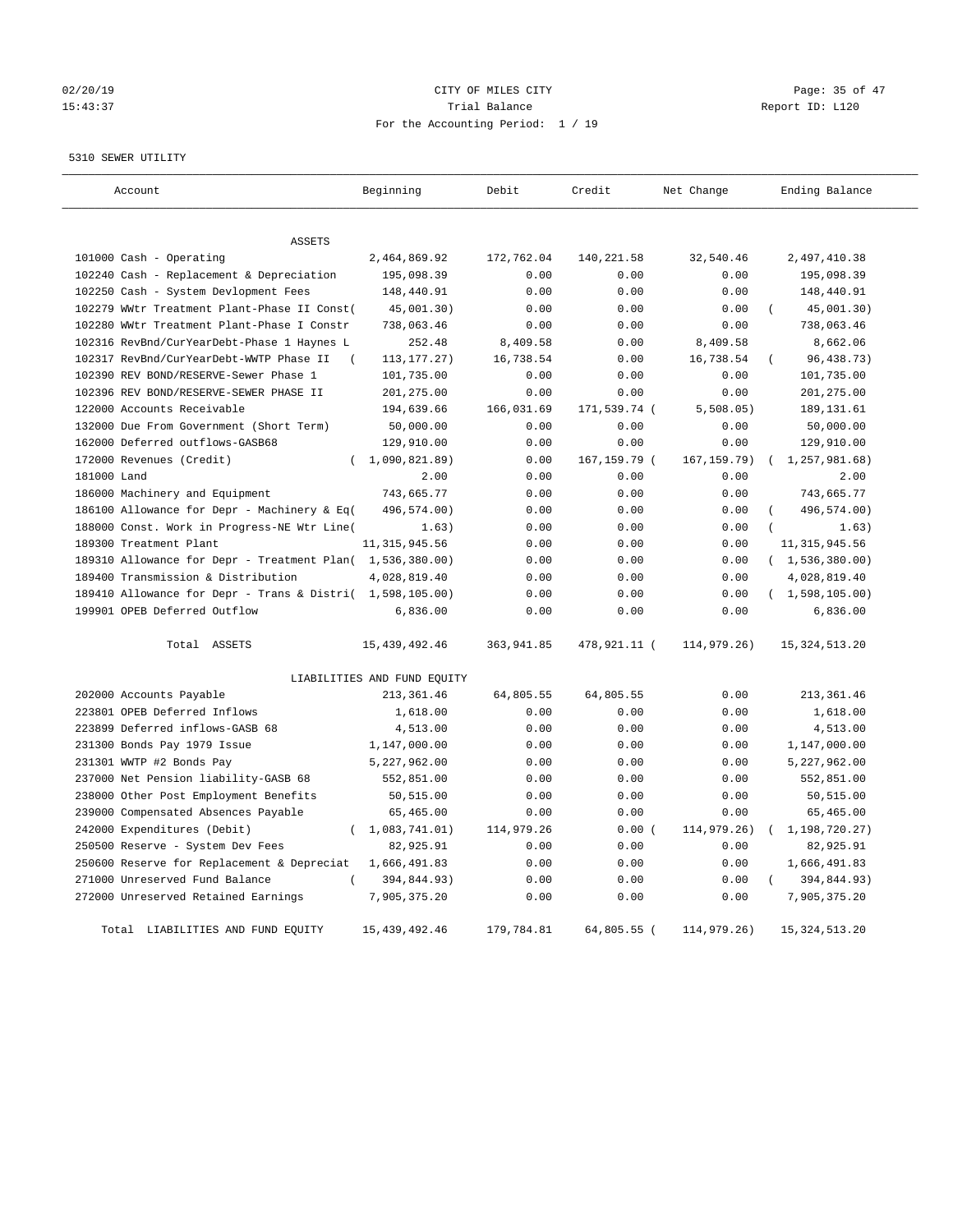## $O(2/20/19$  Page: 36 of 47 15:43:37 Trial Balance Report ID: L120 For the Accounting Period: 1 / 19

#### 5510 AMBULANCE FUND

| Account                                     | Beginning                        | Debit      | Credit       | Net Change  | Ending Balance            |
|---------------------------------------------|----------------------------------|------------|--------------|-------------|---------------------------|
| <b>ASSETS</b>                               |                                  |            |              |             |                           |
| 101000 Cash - Operating                     | $\left($<br>271,528.92)          | 49,774.34  | 49,633.45    | 140.89      | 271,388.03)<br>$\left($   |
| 113211 Taxes Receivable - Real 2011         | 19.68                            | 0.00       | 0.00         | 0.00        | 19.68                     |
| 113213 Tax Receivables Real-2013            | 0.46                             | 0.00       | 0.00         | 0.00        | 0.46                      |
| 113214 Taxes Receivable- Real 2014          | 0.97                             | 0.00       | 0.00         | 0.00        | 0.97                      |
| 113215 Tax Receivables Real-2015            | 2.09                             | 0.00       | 0.00         | 0.00        | 2.09                      |
| 113216 Tax Receivables real-2016            | 23.68                            | 0.00       | $10.41$ (    | 10.41)      | 13.27                     |
| 113217 Tax receivables real-2017            | 47.57                            | 0.00       | $8.81$ (     | 8.81)       | 38.76                     |
| 113218 Tax Receivables real-2018            | 5,065.98)<br>$\left($            | 0.00       | 19.06(       | 19.06)      | 5,085.04)                 |
| 115208 Taxes Receivable - Personal 2008     | 0.01                             | 0.00       | 0.00         | 0.00        | 0.01                      |
| 115214 Taxes Receivable Personal 2014       | 0.01)<br>$\left($                | 0.00       | 0.00         | 0.00        | 0.01)                     |
| 115215 Taxes Receivable Personal-2015       | $\left($<br>0.01)                | 0.00       | 0.00         | 0.00        | 0.01)                     |
| 115216 Tax receivable personal-2016         | 0.02                             | 0.00       | 0.00         | 0.00        | 0.02                      |
| 115217 Tax receivable personal-2017         | 0.71                             | 0.00       | $0.40$ (     | 0.40)       | 0.31                      |
| 115218 Tax Receivable Personal-2018         | 6.46                             | 0.00       | $1.90$ (     | 1.90)       | 4.56                      |
| 122000 Accounts Receivable                  | 371,481.94                       | 74, 216.81 | 71,179.89    | 3,036.92    | 374,518.86                |
| 122100 Acct Receivable                      | 182,386.20)<br>$\left($          | 0.00       | 0.00         | 0.00        | 182,386.20)               |
| 162000 Deferred outflows-GASB68             | 46,329.00                        | 0.00       | 0.00         | 0.00        | 46,329.00                 |
| 172000 Revenues (Credit)                    | 804, 818.36)<br>$\overline{(\ }$ | 15.28      | 75,336.18 (  | 75,320.90)  | 880, 139. 26)             |
| 186000 Machinery and Equipment              | 536, 326.11                      | 0.00       | 0.00         | 0.00        | 536,326.11                |
| 186100 Allowance for Depr - Machinery & Eq( | 281,708.00)                      | 0.00       | 0.00         | 0.00        | 281,708.00)               |
| 199901 OPEB Deferred Outflow                | 3,798.00                         | 0.00       | 0.00         | 0.00        | 3,798.00                  |
| Total ASSETS                                | $\left($<br>587,470.78)          | 124,006.43 | 196,190.10 ( | 72, 183.67) | 659,654.45)<br>$\sqrt{2}$ |
|                                             | LIABILITIES AND FUND EQUITY      |            |              |             |                           |
| 202000 Accounts Payable                     | 0.00                             | 10,511.70  | 10,511.70    | 0.00        | 0.00                      |
| 223100 Deferred Revenue - Real Prop Taxes ( | 5, 171.25)                       | 38.28      | 0.00(        | 38.28)      | 5, 209.53)                |
| 223200 Deferred Revenue - Pers Prop Taxes ( | 15.56)                           | 2.30       | 0.00(        | 2.30)       | 17.86)                    |
| 223898 OPEB Deferred Inflow                 | 899.00                           | 0.00       | 0.00         | 0.00        | 899.00                    |
| 223899 Deferred inflows-GASB 68             | 9,402.00                         | 0.00       | 0.00         | 0.00        | 9,402.00                  |
| 235000 CONTRACTS/NOTES/LOANS PAYABLE        | 0.01)<br>$\overline{(\ }$        | 0.00       | 0.00         | 0.00        | 0.01)<br>$\overline{(\ }$ |
| 237000 Net Pension liability-GASB 68        | 132,750.00                       | 0.00       | 0.00         | 0.00        | 132,750.00                |
| 238000 Other Post Employment Benefits       | 28,064.00                        | 0.00       | 0.00         | 0.00        | 28,064.00                 |
| 239000 Compensated Absences Payable         | 33,890.00                        | 0.00       | 0.00         | 0.00        | 33,890.00                 |
| 242000 Expenditures (Debit)                 | 743,804.56)<br>$\left($          | 72,170.09  | $27.00$ (    | 72,143.09)  | 815,947.65)               |
| 271000 Unreserved Fund Balance              | 139,528.00)                      | 0.00       | 0.00         | 0.00        | 139,528.00)               |
| 272000 Unreserved Retained Earnings         | 96,043.60                        | 0.00       | 0.00         | 0.00        | 96,043.60                 |
| Total LIABILITIES AND FUND EQUITY           | 587,470.78)                      | 82,722.37  | 10,538.70 (  | 72, 183.67) | 659,654.45)<br>$\sqrt{2}$ |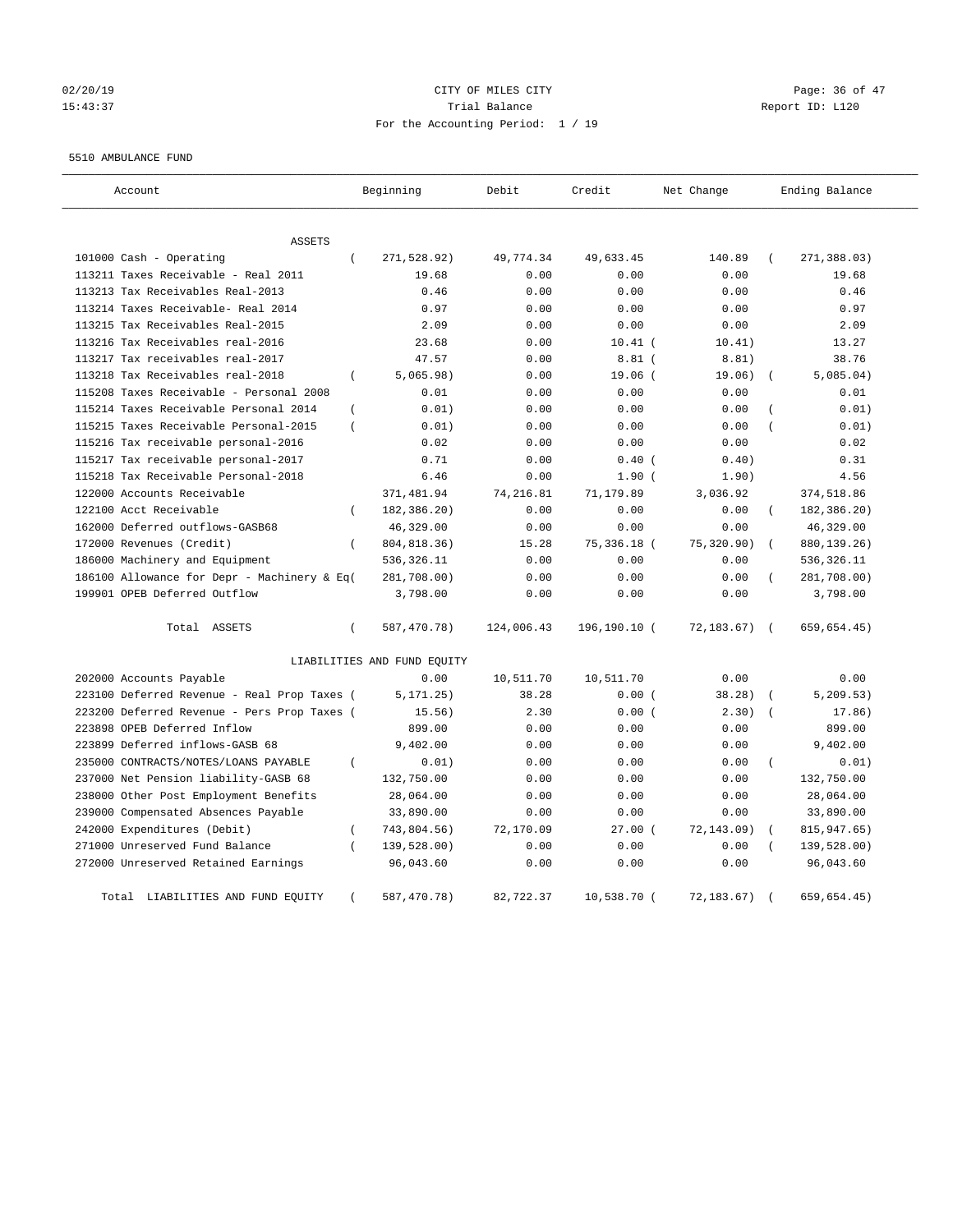## 02/20/19 **Page: 37 of 47** CITY OF MILES CITY **Page: 37 of 47** 15:43:37 Trial Balance Report ID: L120 For the Accounting Period: 1 / 19

#### 5610 AIRPORT OPERATING

| Account                                            | Beginning                   | Debit      | Credit       | Net Change   | Ending Balance        |
|----------------------------------------------------|-----------------------------|------------|--------------|--------------|-----------------------|
| ASSETS                                             |                             |            |              |              |                       |
| 101000 Cash - Operating                            | 152,903.17                  | 20,039.28  | 102,054.06 ( | 82,014.78)   | 70,888.39             |
| 102117 Airport Improvement                         | 89,420.57                   | 0.00       | 0.00         | 0.00         | 89,420.57             |
| 102230 Cash - Surplus/Credit Card Acct             | 101.63                      | 6,730.41   | $6,832.04$ ( | 101.63)      | 0.00                  |
| 103000 Petty Cash                                  | 100.00                      | 0.00       | 0.00         | 0.00         | 100.00                |
| 113211 Taxes Receivable - Real 2011                | 11.57                       | 0.00       | 0.00         | 0.00         | 11.57                 |
| 113213 Tax Receivables Real-2013                   | 0.65                        | 0.00       | 0.00         | 0.00         | 0.65                  |
| 113214 Taxes Receivable- Real 2014                 | 1.48                        | 0.00       | 0.00         | 0.00         | 1.48                  |
| 113215 Tax Receivables Real-2015                   | 3.17                        | 0.00       | 0.00         | 0.00         | 3.17                  |
| 113216 Tax Receivables real-2016                   | 35.48                       | 0.00       | $15.61$ (    | 15.61)       | 19.87                 |
| 113217 Tax receivables real-2017                   | 71.34                       | 0.00       | $13.22$ (    | 13.22)       | 58.12                 |
| 113218 Tax Receivables real-2018<br>$\left($       | 7,599.53)                   | 0.00       | 28.58(       | 28.58)       | 7,628.11)             |
| 115208 Taxes Receivable - Personal 2008            | 0.02                        | 0.00       | 0.00         | 0.00         | 0.02                  |
| 115215 Taxes Receivable Personal-2015              | 0.01                        | 0.00       | 0.00         | 0.00         | 0.01                  |
| 115216 Tax receivable personal-2016                | 0.06                        | 0.00       | 0.00         | 0.00         | 0.06                  |
| 115217 Tax receivable personal-2017                | 1.09                        | 0.00       | $0.60$ (     | 0.60)        | 0.49                  |
| 115218 Tax Receivable Personal-2018                | 9.68                        | 0.00       | $2.84$ (     | 2.84)        | 6.84                  |
| 122000 Accounts Receivable                         | 0.00                        | 16,799.25  | 0.00         | 16,799.25    | 16,799.25             |
| 141000 Prepaid Expense                             | 4,875.00                    | 0.00       | 0.00         | 0.00         | 4,875.00              |
| 162000 Deferred outflows-GASB68                    | 37,393.00                   | 0.00       | 0.00         | 0.00         | 37,393.00             |
| 172000 Revenues (Credit)                           | 356,988.24)                 | 50.00      | 36,786.90 (  | 36,736.90)   | 393,725.14)           |
| 181000 Land                                        | 19,983.00                   | 0.00       | 0.00         | 0.00         | 19,983.00             |
| 182000 Buildings                                   | 677,537.00                  | 0.00       | 0.00         | 0.00         | 677,537.00            |
| 182100 Allowance for Depr - Buildings (Cre(        | 379, 313.00)                | 0.00       | 0.00         | 0.00         | 379, 313.00)          |
| 184000 Improvements Other Than Buildings           | 13,017,833.11               | 0.00       | 0.00         | 0.00         | 13,017,833.11         |
| 184100 Allowance for Depr - Imp Other Than(        | 3,106,030.00)               | 0.00       | 0.00         | 0.00         | (3, 106, 030.00)      |
| 186000 Machinery and Equipment                     | 933, 402.58                 | 0.00       | 0.00         | 0.00         | 933, 402.58           |
| 186100 Allowance for Depr - Machinery & Eq(        | 467, 311.00)                | 0.00       | 0.00         | 0.00         | 467, 311.00)          |
| 199901 OPEB Deferred Outflow                       | 1,519.00                    | 0.00       | 0.00         | 0.00         | 1,519.00              |
| Total ASSETS                                       | 10,617,960.84               | 43,618.94  | 145,733.85 ( | 102,114.91)  | 10,515,845.93         |
|                                                    | LIABILITIES AND FUND EQUITY |            |              |              |                       |
| 202000 Accounts Payable                            | 0.00                        | 89,190.99  | 89,190.99    | 0.00         | 0.00                  |
| 223100 Deferred Revenue - Real Prop Taxes (        | 7,757.43)                   | 57.41      | 0.00(        | 57.41)       | 7,814.84)<br>$\left($ |
| 223200 Deferred Revenue - Pers Prop Taxes (        | 23.33)                      | 3.44       | 0.00(        | 3.44)        | 26.77)                |
| 223801 OPEB Deferred Inflows                       | 359.00                      | 0.00       | 0.00         | 0.00         | 359.00                |
| 223899 Deferred inflows-GASB 68                    | 1,299.00                    | 0.00       | 0.00         | 0.00         | 1,299.00              |
| 235160 LTrm Pay/MT Aeronautics (2)                 | 118,671.00                  | 0.00       | 0.00         | 0.00         | 118,671.00            |
| 237000 Net Pension liability-GASB 68               | 159,131.00                  | 0.00       | 0.00         | 0.00         | 159,131.00            |
| 238000 Other Post Employment Benefits              | 11,225.00                   | 0.00       | 0.00         | 0.00         | 11,225.00             |
| 239000 Compensated Absences Payable                | 14,188.00                   | 0.00       | 0.00         | 0.00         | 14,188.00             |
| 242000 Expenditures (Debit)<br>$\left($            | 313, 491.48)                | 102,054.06 | 0.00(        | 102,054.06)  | 415, 545.54)          |
| 250600 Reserve for Replacement & Depreciat         | 18,913.67                   | 0.00       | 0.00         | 0.00         | 18,913.67             |
| 271000 Unreserved Fund Balance<br>$\overline{(\ }$ | 90, 992.00)                 | 0.00       | 0.00         | 0.00         | 90,992.00)            |
| 272000 Unreserved Retained Earnings                | 10,706,438.41               | 0.00       | 0.00         | 0.00         | 10,706,438.41         |
| Total LIABILITIES AND FUND EQUITY                  | 10,617,960.84               | 191,305.90 | 89,190.99 (  | 102, 114.91) | 10,515,845.93         |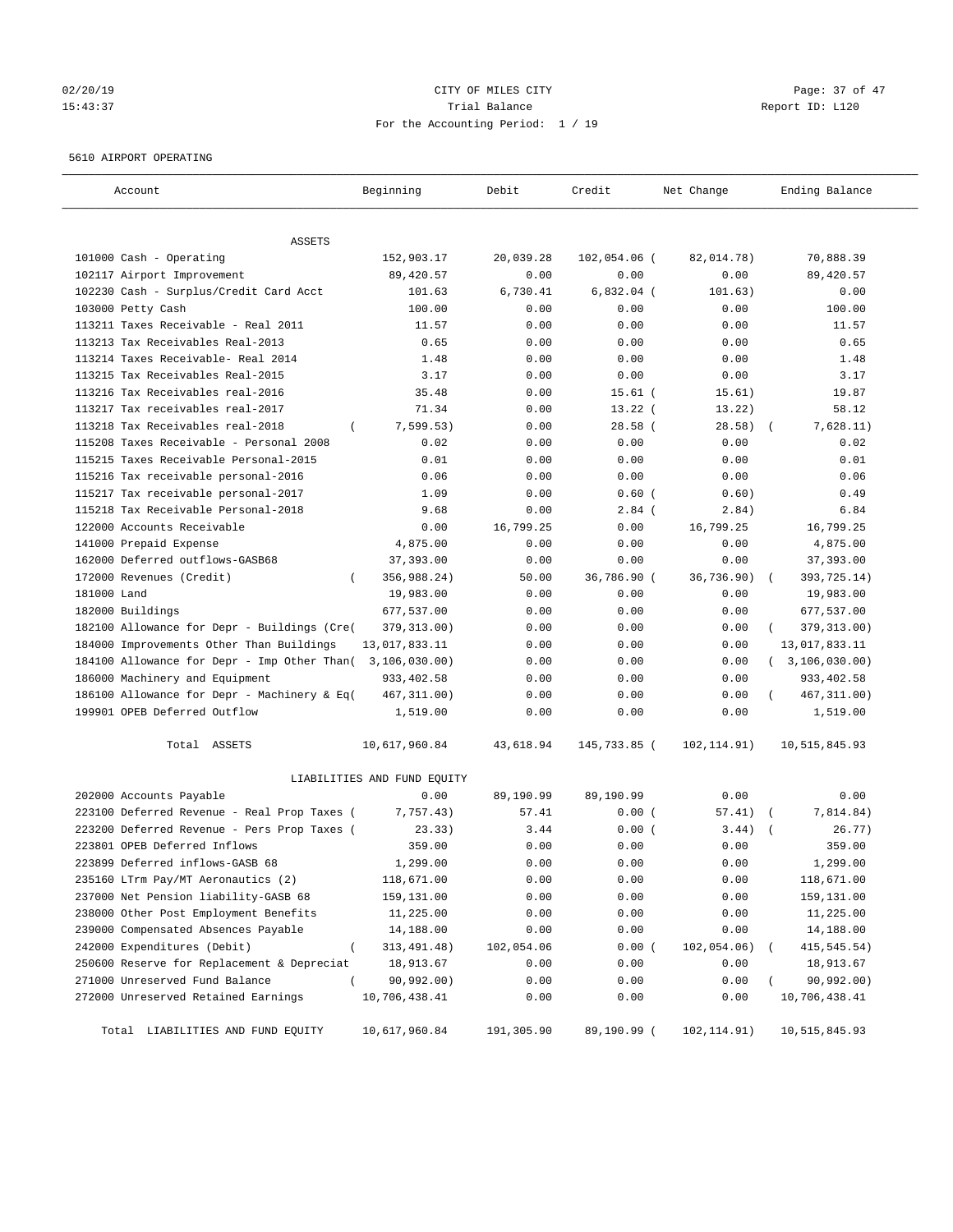## 02/20/19 **Page: 38 of 47** CITY OF MILES CITY **Page: 38 of 47** 15:43:37 Trial Balance Report ID: L120 For the Accounting Period: 1 / 19

#### 6040 PUBLIC WORKS

| Account                              | Beginning                   | Debit     | Credit       | Net Change      | Ending Balance |
|--------------------------------------|-----------------------------|-----------|--------------|-----------------|----------------|
|                                      |                             |           |              |                 |                |
| <b>ASSETS</b>                        |                             |           |              |                 |                |
| 101000 Cash - Operating              | 10,486.04                   | 4,000.00  | 15,460.97 (  | $11,460.97$ ) ( | 974.93)        |
| 172000 Revenues (Credit)             | 88,674.55)                  | 0.00      | $4,000.00$ ( | $4,000.00)$ (   | 92,674.55)     |
| Total ASSETS                         | 78,188.51)                  | 4,000.00  | 19,460.97 (  | 15,460.97) (    | 93,649.48)     |
|                                      | LIABILITIES AND FUND EQUITY |           |              |                 |                |
| 202000 Accounts Payable              | 0.00                        | 2,492.04  | 2,492.04     | 0.00            | 0.00           |
| 239000 Compensated Absences Payable  | 11,990.00                   | 0.00      | 0.00         | 0.00            | 11,990.00      |
| 242000 Expenditures (Debit)          | 83, 456. 53)                | 15,460.97 | 0.00(        | $15,460.97$ ) ( | 98,917.50)     |
| 271000 Unreserved Fund Balance       | 103, 457.43)                | 0.00      | 0.00         | 0.00            | 103, 457. 43)  |
| 272000 Unreserved Retained Earnings  | 96,735.45                   | 0.00      | 0.00         | 0.00            | 96,735.45      |
| LIABILITIES AND FUND EQUITY<br>Total | 78,188.51)                  | 17,953.01 | 2,492.04 (   | 15,460.97) (    | 93,649.48)     |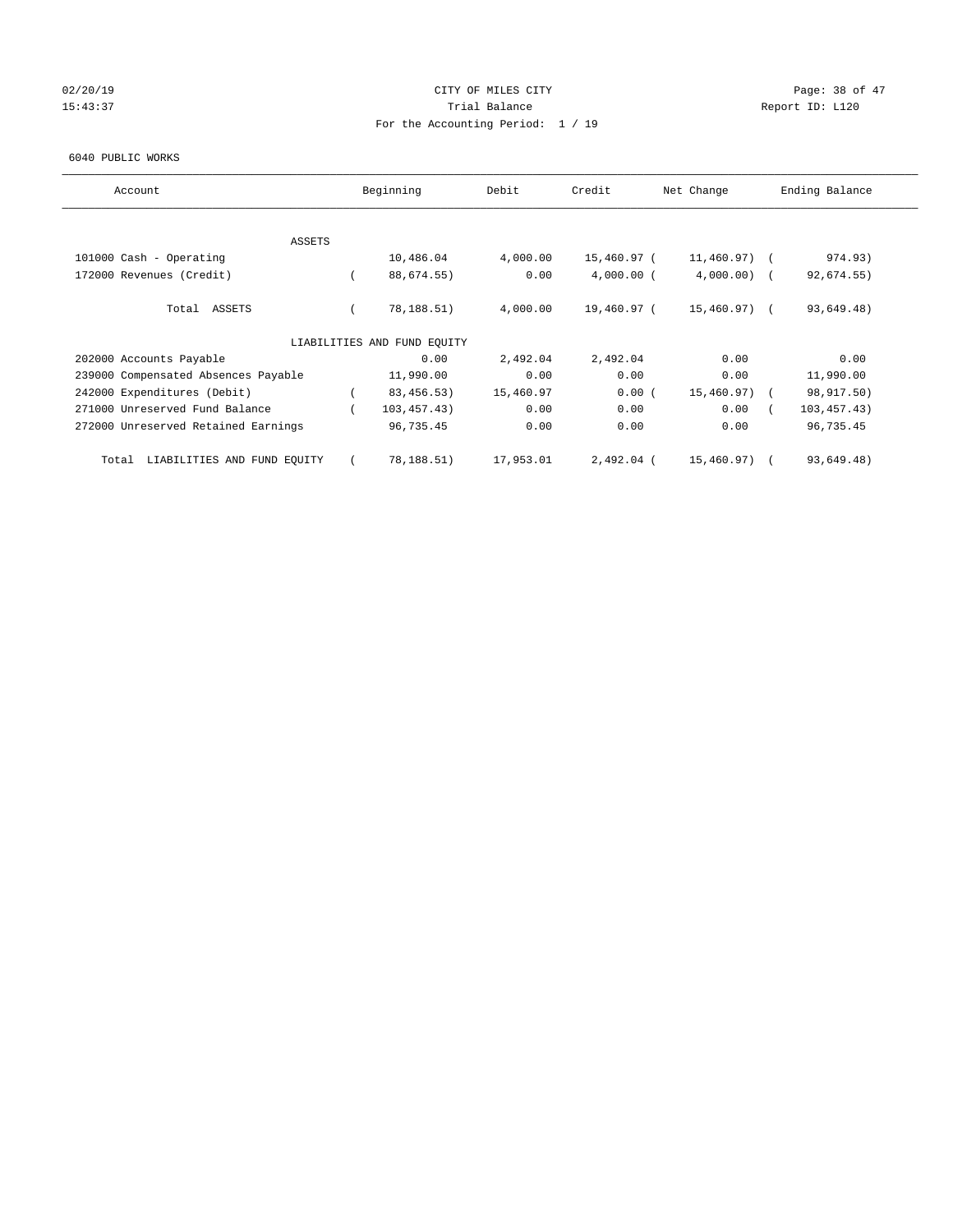## 02/20/19 **Page: 39 of 47** CITY OF MILES CITY **CITY Page: 39 of 47** 15:43:37 Trial Balance Trial Balance Report ID: L120 For the Accounting Period: 1 / 19

# 7370 TBID

| Account                              | Beginning                   | Debit     | Credit    | Net Change | Ending Balance |
|--------------------------------------|-----------------------------|-----------|-----------|------------|----------------|
|                                      |                             |           |           |            |                |
|                                      | ASSETS                      |           |           |            |                |
| 101000 Cash - Operating              | 0.00                        | 27,729.00 | 27,729.00 | 0.00       | 0.00           |
| Total ASSETS                         | 0.00                        | 27,729.00 | 27,729.00 | 0.00       | 0.00           |
|                                      | LIABILITIES AND FUND EQUITY |           |           |            |                |
| 202000 Accounts Payable              | 0.00                        | 27,729.00 | 27,729.00 | 0.00       | 0.00           |
| 212500 Due to Others                 | 0.00                        | 27,729.00 | 27,729.00 | 0.00       | 0.00           |
| Total<br>LIABILITIES AND FUND EQUITY | 0.00                        | 55,458.00 | 55,458.00 | 0.00       | 0.00           |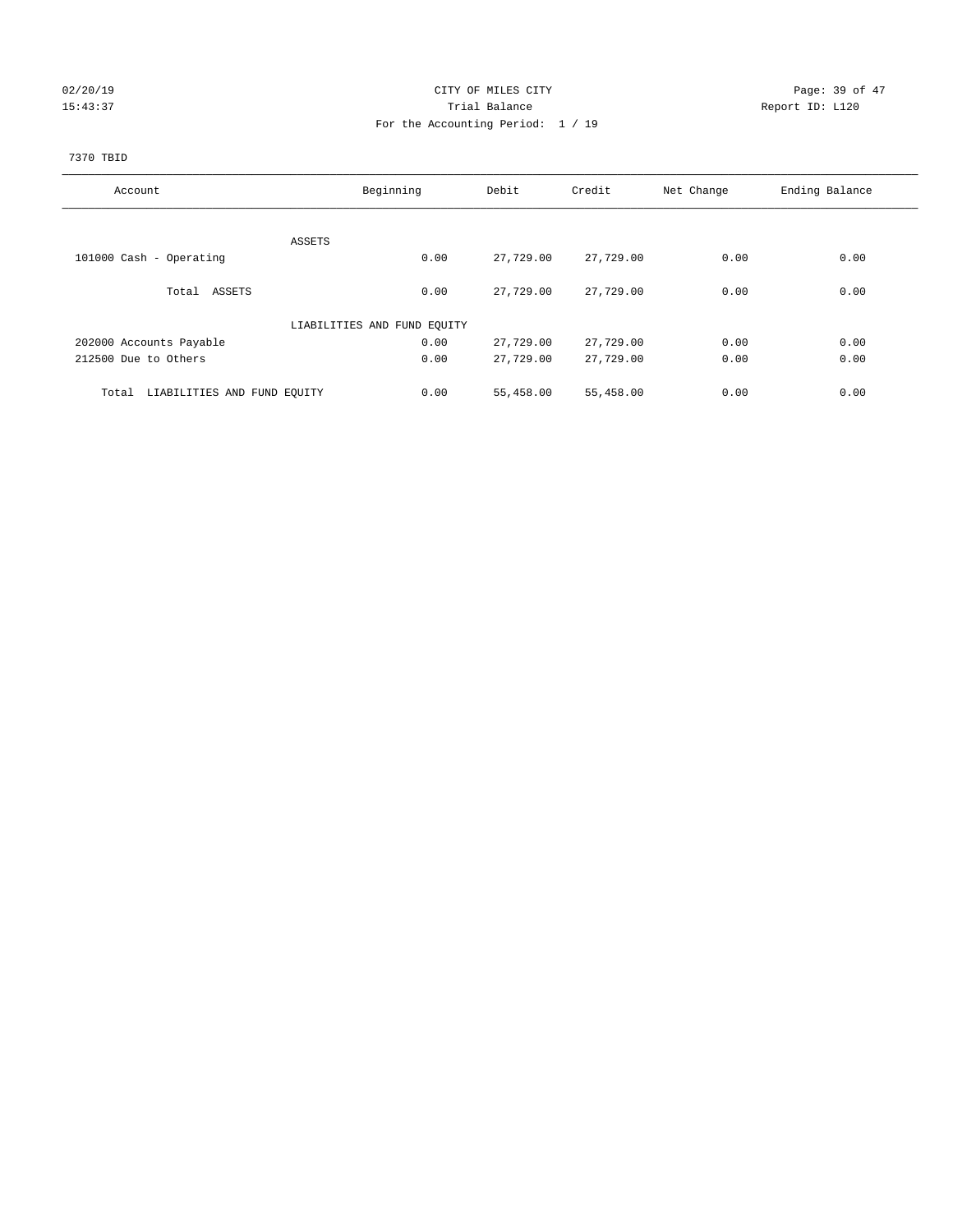# 02/20/19 CITY OF MILES CITY CHECK CONTROL Page: 40 of 47 15:43:37 Trial Balance Report ID: L120 For the Accounting Period: 1 / 19

7467 Law Enforcement Academy Surcharge

| Account                                   | Beginning                   | Debit  | Credit | Net Change | Ending Balance |
|-------------------------------------------|-----------------------------|--------|--------|------------|----------------|
| ASSETS                                    |                             |        |        |            |                |
| 101000 Cash - Operating                   | 0.00                        | 415.38 | 0.00   | 415.38     | 415.38         |
| Total ASSETS                              | 0.00                        | 415.38 | 0.00   | 415.38     | 415.38         |
|                                           | LIABILITIES AND FUND EQUITY |        |        |            |                |
| 212200 Due to Federal, Soc Sec & Medicare | 0.00                        | 0.00   | 415.38 | 415.38     | 415.38         |
| LIABILITIES AND FUND EQUITY<br>Total      | 0.00                        | 0.00   | 415.38 | 415.38     | 415.38         |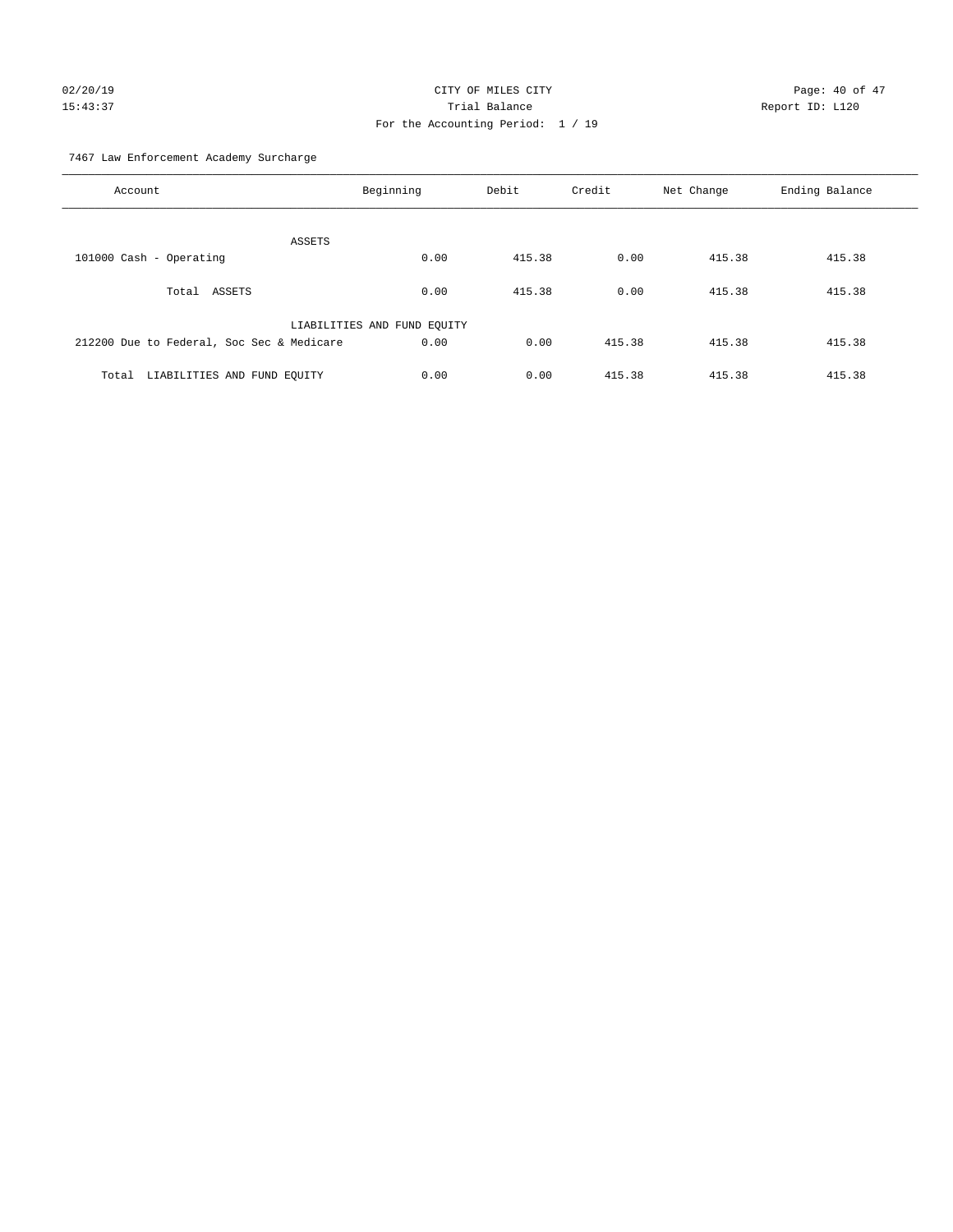#### 7471 CIVIL LEGAL ASSIST/VICTIM DOM VIOLENCE PROG

| Account                              | Beginning                   | Debit  | Credit | Net Change | Ending Balance |
|--------------------------------------|-----------------------------|--------|--------|------------|----------------|
|                                      | ASSETS                      |        |        |            |                |
| 101000 Cash - Operating              | 0.00                        | 772.00 | 0.00   | 772.00     | 772.00         |
| ASSETS<br>Total                      | 0.00                        | 772.00 | 0.00   | 772.00     | 772.00         |
|                                      | LIABILITIES AND FUND EQUITY |        |        |            |                |
| 212500 Due to Others                 | 0.00                        | 0.00   | 772.00 | 772.00     | 772.00         |
| LIABILITIES AND FUND EOUITY<br>Total | 0.00                        | 0.00   | 772.00 | 772.00     | 772.00         |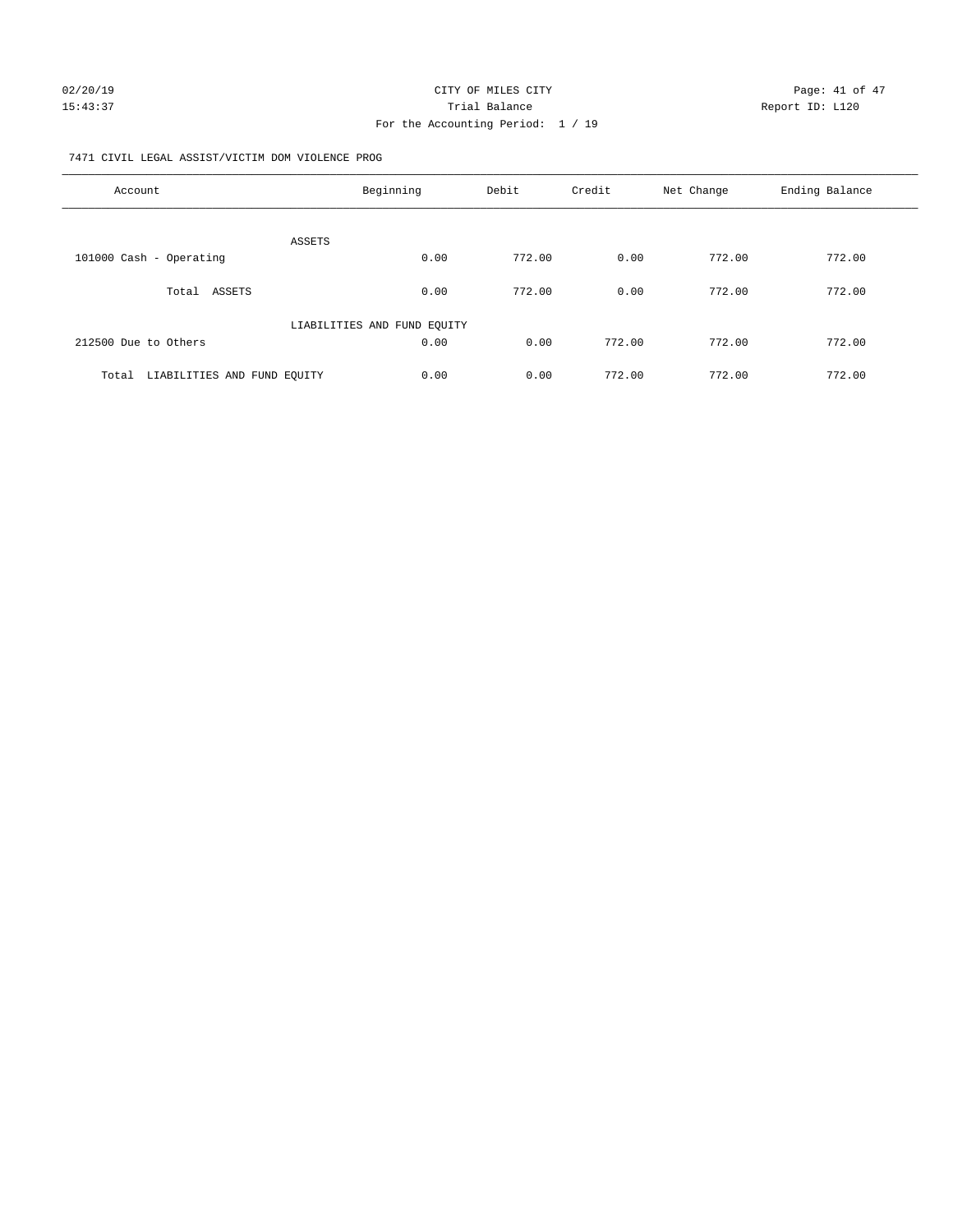## 02/20/19 **Page: 42 of 47** CITY OF MILES CITY **Page: 42 of 47** 15:43:37 Trial Balance Report ID: L120 For the Accounting Period: 1 / 19

#### 7910 PAYROLL FUND

| Account                                   | Beginning                   | Debit      | Credit       | Net Change   | Ending Balance |
|-------------------------------------------|-----------------------------|------------|--------------|--------------|----------------|
|                                           |                             |            |              |              |                |
| <b>ASSETS</b>                             |                             |            |              |              |                |
| 101000 Cash - Operating                   | 132,368.03                  | 535,289.30 | 569,418.88 ( | 34,129.58)   | 98,238.45      |
|                                           |                             |            |              |              |                |
| Total ASSETS                              | 132,368.03                  | 535,289.30 | 569,418.88 ( | 34,129.58)   | 98,238.45      |
|                                           |                             |            |              |              |                |
|                                           | LIABILITIES AND FUND EQUITY |            |              |              |                |
| 201000 Warrants Payable                   | 133,577.02                  | 149,809.85 | 96,910.22 (  | 52,899.63)   | 80,677.39      |
| 212200 Due to Federal, Soc Sec & Medicare | 0.00                        | 69,294.39  | 69,294.39    | 0.00         | 0.00           |
| 212202 Due to State Unemployment          | 0.00                        | 0.00       | 1,373.04     | 1,373.04     | 1,373.04       |
| 212203 Due to Worker's Compensation       | 0.00                        | 0.00       | 17,059.01    | 17,059.01    | 17,059.01      |
| 212204 Due to State Income Tax            | 0.00                        | 16,843.00  | 16,843.00    | 0.00         | 0.00           |
| 212205 Due to MPORS-GABA                  | 0.00                        | 12,902.75  | 12,902.75    | 0.00         | 0.00           |
| 212207 Due to AFLAC, AFLAC PRETAX         | 0.00                        | 453.34     | 453.34       | 0.00         | 0.00           |
| 212208 Due to Health Ins, Dental, Vision  | 806.94)<br>$\sqrt{2}$       | 68,231.20  | 68,494.28    | 263.08       | 543.86)        |
| 212209 Due to PERS Retirement             | 0.00                        | 37, 232.19 | 37, 232.19   | 0.00         | 0.00           |
| 212210 Due to FURS-GABA Retirement        | 402.05)                     | 16,274.35  | 16,349.27    | 74.92        | 327.13)        |
| Total LIABILITIES AND FUND EQUITY         | 132,368.03                  | 371,041.07 | 336,911.49 ( | 34, 129. 58) | 98,238.45      |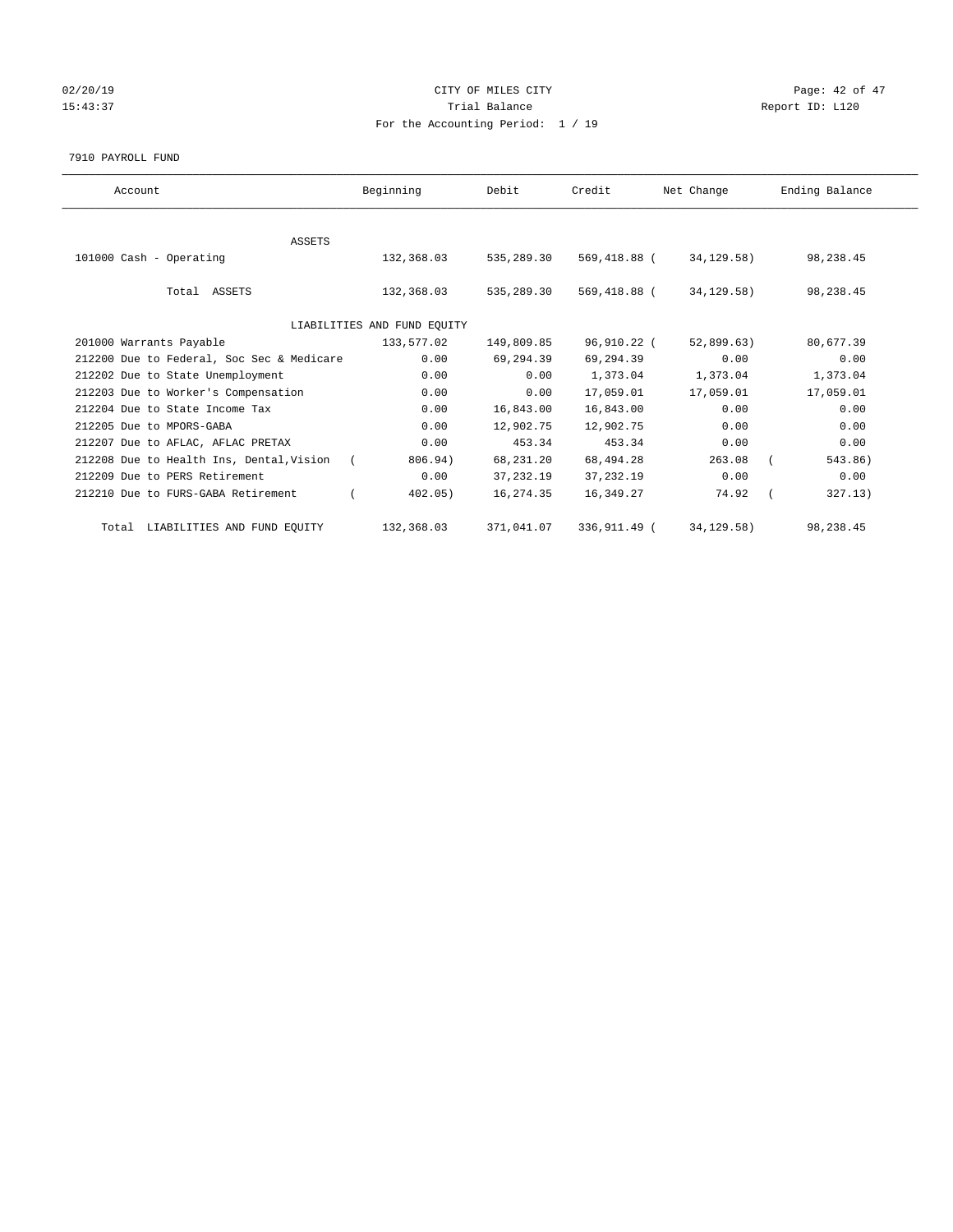| 02/20/19 |  |
|----------|--|
| 15:43:37 |  |

## CITY OF MILES CITY CONTROL CONTROL CITY CONTROL Page: 43 of 47 Partial Balance and Communications of the Report ID: L120 For the Accounting Period: 1 / 19

#### 7930 CLAIMS FUND

| Account                              | Beginning                   | Debit       | Credit     | Net Change | Ending Balance |
|--------------------------------------|-----------------------------|-------------|------------|------------|----------------|
|                                      |                             |             |            |            |                |
|                                      | ASSETS                      |             |            |            |                |
| 101000 Cash - Operating              | 163,482.26                  | 446, 915.01 | 343,626.22 | 103,288.79 | 266,771.05     |
| ASSETS<br>Total                      | 163,482.26                  | 446, 915.01 | 343,626.22 | 103,288.79 | 266,771.05     |
|                                      | LIABILITIES AND FUND EQUITY |             |            |            |                |
| 201000 Warrants Payable              | 163,482.26                  | 343,626.22  | 446,915.01 | 103,288.79 | 266,771.05     |
| LIABILITIES AND FUND EQUITY<br>Total | 163,482.26                  | 343,626.22  | 446,915.01 | 103,288.79 | 266,771.05     |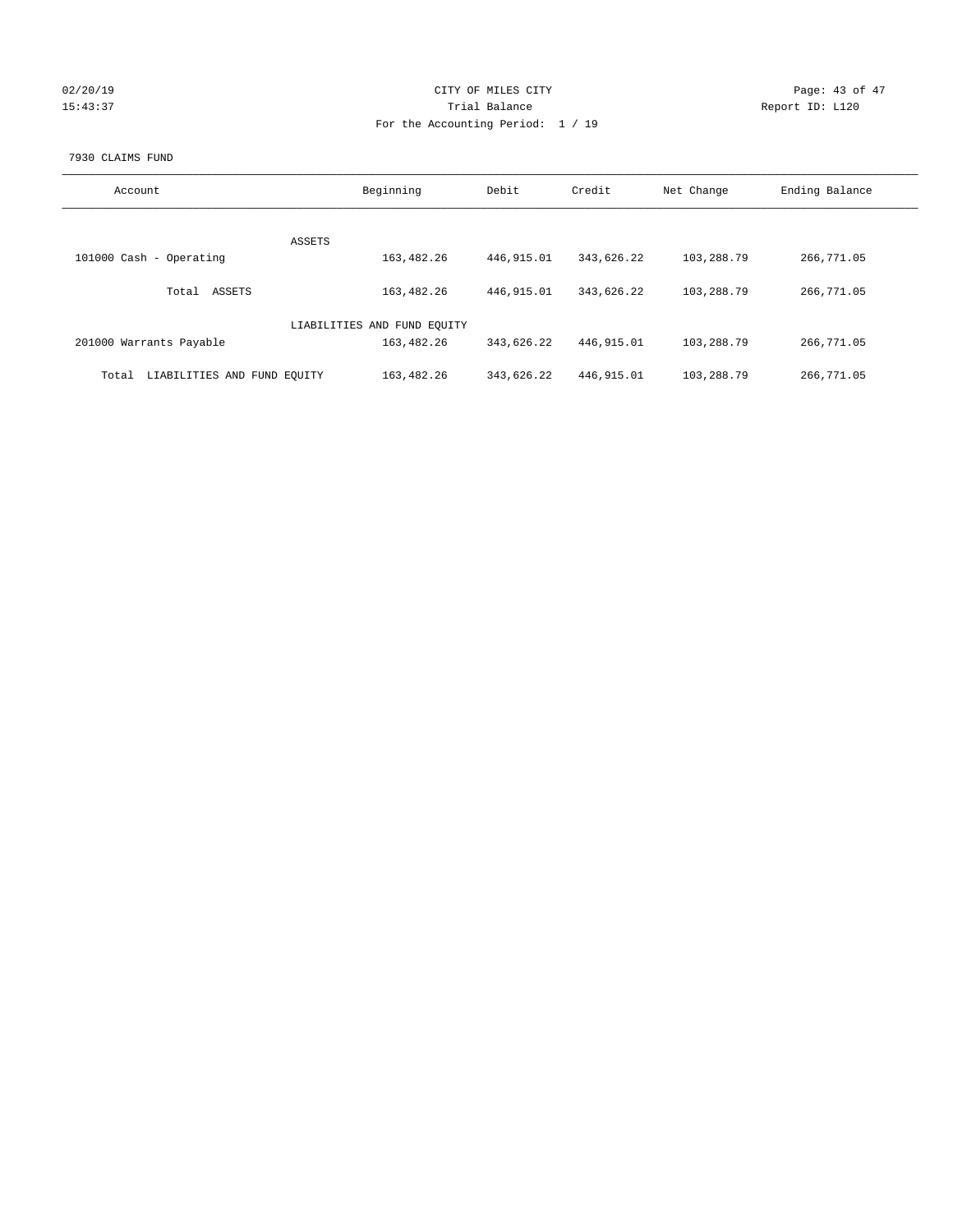## $O(2/20/19$   $O(2/20/19)$   $O(2/20/19)$   $O(2/20/19)$   $O(2/20/19)$   $O(2/20/19)$   $O(2/20/19)$ 15:43:37 Trial Balance Report ID: L120 For the Accounting Period: 1 / 19

#### 7980 CUSTER CO WATER & SEWER DISTRICT

| Account                                 | Beginning                   | Debit       | Credit        | Net Change | Ending Balance |
|-----------------------------------------|-----------------------------|-------------|---------------|------------|----------------|
|                                         |                             |             |               |            |                |
| ASSETS                                  |                             |             |               |            |                |
| 101000 Cash - Operating                 | 0.00                        | 14,886.03   | 14,886.03     | 0.00       | 0.00           |
| 122000 Accounts Receivable              | 16,350.07                   | 14,236.70   | 14,886.03 (   | 649.33)    | 15,700.74      |
| Total ASSETS                            | 16,350.07                   | 29, 122. 73 | 29,772.06 (   | 649.33)    | 15,700.74      |
|                                         | LIABILITIES AND FUND EQUITY |             |               |            |                |
| 202000 Accounts Payable                 | 0.00                        | 14,886.03   | 14,886.03     | 0.00       | 0.00           |
| 211020 Due to Custer Water & Sewer Dist | 16,350.07                   | 14,886.03   | 14,236.70 (   | 649.33)    | 15,700.74      |
| LIABILITIES AND FUND EQUITY<br>Total    | 16,350.07                   | 29,772.06   | 29, 122. 73 ( | 649.33)    | 15,700.74      |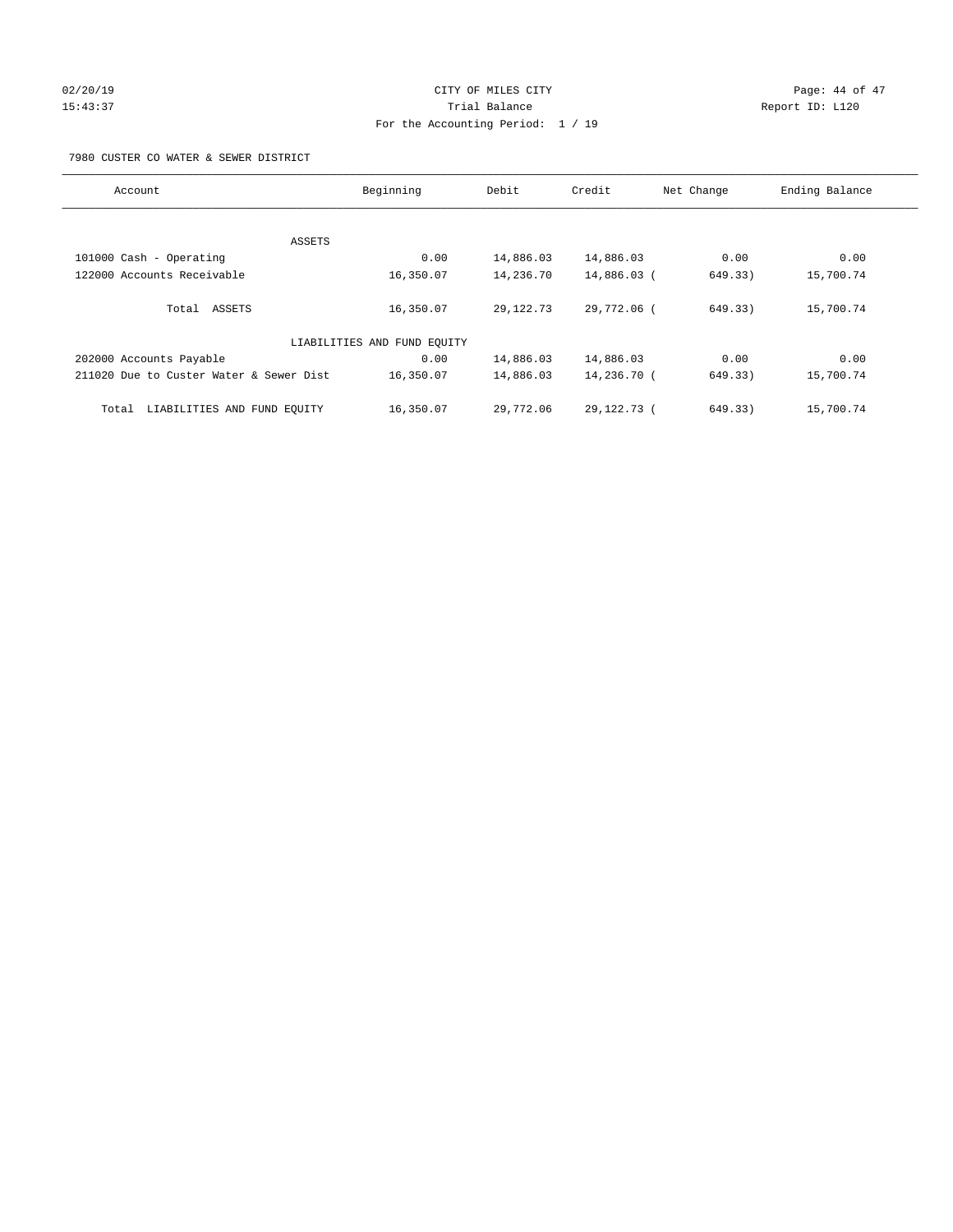## $O(2/20/19$  Page: 45 of 47 15:43:37 Trial Balance Report ID: L120 For the Accounting Period: 1 / 19

7981 Interest Clearing

| Account                              | Beginning                   | Debit     | Credit    | Net Change | Ending Balance |
|--------------------------------------|-----------------------------|-----------|-----------|------------|----------------|
|                                      |                             |           |           |            |                |
|                                      | ASSETS                      |           |           |            |                |
| 101000 Cash - Operating              | 45,287.09                   | 27,349.50 | 0.00      | 27,349.50  | 72,636.59      |
| Total ASSETS                         | 45,287.09                   | 27,349.50 | 0.00      | 27,349.50  | 72,636.59      |
|                                      | LIABILITIES AND FUND EQUITY |           |           |            |                |
| 212500 Due to Others                 | 45,287.09                   | 0.00      | 27,349.50 | 27,349.50  | 72,636.59      |
| LIABILITIES AND FUND EQUITY<br>Total | 45,287.09                   | 0.00      | 27,349.50 | 27,349.50  | 72,636.59      |
|                                      |                             |           |           |            |                |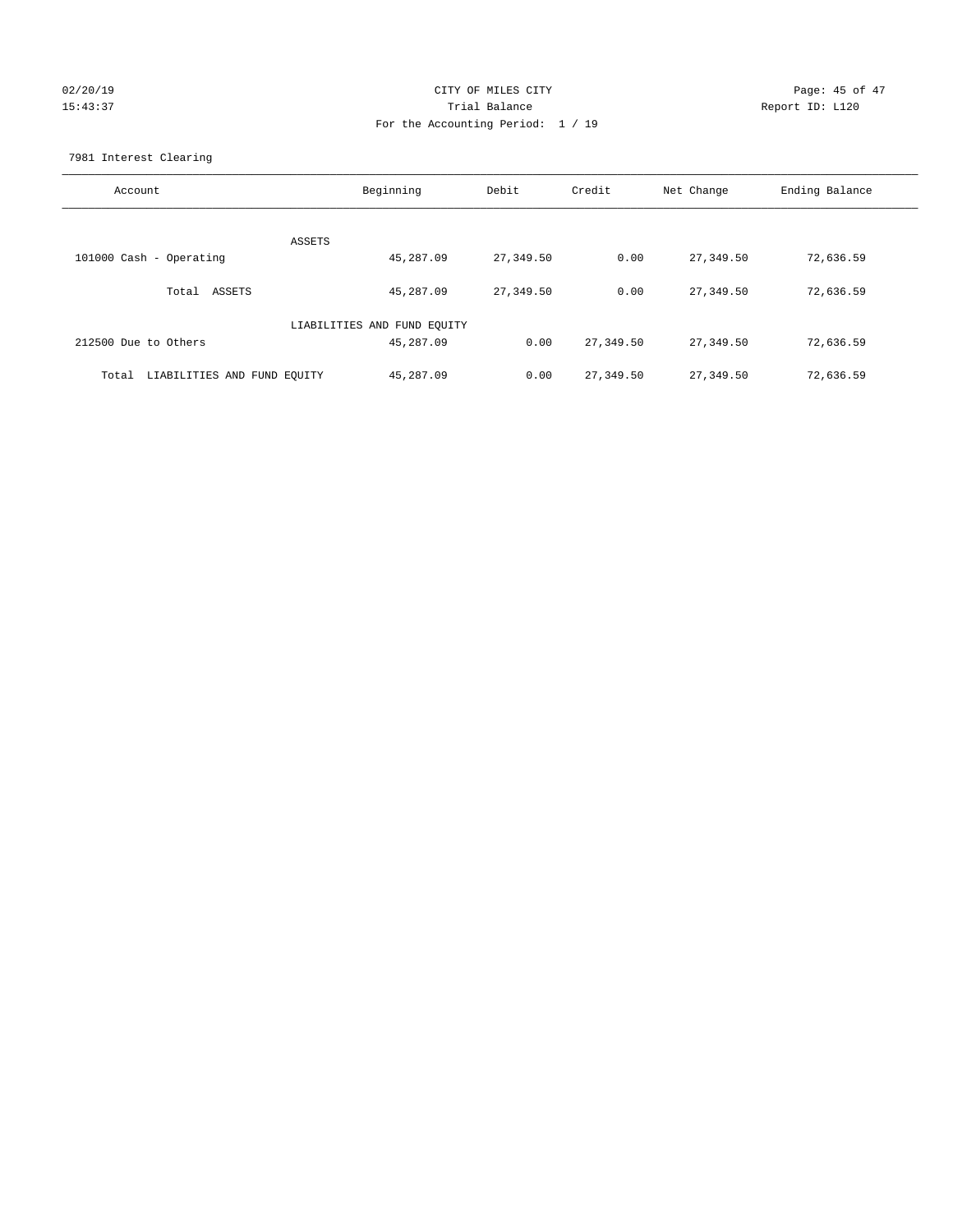## $O(2/20/19$   $O(2/20/19)$   $O(2/20/19)$   $O(2/20/19)$   $O(2/20/19)$   $O(2/20/19)$   $O(2/20/19)$ 15:43:37 Trial Balance Report ID: L120 For the Accounting Period: 1 / 19

#### 9000 GENERAL FIXED ASSETS GROUP OF ACCOUNTS FUND

| Account                                                    | Beginning                   | Debit | Credit | Net Change | Ending Balance  |
|------------------------------------------------------------|-----------------------------|-------|--------|------------|-----------------|
| ASSETS                                                     |                             |       |        |            |                 |
| 181000 Land                                                | 526,599.00                  | 0.00  | 0.00   | 0.00       | 526,599.00      |
| 182000 Buildings                                           | 1,986,836.00                | 0.00  | 0.00   | 0.00       | 1,986,836.00    |
| 182100 Allowance for Depr - Buildings (Cre(                | 684,991.00)                 | 0.00  | 0.00   | 0.00       | 684,991.00)     |
| 186000 Machinery and Equipment                             | 3,038,732.00                | 0.00  | 0.00   | 0.00       | 3,038,732.00    |
| 186100 Allowance for Depr - Machinery & Eq(                | 1,463,750.00                | 0.00  | 0.00   | 0.00       | 1,463,750.00    |
| 187000 Infrastructure                                      | 33,670,108.00               | 0.00  | 0.00   | 0.00       | 33,670,108.00   |
| 187100 Allowance For Depreciation - Infras( 16,321,771.00) |                             | 0.00  | 0.00   | 0.00       | 16,321,771.00)  |
| Total ASSETS                                               | 20, 751, 763.00             | 0.00  | 0.00   | 0.00       | 20, 751, 763.00 |
|                                                            | LIABILITIES AND FUND EQUITY |       |        |            |                 |
| 280000 INVESTMENT IN GENERAL FIXED ASSETS                  | 20,751,763.00               | 0.00  | 0.00   | 0.00       | 20, 751, 763.00 |
| LIABILITIES AND FUND EQUITY<br>Total                       | 20,751,763.00               | 0.00  | 0.00   | 0.00       | 20, 751, 763.00 |